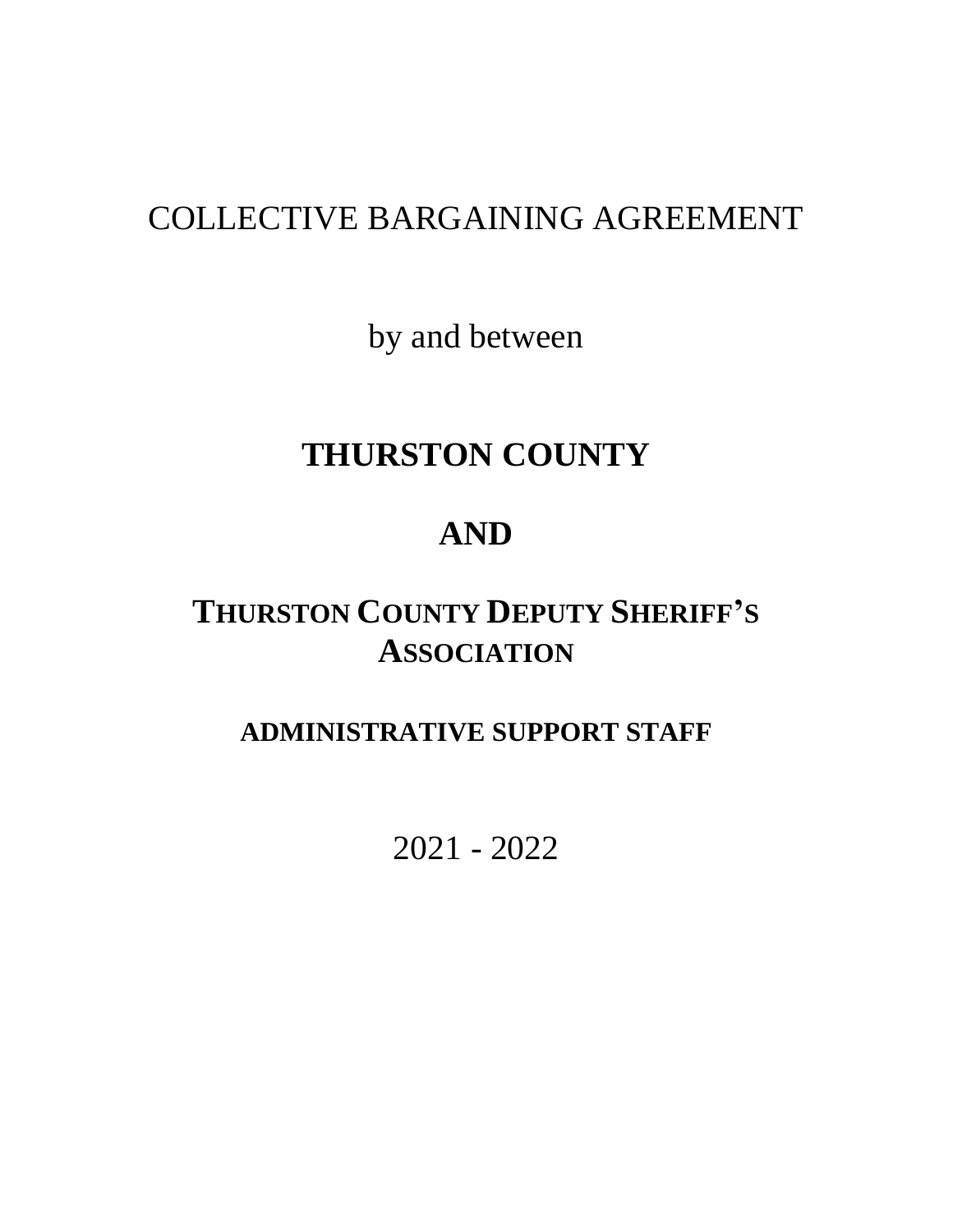#### TCDSA - Administrative Support Staff Working Agreement

#### Table of Contents

| 1.1   |  |
|-------|--|
| 1.2   |  |
|       |  |
| 2.1   |  |
| 2.2   |  |
| 2.3   |  |
| 2.4   |  |
|       |  |
| 3.1   |  |
| 3.2   |  |
| 3.3   |  |
| 3.4   |  |
| 3.5   |  |
| 3.6   |  |
| 3.7   |  |
| 3.8   |  |
| 3.9   |  |
| 3.10  |  |
|       |  |
| 4.1   |  |
| 4.2   |  |
| 4.2.a |  |
| 4.2.b |  |
| 4.2.c |  |
| 4.2.d |  |
| 4.2.e |  |
| 4.2.f |  |
| 4.2.g |  |
|       |  |
| 5.1   |  |
| 5.2.a |  |
| 5.2.b |  |
| 5.3   |  |
| 5.4   |  |
| 5.5   |  |

 $2021 - 2022$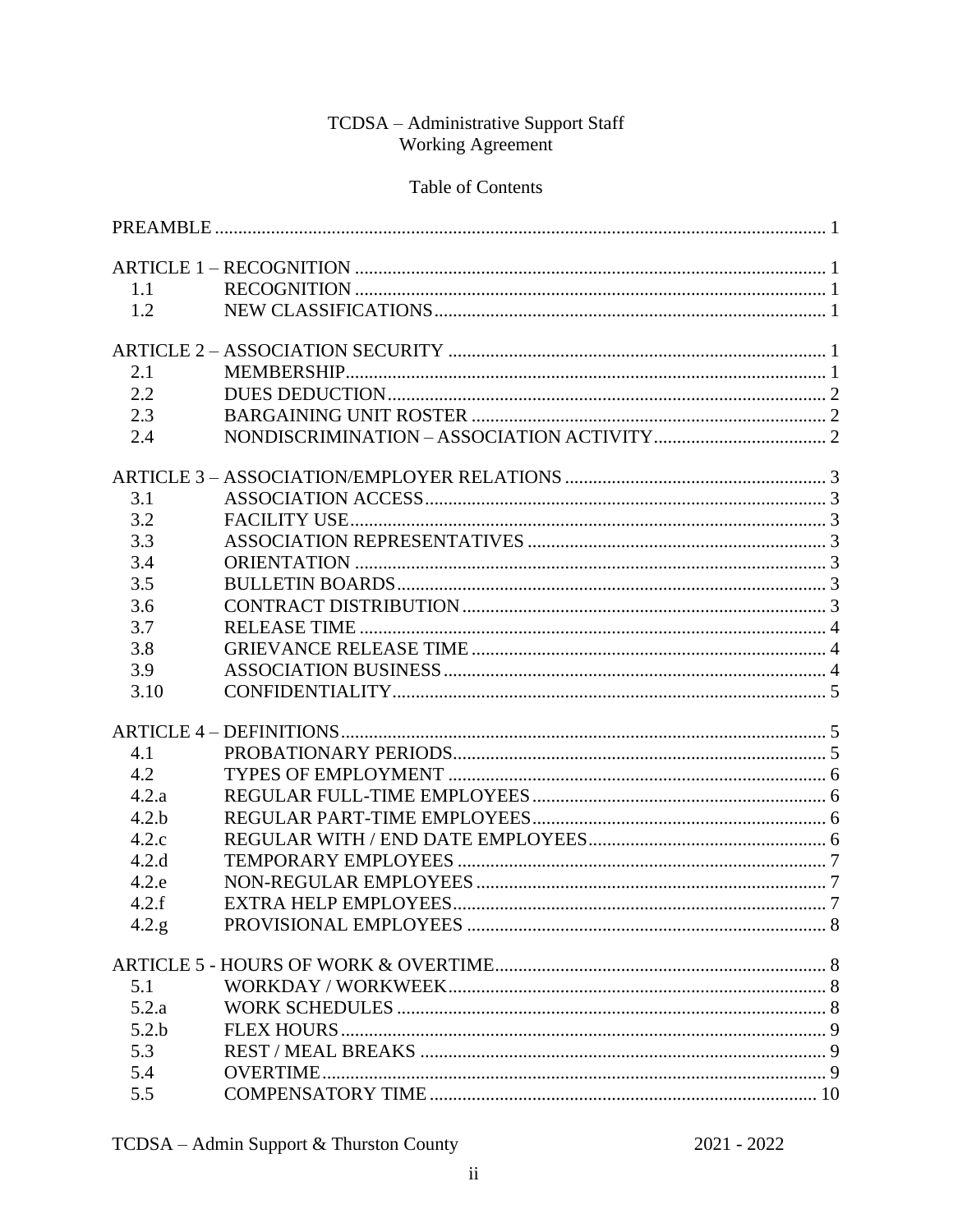| 5.6  |        |  |
|------|--------|--|
|      |        |  |
| 6.1  |        |  |
| 6.2  |        |  |
| 6.3  |        |  |
| 6.4  |        |  |
| 6.5  |        |  |
| 6.6  |        |  |
|      |        |  |
| 7.1  |        |  |
| 7.2  |        |  |
| 7.3  |        |  |
| 7.4  |        |  |
| 7.5  |        |  |
| 7.6  |        |  |
| 7.7  |        |  |
| 7.8  |        |  |
| 7.9  |        |  |
| 7.10 |        |  |
| 7.11 |        |  |
| 7.12 |        |  |
| 7.13 |        |  |
| 7.14 |        |  |
| 7.15 | RECALL |  |
| 7.16 |        |  |
| 7.17 |        |  |
|      |        |  |
| 8.1  |        |  |
| 8.2  |        |  |
|      |        |  |
| 9.1  |        |  |
| 9.2  |        |  |
| 9.3  |        |  |
| 9.4  |        |  |
| 9.5  |        |  |
| 9.6  |        |  |
| 9.7  |        |  |
| 9.9  |        |  |
|      |        |  |
| 10.1 |        |  |
| 10.2 |        |  |
| 10.3 |        |  |
|      |        |  |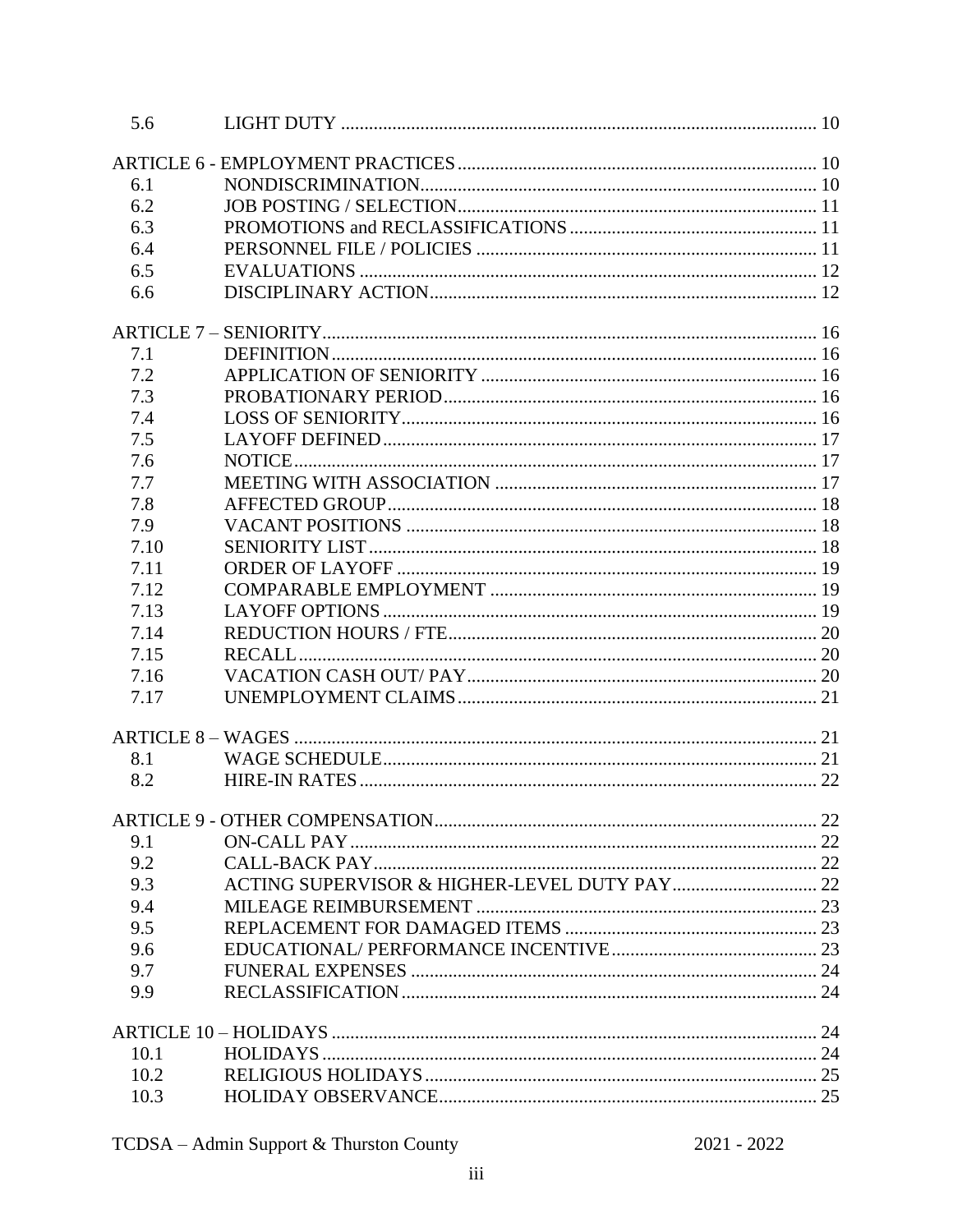| 10.4  |  |
|-------|--|
| 10.5  |  |
|       |  |
|       |  |
| 11.1  |  |
| 11.2  |  |
| 11.3  |  |
| 11.4  |  |
|       |  |
| 12.1  |  |
| 12.2  |  |
| 12.3  |  |
| 12.4  |  |
| 12.5  |  |
| 12.6  |  |
|       |  |
|       |  |
| 13.1  |  |
| 13.2  |  |
| 13.3  |  |
| 13.4  |  |
| 13.5  |  |
| 13.6  |  |
| 13.7  |  |
| 13.8  |  |
| 13.9  |  |
| 13.10 |  |
| 13.11 |  |
|       |  |
| 14.1  |  |
| 14.2  |  |
| 14.3  |  |
| 14.4  |  |
| 14.5  |  |
|       |  |
|       |  |
| 15.1  |  |
| 15.2  |  |
|       |  |
| 16.1  |  |
| 16.2  |  |
| 16.3  |  |
|       |  |
|       |  |

| TCDSA - Admin Support & Thurston County |  |  |  |
|-----------------------------------------|--|--|--|
|-----------------------------------------|--|--|--|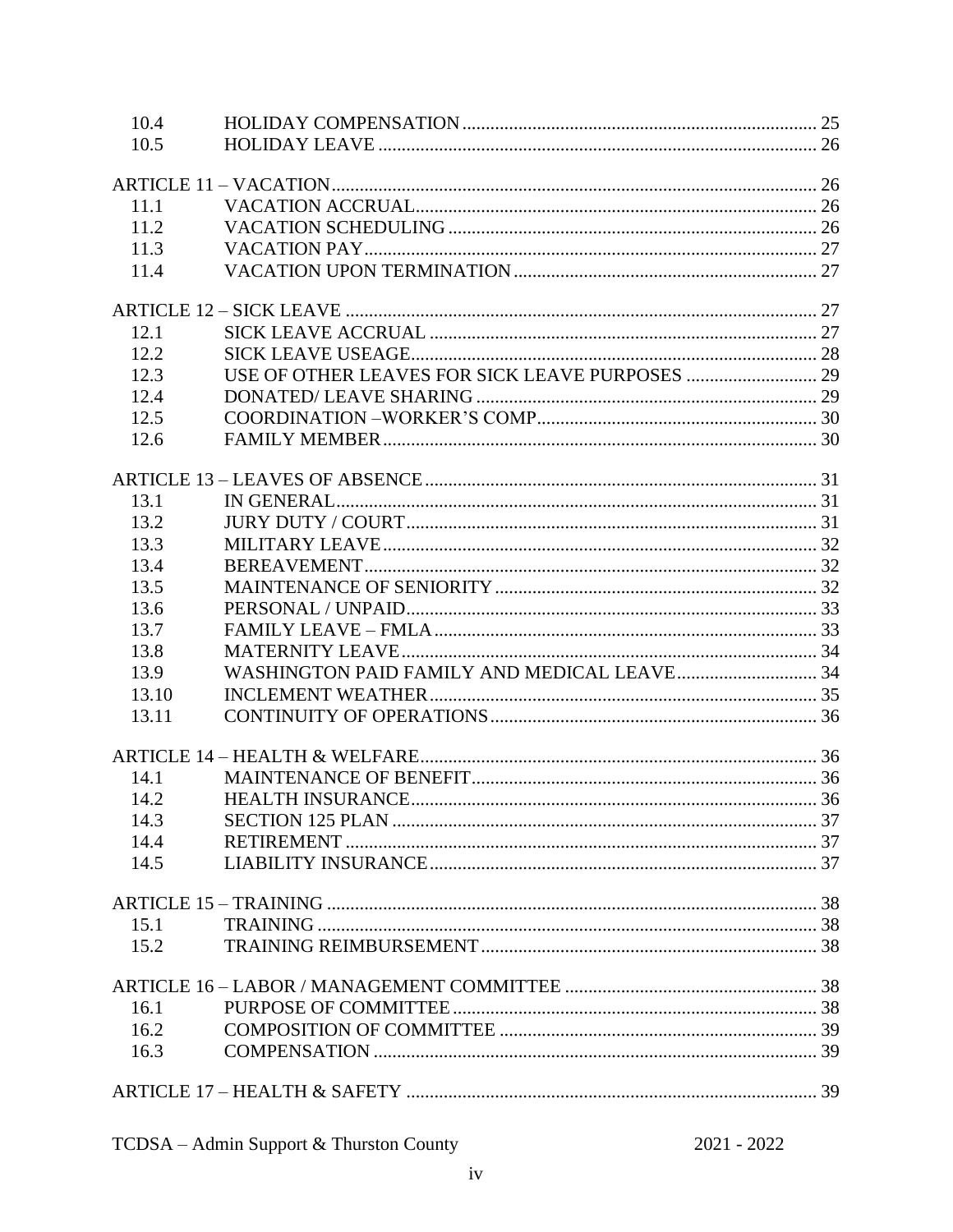| 17.1 |                                                                   |  |
|------|-------------------------------------------------------------------|--|
| 17.2 |                                                                   |  |
| 17.3 |                                                                   |  |
| 17.4 |                                                                   |  |
|      |                                                                   |  |
| 18.1 |                                                                   |  |
| 18.2 | COMPUTATION OF TIME AND SERVICE OF GRIEVANCES 41                  |  |
| 18.3 |                                                                   |  |
| 18.4 |                                                                   |  |
| 18.5 |                                                                   |  |
|      |                                                                   |  |
|      |                                                                   |  |
| 20.1 |                                                                   |  |
|      |                                                                   |  |
|      |                                                                   |  |
| 21.1 |                                                                   |  |
|      |                                                                   |  |
|      |                                                                   |  |
|      |                                                                   |  |
|      |                                                                   |  |
|      | Memorandum of Understanding - Classification and Market Review 50 |  |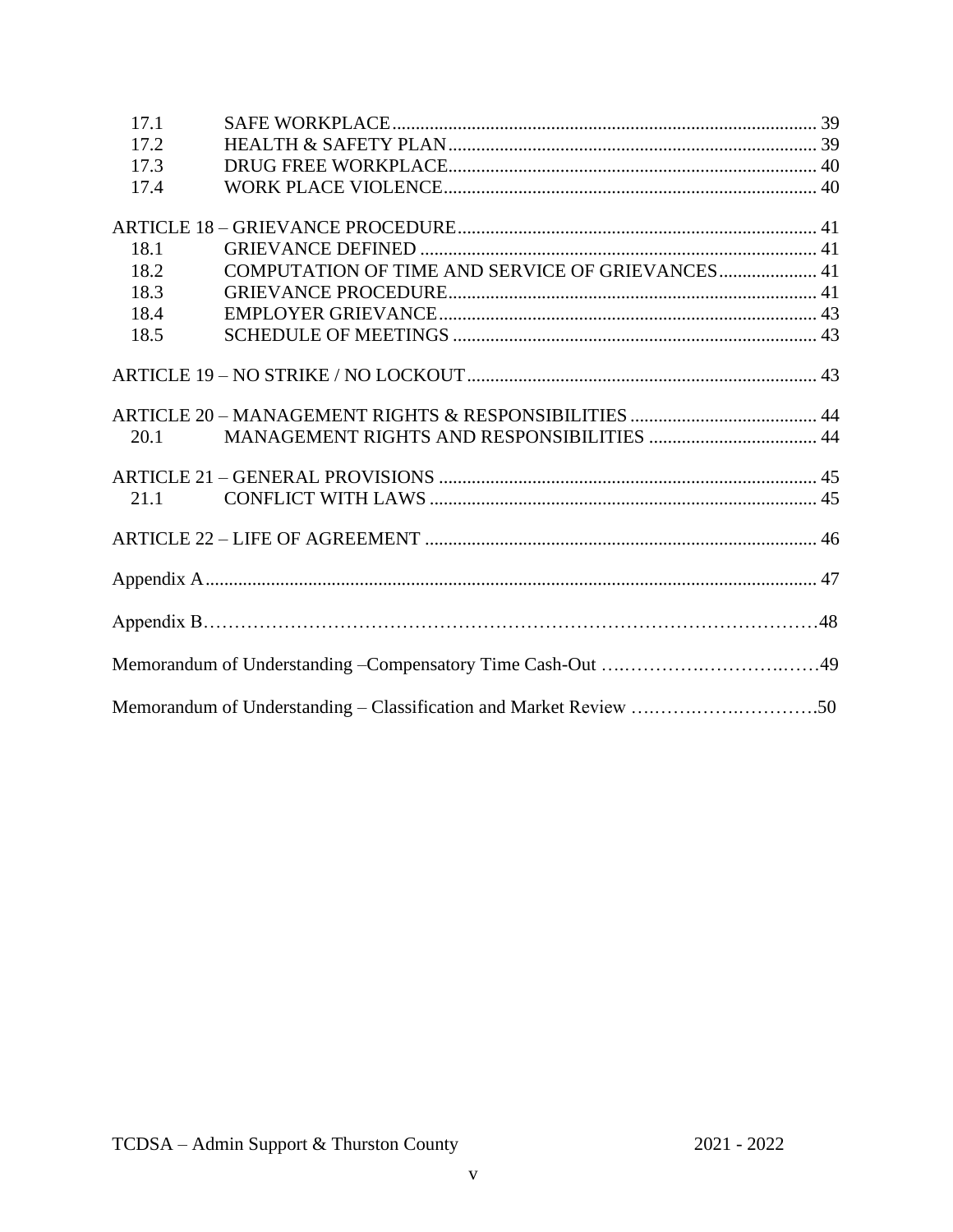#### **WORKING AGREEMENT**

#### **PREAMBLE**

<span id="page-5-0"></span>This Agreement has as its purpose the promotion of harmonious relations between Thurston County, herein referred to as the "County," and the Thurston County Deputy Sheriffs' Association representing administrative support staff, herein referred to as the "Association," the establishment of an equitable and peaceful procedure for the resolution of differences; and the establishment of rates of pay, hours of work, and other conditions of employment.

For purposes of this Agreement, unless otherwise stated, days shall mean Monday through Friday, not including holidays.

#### **ARTICLE 1 – RECOGNITION**

#### <span id="page-5-2"></span><span id="page-5-1"></span>**1.1 RECOGNITION**

The County recognizes the Association as the exclusive bargaining representative for all regular full-time and regularly scheduled part-time employees in the Thurston County Sheriff's Office, herein referred to as the "Sheriff's Office," not included in the Deputy Sheriff's unit, Corrections unit, Captains' Unit, Sheriff's Management Pay Plan, non-represented employees, confidential and supervisory employees of the County. This includes those positions listed in Appendix A.

#### <span id="page-5-3"></span>**1.2 NEW CLASSIFICATIONS**

It is mutually agreed that it is the intent of the parties to include in the bargaining unit any new Civil Service classification not included in the Deputy Sheriff's unit, Corrections unit Captains' Unit or, Sheriff's Management Pay Plan, as long as such position in the new classification is not a confidential or supervisory position. The salary for the new classification shall be set consistent with County policies, subject to State collective bargaining requirements.

#### **ARTICLE 2 – ASSOCIATION SECURITY**

#### <span id="page-5-5"></span><span id="page-5-4"></span>**2.1 MEMBERSHIP**

Employees covered by this agreement shall have the right to become and remain a member of the Association and pay periodic membership dues uniformly levied against all association members.

The Association shall be responsible for notifying new employees of membership dues payment, obtaining authorization cards for payroll deductions, and collecting any delinquent charges.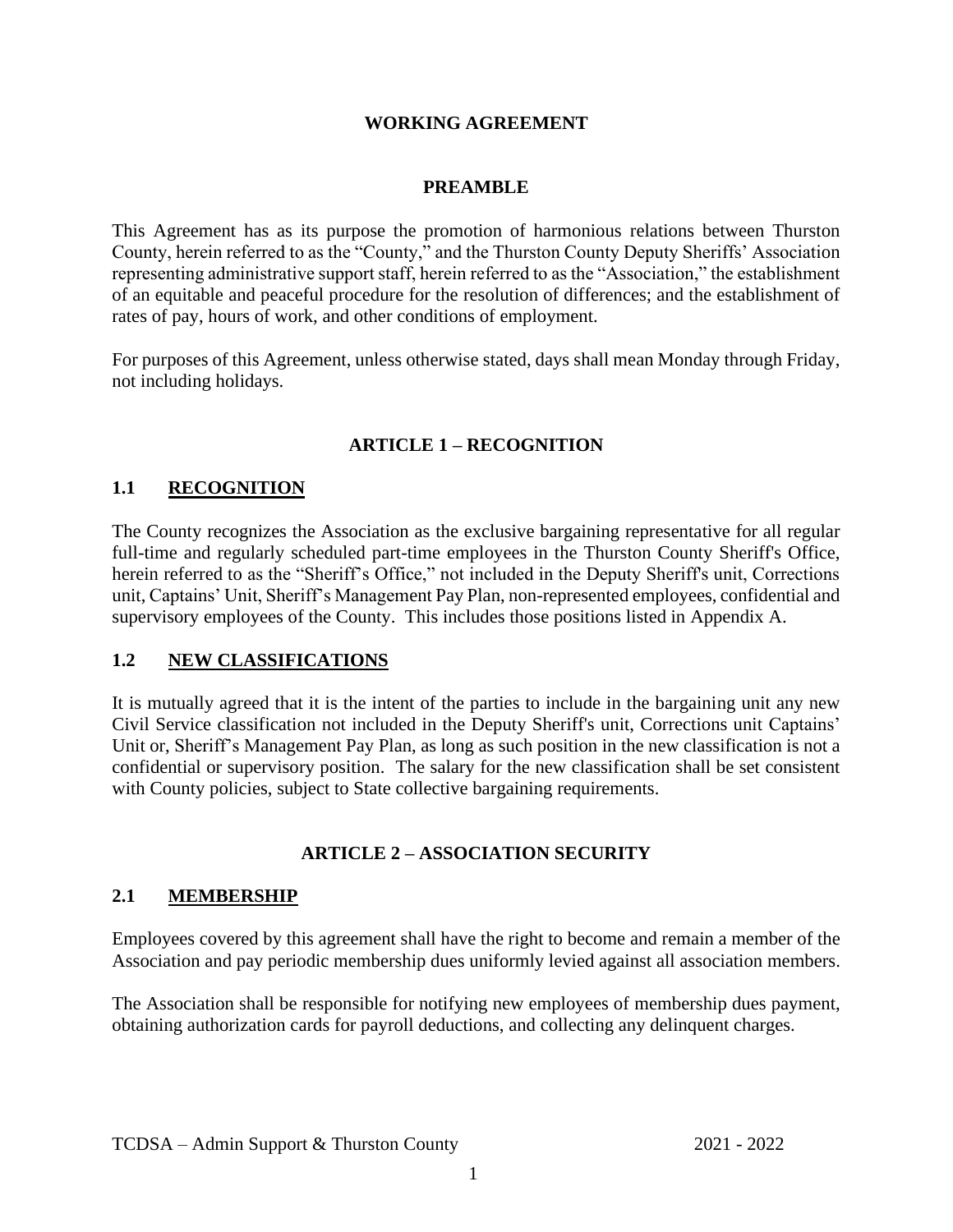The County shall retain the sole right to the selection of new employees and the Association agrees to accept employees as members without discrimination as defined in Article 6.1, Nondiscrimination.

#### <span id="page-6-0"></span>**2.2 DUES DEDUCTION**

The County will provide for payroll deduction of Association fees upon authorization by the employee. Payroll deduction authorization cards must be received by the County's payroll department by the fifteenth (15th) day of the month to be recognized as effective for that month. The County will transmit to the fully designated officer of the Association the total amount so deducted together with the list of names of the employees from whose pay deductions were made. The Employer will honor each employee's authorization for payroll deduction received under this provision unless it has been revoked by written notice to the Employer. Revocations will be processed in accordance with the terms of the authorization card, including reasonable notification periods of up to sixty (60) days. The Employer will advise the Association in writing of the receipt of any written notice revoking an authorization, listing the name of the employee and date of receipt. All refunds of such deductions which may be required to be made to any employees shall be made by the Association.

The Association shall indemnify the Employer and hold the Employer harmless from any and all claims, demands, complaints, causes of action, or liability, including legal fees and costs, against the Employer arising out of acts or omissions of the Association, and for action taken by the Employer in reliance on information from the Association or language of a deduction authorization card.

#### <span id="page-6-1"></span>**2.3 BARGAINING UNIT ROSTER**

**Association Members:** Names and addresses of those consenting Association members will be furnished to the Association by the Sheriff or the County annually on request of the Association.

List of Officers: The Association agrees to supply the County with lists of officers of the Association and representatives and to keep such lists current. The County will recognize the officers and representatives after receipt in writing by the Sheriff of Thurston County.

#### <span id="page-6-2"></span>**2.4 NONDISCRIMINATION – ASSOCIATION ACTIVITY**

All employees in the bargaining unit have the right, and shall be protected in the exercise of such right, to join and participate in the Association. In the exercise of this right, employees and employees' representative shall be free from discrimination and reprisal.

The provisions of this contract shall be applied equally to all employees in the bargaining unit without discrimination as to age, sex, marital status, race, color, creed, religion, national origin, handicap status, union affiliation or political affiliation. Nothing in this section shall be construed to prohibit actions taken because of bona fide job qualifications.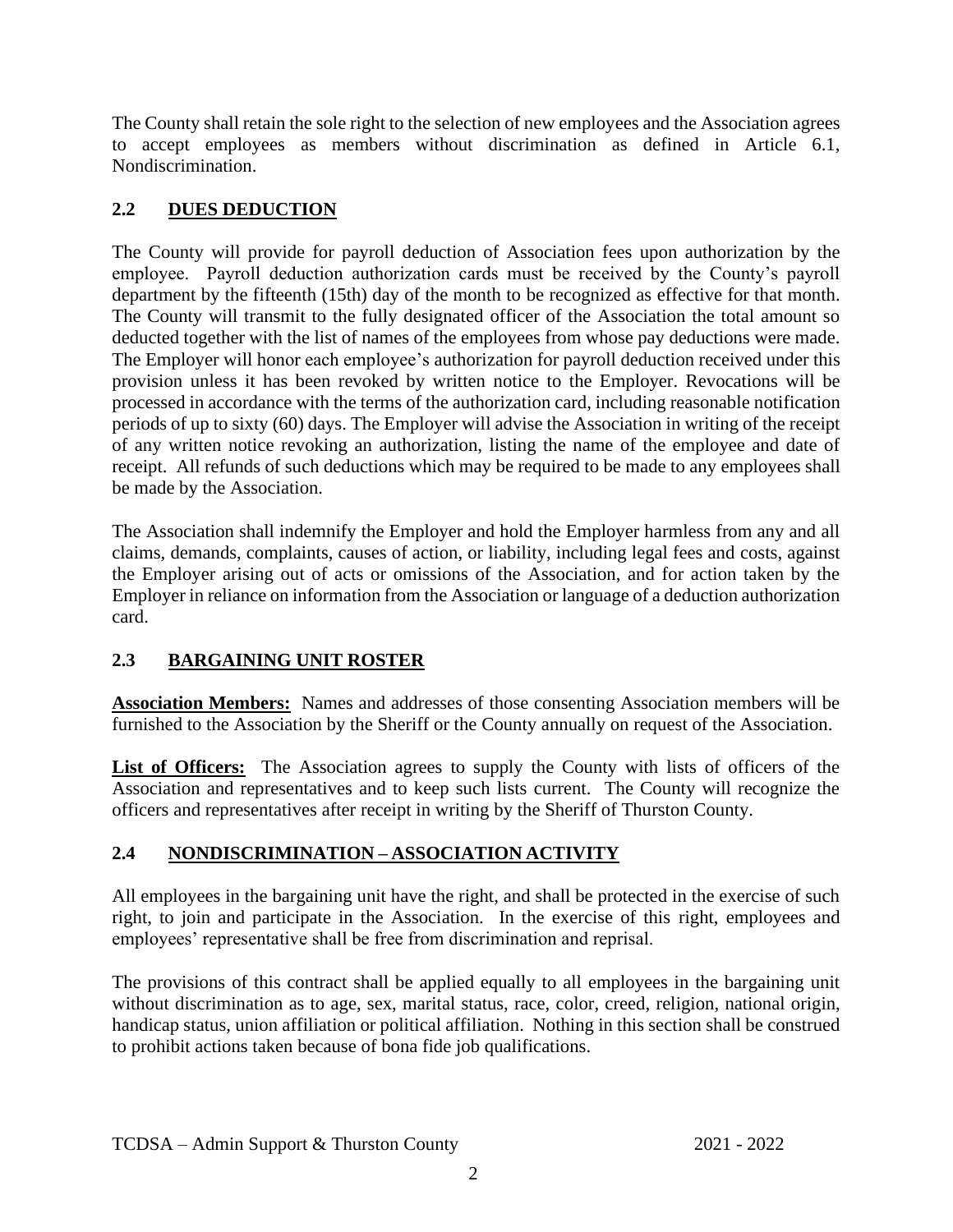#### **ARTICLE 3 – ASSOCIATION/EMPLOYER RELATIONS**

#### <span id="page-7-1"></span><span id="page-7-0"></span>**3.1 ASSOCIATION ACCESS**

The Association's authorized staff representatives shall have access to the Employer's premises where employees covered by this Agreement are working for the purpose of investigating grievances and contract compliance, after notifying the Employer. Access for other purposes shall not be unreasonably denied by the Employer. Such visits shall not interfere with or disturb employees in the performance of their work during working hours.

#### <span id="page-7-2"></span>**3.2 FACILITY USE**

The Association shall be permitted to use designated premises of the Employer for meetings of the local unit, with or without Association staff present, provided sufficient advance request for meeting facilities is made to the Employer (Sheriff or Human Resources or designee), such is not disruptive to operations and space is available.

#### <span id="page-7-3"></span>**3.3 ASSOCIATION REPRESENTATIVES**

Members of the bargaining unit selected to serve as authorized representatives of the Association shall be certified in writing to the County and the Sheriff's Office. Except as provided herein, each representative will be expected to perform his/her duties as a representative of the Association on his/her own time. However, it is recognized that from time to time, it will be necessary for Association activities relating to the investigation and processing of complaints, disputes and grievances to be conducted during working hours. Association representatives shall be allowed reasonable time to investigate and process such disputes and grievances during working hours when permission has been granted by the appropriate supervisor. Such permission shall be granted unless the Association representative or grievant are involved in a work activity requiring their immediate attention, in which case permission will be granted as soon as practical.

#### <span id="page-7-4"></span>**3.4 ORIENTATION**

The Employer agrees to notify the Washington Fraternal Order of Police and Association President of any new positions and new employees in the bargaining unit. An Association representative shall, with no loss of pay, be allowed 30-minutes to provide each new bargaining unit employee an Association orientation.

#### <span id="page-7-5"></span>**3.5 BULLETIN BOARDS**

The County shall provide suitable space for an Association bulletin board on its premises.

#### <span id="page-7-6"></span>**3.6 CONTRACT DISTRIBUTION**

The County shall distribute one copy of this agreement to each current employee in the bargaining unit and to each newly hired employee in the bargaining unit.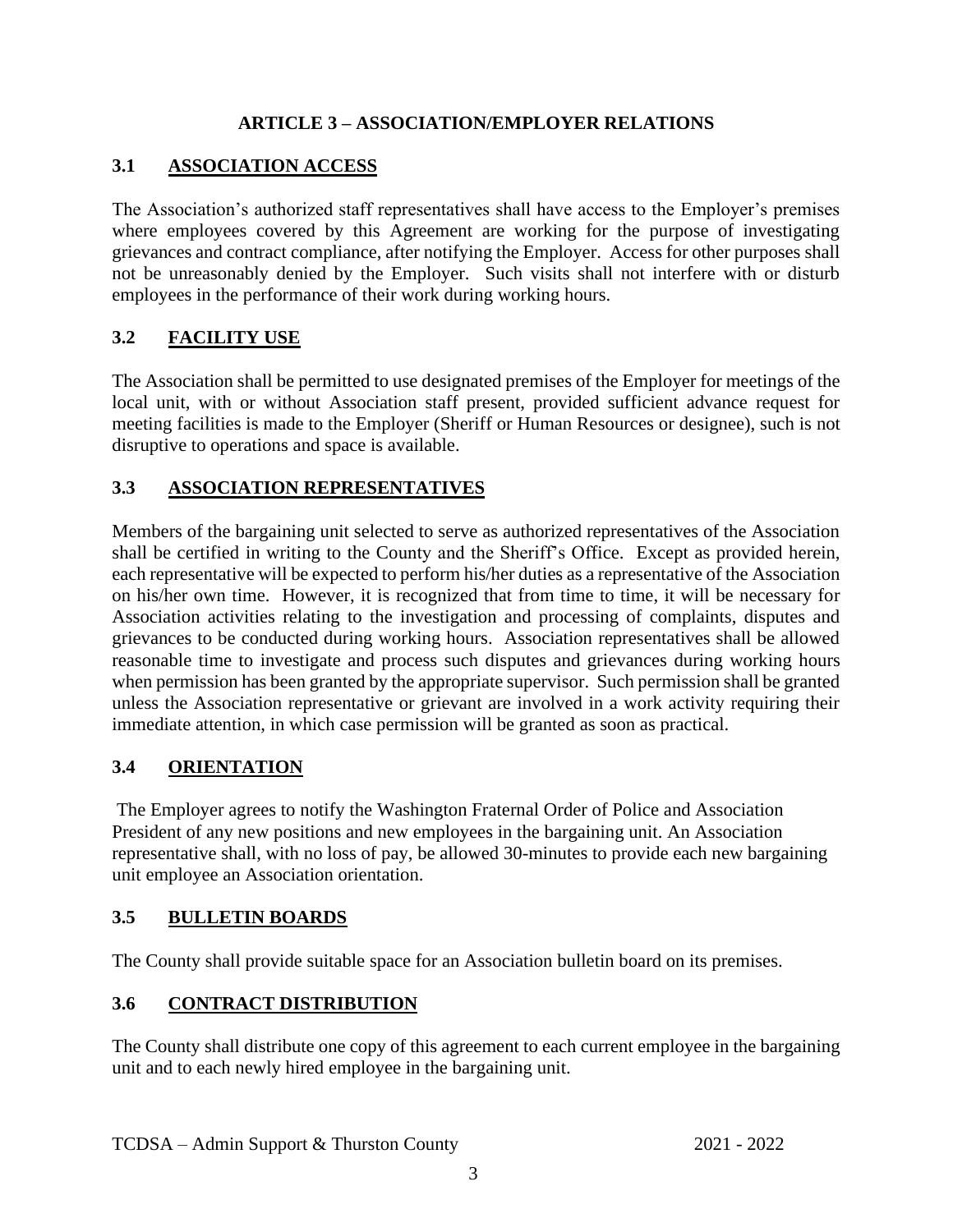#### <span id="page-8-0"></span>**3.7 RELEASE TIME**

The Sheriff or Designee shall attempt to allow the members of the bargaining unit time off while conducting official "duty to represent" union/association business on behalf of the employees in their bargaining unit, including contract negotiations, grievance resolution and arbitration, provided that:

- The employee provides the Employer at least forty-eight (48) hours prior to the time off unless such notice is not reasonably possible;
- The Employer is able to properly staff the employees' job duties during the time off; and
- The wage cost to Employer is not greater than the cost that would have been incurred had the Union/Association take time off (i.e. overtime expenditures).

Additional provisions are provided, as follows:

**Contract Negotiations:** The Association negotiating team shall be permitted to attend negotiating meetings with the County without loss of pay relative to securing contract renewal to the extent that such meetings are scheduled during duty hours of the members so attending. In no case shall more than four (4) on-duty personnel attend such negotiating sessions. Off-duty personnel attending negotiating sessions shall not receive any compensation for such attendance.

**Special Meetings:** Special meetings for issues of concern relating to the interpretation and administration of this contract may be arranged upon the request of either party. Such meetings shall be arranged in advance, and an agenda of matters to be discussed at the meeting shall be communicated at the time the meeting is requested. Association members, limited to two, shall not lose time or pay for time spent in such meetings.

#### <span id="page-8-1"></span>**3.8 GRIEVANCE RELEASE TIME**

Prior to any proposed investigation of a grievance, Association Representatives shall obtain permission from their and the grievant's supervisor, which will be granted unless the Association Representative or the grievant is working on something that requires immediate attention. If permission cannot be immediately granted, the Employer will arrange to allow investigation of the grievance at the earliest possible time. When it is necessary for Association Representatives to conduct Association business authorized by this Agreement in an area or on a shift other than their own, they shall notify the supervisor of that area or shift of their presence and of the nature of their business. No compensation shall be provided by the Employer for such Association Representative activities outside the employee's work shift.

#### <span id="page-8-2"></span>**3.9 ASSOCIATION BUSINESS**

**Official Sheriff's Office Written Orders:** Upon request, the Sheriff will furnish the Association with a copy of his written policies and procedures, referred to as the "Standard Operating Procedures (SOP) Manual(s)." In addition, the Sheriff agrees to furnish the Association with a written notice of the Sheriff's intention to make changes in SOP manual(s) that would directly and adversely affect the working conditions of employees. Should the Association desire to meet regarding such change(s), it shall notify the Sheriff within ten (10) calendar days.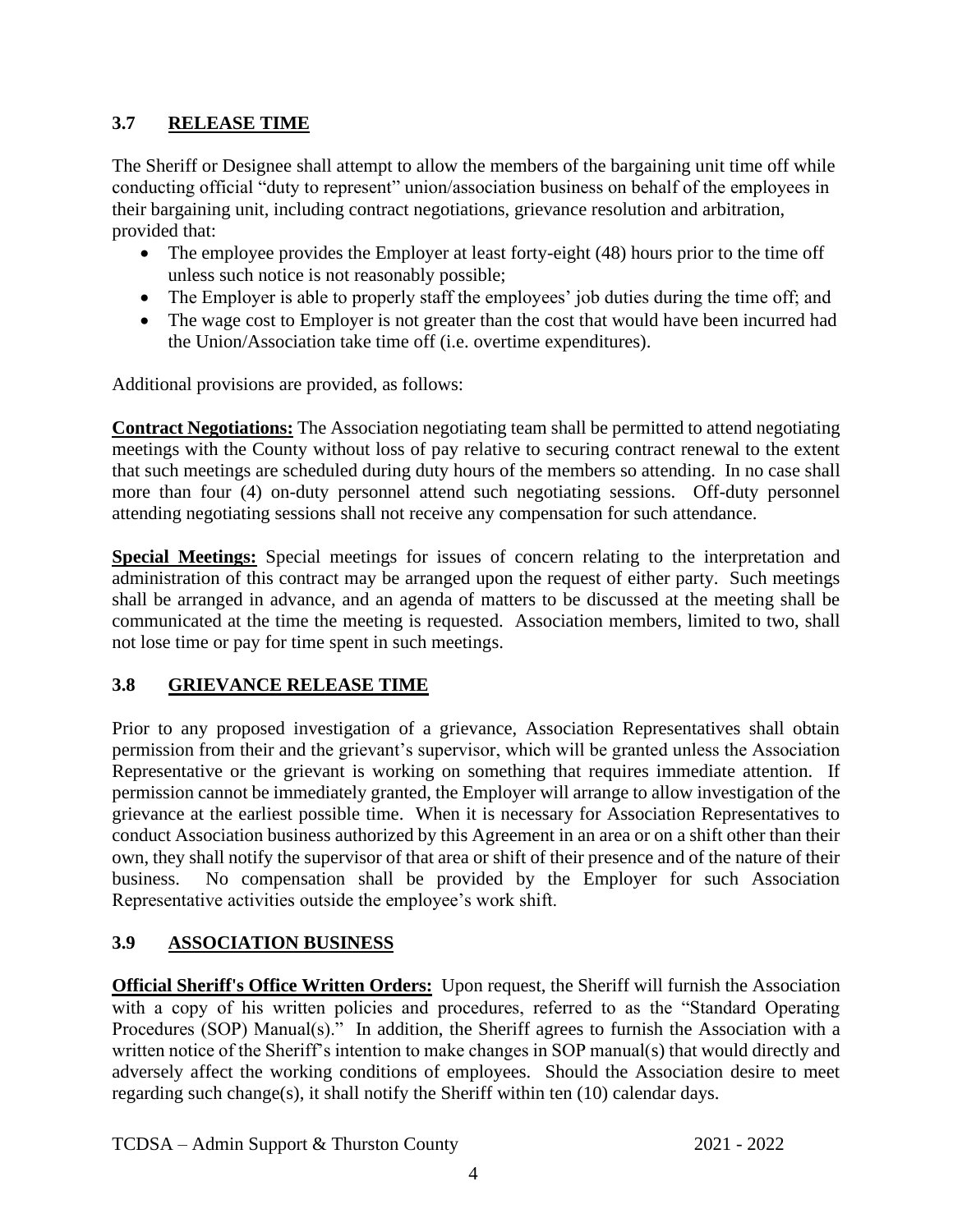To the extent required pursuant to RCW 41.56 et seq., should the Association desire to meet and bargain regarding such change(s), it shall notify the County, in writing, within ten (10) days. Nothing herein shall restrict the Sheriff's Office from immediately promulgating emergency policies and procedures, which may then be subject to bargaining if so requested, in writing, by the Association.

**Monthly Association Meeting:** The general Association Meeting may be held on County time each month, not to exceed one (1) hour, unless additional time is approved by the Sheriff. If such meeting is not held, the one (1) hour of County time allowed for this activity shall lapse.

No overtime or compensatory time will be paid for this meeting.

**Monthly Meeting - Sheriff:** A mandatory monthly meeting may be called by the Sheriff, to last no more than one (1) hour, and to be scheduled at reasonable times. In the event a monthly meeting is not held, the Sheriff may use the time for a subsequent meeting, to a maximum of three hours per calendar quarter.

A notice shall be posted two weeks in advance of any non-emergency meeting. Vacation, holiday and compensatory time scheduled in advance and prior to the two week notice will be exempt.

Overtime will not be paid for this meeting unless such attendance results in hours worked beyond those allowable under the Fair Labor Standards Act, in which case those hours in excess of the allowable FLSA hours shall be paid at the overtime rate.

#### <span id="page-9-0"></span>**3.10 CONFIDENTIALITY**

The County and Association recognize the interest of maintaining confidentiality of employees' personal information such as home address, home telephone number, and identity of family members. Therefore, the County and Association agree to take all reasonable lawful steps to assure confidentiality of these matters.

#### **ARTICLE 4 – DEFINITIONS**

#### <span id="page-9-2"></span><span id="page-9-1"></span>**4.1 PROBATIONARY PERIODS**

**Purpose:** The probationary period is an integral part of the employee selection process and provides the County with an opportunity to upgrade and improve the Sheriff's Office, by observing a new employee's work, training and aiding new employees in adjustment to their positions, and by providing an opportunity to reject any employee whose work performance fails to meet required work standards. Probationary periods may be extended, whether new hire, promotional, recall or transfer, upon mutual agreement by the Association and the County.

**4.1.a New Hire Probationary Period:** Every new employee hired into the bargaining unit shall serve a probationary period of twelve (12) months. The Association recognizes the right of the County to terminate probationary employees for any reason, which shall not be subject to the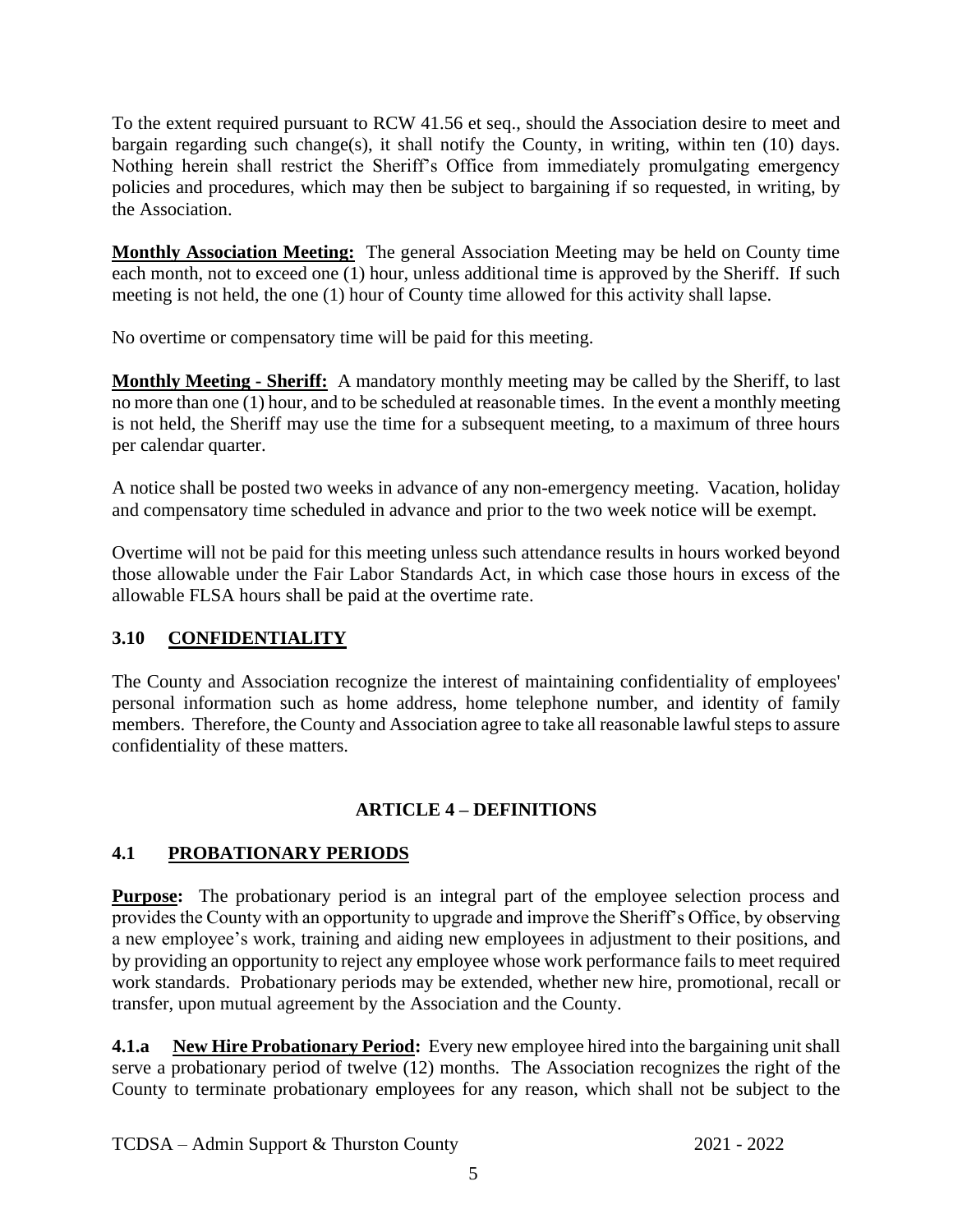grievance procedure, and to exercise all rights not specifically modified by this Agreement with respect to such employees, including, but not limited to, the shifting of work schedules, the assignment of on-the-job training, cross-training in other classifications, the assignment to educational courses and training programs, and the requirement that such employees attend training programs on their off-duty time for which they will be compensated on an over-time basis.

Probationary employees may be terminated at the discretion of the Sheriff whose decision shall be final and binding. Article 18 - Grievance Procedure, shall not apply to probationary employees concerning disciplinary actions including involuntary termination. Moreover, probationary employees shall be precluded from using Article 18 - Grievance Procedure, for any performance related issues. Article 18 - Grievance Procedure, shall apply to probationary employees for the economic benefits as follows: Article 3 – Association/ Employer Relations; Article 5 - Hours of Work & Overtime; Article 9 – Other Compensation; Article 10 – Holidays; Article 11 – Vacation; Article 12 – Sick Leave; Article 13 – Leaves of Absence; and Article 14.5 - Liability Insurance, the civil provision only.

**4.1.b Promotions:** Newly promoted employees shall have a twelve (12) month probationary period. If the employee is not successful during the probationary period, the employee will be returned to their formerly held position, except when the employee is terminated for just cause.

**4.1.c Recall:** Employees recalled into a position formerly held will be on probation for the period of probation remaining unserved at the time of the layoff.

**4.1.d Transfers:** Employees who transfer into the Bargaining Unit who have not previously completed probation within their new classification will serve a twelve (12) month probation period.

#### <span id="page-10-0"></span>**4.2 TYPES OF EMPLOYMENT**

#### <span id="page-10-1"></span>**4.2.a REGULAR FULL-TIME EMPLOYEES**

A regular full time employee works a full workweek as established in Article 5 in a regularly budgeted, on-going position. Regular employees are eligible to receive the standard benefits package as provided in this agreement.

#### <span id="page-10-2"></span>**4.2.b REGULAR PART-TIME EMPLOYEES**

A regular part-time employee typically works a minimum of twenty (20) hours per week but no more than forty (40) hours per week in a regularly budgeted and on-going position. Paid leaves and insurance benefits shall be prorated for regular part-time employees on the basis of FTE calculations (e.g. 20 hours a week divided by 40 hours a week ratio formula).

#### <span id="page-10-3"></span>**4.2.c REGULAR WITH / END DATE EMPLOYEES**

An individual may be hired into a position with an end date that has a defined term of employment and is anticipated to require more than one thousand and thirty-nine (1,039) hours in a calendar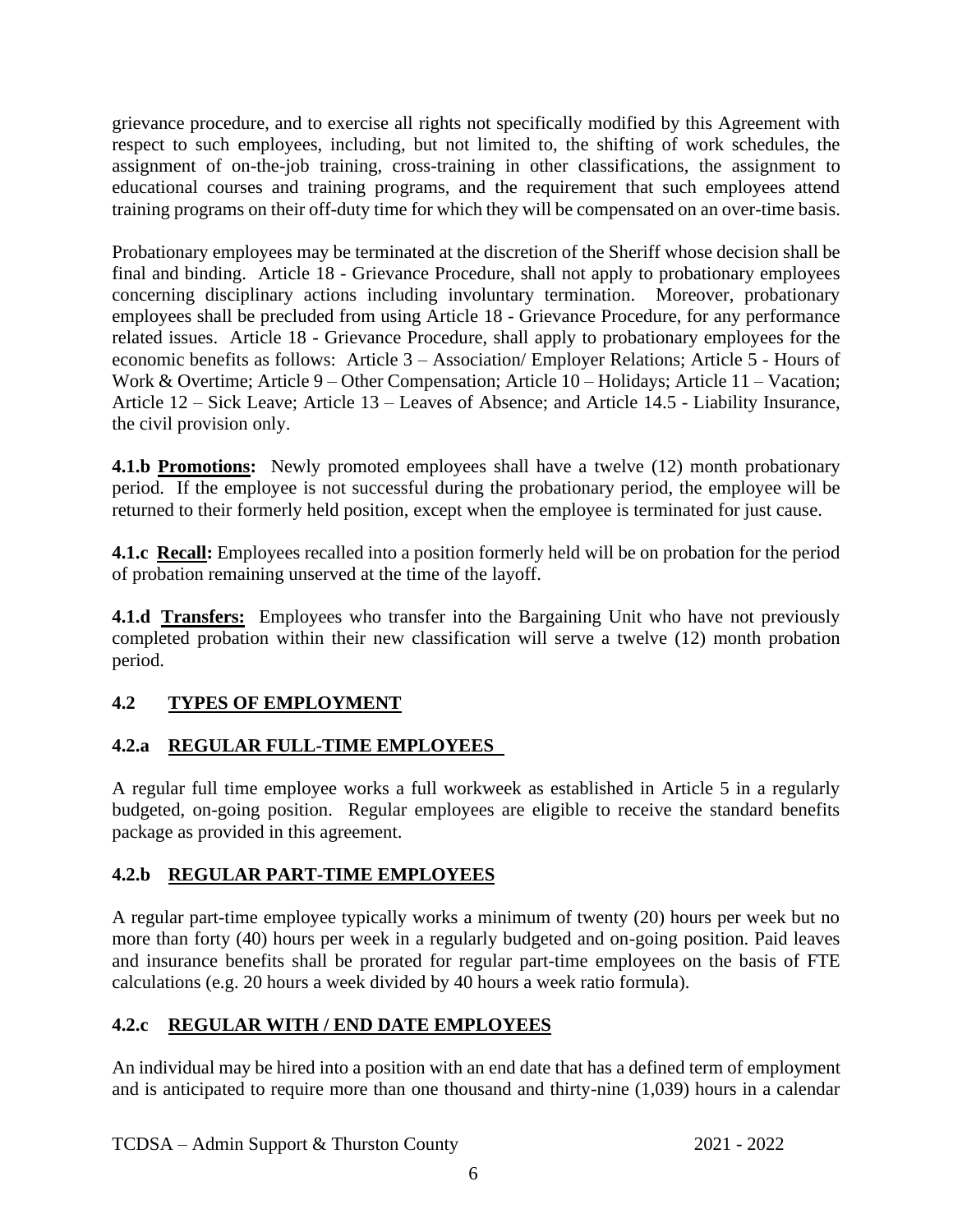year. This position is eligible for the standard benefits package, which may be prorated to match the FTE percentage.

Any current employee who is considering accepting a position with an end date will notify his or her current appointing authority prior to accepting the position. Upon notification of the employee's intent, the appointing authority will notify the employee in writing of any return rights to his or her current position and the duration of those rights. The appointing authority will, at a minimum, place the employee on the recall list. The employee will provide a minimum of two (2) weeks' written notice to the current appointing authority prior to starting the new position.

Any employee newly hired to fill the vacancy which was created by the regular employee accepting a position with an end date, will be hired as a regular employee with an end date and that employee will cease to have employment rights upon the return of the regular employee to the former position. The employee will not be eligible for the recall list upon reaching the end of the specified term of employment.

#### <span id="page-11-0"></span>**4.2.d TEMPORARY EMPLOYEES**

A temporary employee works for a specific amount of time for short-term replacement of an absent regular employee or other appropriate reason and may not exceed six hundred and ninety-three (693) accumulated hours in a fiscal year. Temporary employees do not hold bargaining unit positions and are not eligible to receive the benefits package.

#### <span id="page-11-1"></span>**4.2.e NON-REGULAR EMPLOYEES**

Non-regular employees are restricted to departments that have 24-hour operations. They are used to fill in for regularly, scheduled positions or facility overflow. These positions are covered by a benefits package, which is established by this agreement.

#### <span id="page-11-2"></span>**4.2.f EXTRA HELP EMPLOYEES**

An extra help employee works in a limited and temporary capacity for non-emergency situations. An extra help employee may not exceed six hundred and ninety-three (693) accumulated hours worked in a fiscal year. Former Sheriff Office employees who are not on the Eligibility List, Recall List or Lateral Entry List are eligible to work as extra help employees.

In emergency situations (threat to life, property or general welfare to the County) extra help appointments may be made which are not from employment lists, but such appointments may not continue longer than thirty (30) calendar days.

Extra help employees do not hold bargaining unit positions and are not eligible for the benefits package.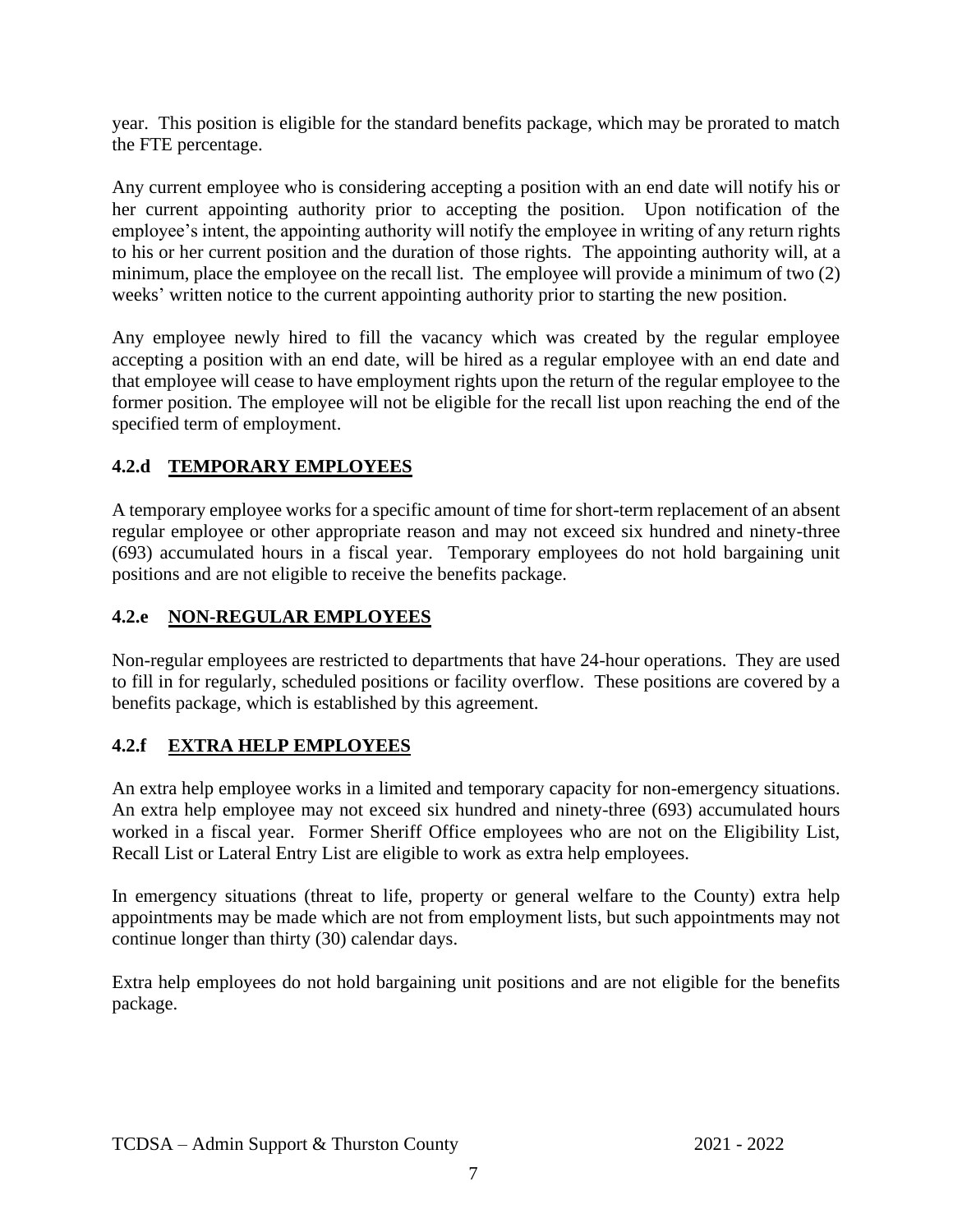#### <span id="page-12-0"></span>**4.2.g PROVISIONAL EMPLOYEES**

An employee appointed to fill a classified position pending the establishment of an eligibility list for the classification. A provisional employee may not exceed six hundred and ninety-three (693) accumulated hours worked in a fiscal year, unless appropriately extended and with the mutual agreement of the Employer and the Association.

#### **ARTICLE 5 - HOURS OF WORK & OVERTIME**

#### <span id="page-12-2"></span><span id="page-12-1"></span>**5.1 WORKDAY / WORKWEEK**

A regular full-time 5/2 workweek shall consist of forty (40) hours of time actually worked or compensated within a seven (7) day period (Monday 12:00 a.m. through Sunday 11:59 p.m.). Changes in work schedule, which may include changes in the schedule or total hours, shall be consistent with Article 5.2 or Article 7, as appropriate.

Legal Assistants, Legal Assistants Supervisor, Bureau Staff Assistants, Crime Analyst, Financial Operations Assistants and Accounting Manager currently have a normal work day of eight (8) consecutive hours of work within nine (9) hours, interrupted by a one (1) hour unpaid lunch. Legal Assistants, Legal Assistants Supervisor, Bureau Staff Assistants, Crime Analyst, Financial Operations Assistants and Accounting Manager currently have a normal workweek of five (5) consecutive days on duty followed by two (2) days off duty.

Hours of work shall be consecutive and the workday shall have regular starting and quitting times.

#### <span id="page-12-3"></span>**5.2.a WORK SCHEDULES**

The Employer may modify the regular workday/workweek provided that the Employer gives a minimum of two (2) weeks' written notice to the affected employees and the Association.

Employees may be assigned to different work weeks and work shifts of different lengths in order to meet business and operational needs or in response to an employee request as long as the alternative schedule meets federal and state laws. Employees may request alternative work schedules subject to approval based on business and customer service needs. The Employer may disapprove requests if there are performance or attendance concerns. Previously approved alternate work schedules may be rescinded by the Employer if business and customer service needs are no longer being met, or if performance or attendance concerns occur. The Employer will consider employees' personal and family needs.

Employees within a Bureau may, with concurrence of the Employer, work on an alternative work schedule consisting of 80 work hours performed over 9 workdays. This schedule shall consist of a two-week cycle with three 9 hour and one 8 ½ hour workdays with 3 days off, followed by four 9 hour and one 8 ½ hour days with 2 days off. The days off shall be Saturday and Sunday and the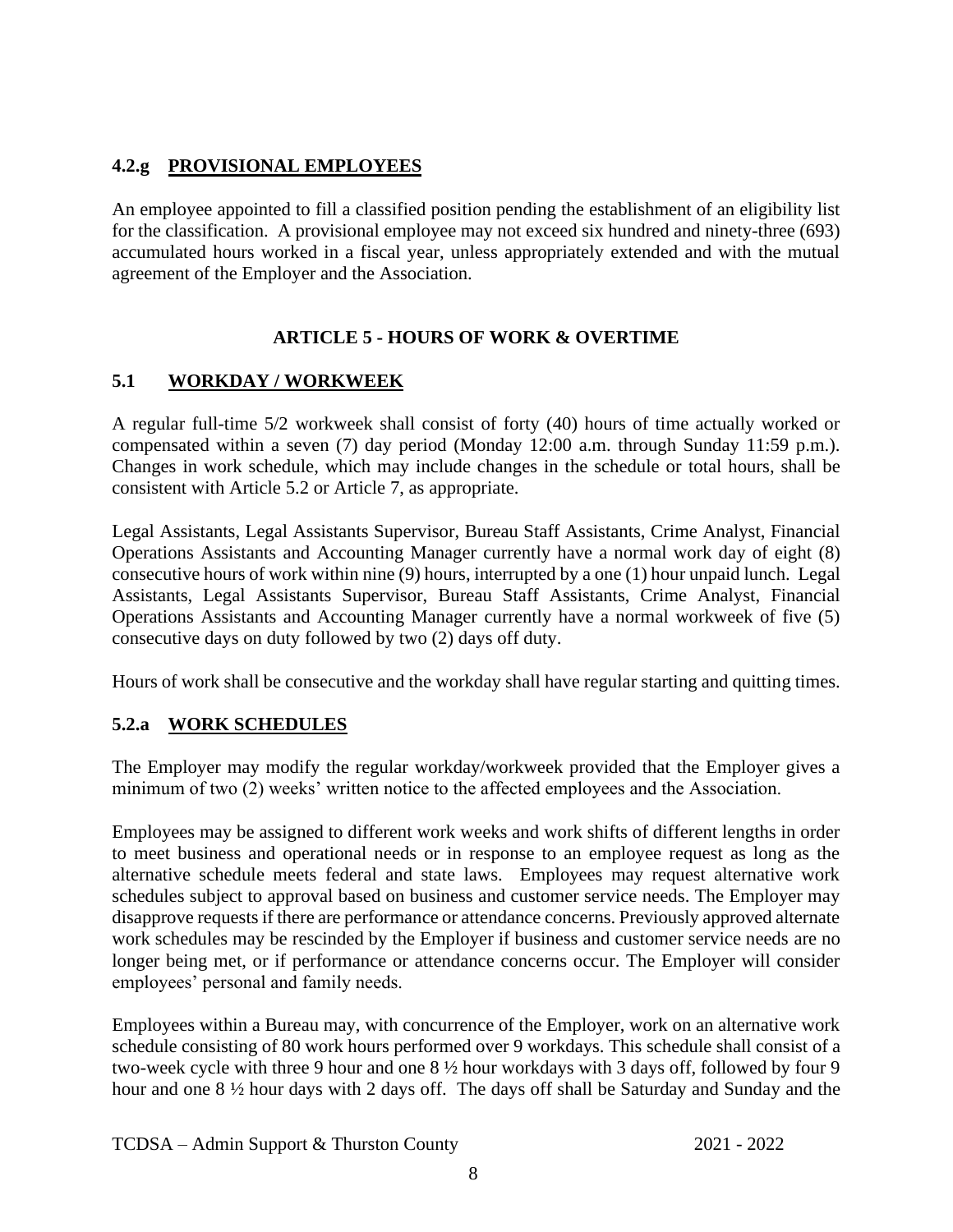extra day off will be either a Monday or Friday. Bidding for desired days off will be determined by seniority and work assignments to ensure coverage to work assignments.

#### <span id="page-13-0"></span>**5.2.b FLEX HOURS**

If mutually agreed upon by the employee and the employee's immediate supervisor, flex hours may be approved if it does not interfere with workload requirements. Flex hours shall be defined as any irregular starting or stopping time within the employee's scheduled work period (i.e. workday), and must be approved in advance. Employees working an adjusted workday must flex their hours within the same workweek.

Overtime will only accrue for the hours exceeding the adjusted schedule, or hours worked in excess of a forty (40) hour workweek. (Monday 12:00 a.m. through Sunday 11:59 p.m.)

#### <span id="page-13-1"></span>**5.3 REST / MEAL BREAKS**

**5.3.a** A rest period of fifteen (15) minutes is permitted for all employees for each four (4) hours worked. All employees are subject to call during such rest periods. Lunch break shall be on the employee's own time. Where the nature of the work allows employees to take intermittent rest periods equivalent to fifteen (15) minutes for each four (4) hours worked, scheduled rest breaks are not required. Missed rest breaks are not compensable as overtime. Breaks may not be collected or not taken in order to shorten the workday or work week unless pre-approved or assigned by supervisor.

Employees working three or more hours longer than a normal work day shall be allowed at least one (1) thirty (30) minute unpaid meal period prior to or during the overtime period.

**5.3.b** Employees who because of the nature of their work are required to eat their lunch at their work station shall be provided a paid meal period. Employees whose meal period is normally unpaid who are required at the supervisor's direction to work through their lunch and who are not provided a meal period may be paid overtime (per Article 5.4) for the time worked or the day or workweek adjusted.

#### <span id="page-13-2"></span>**5.4 OVERTIME**

All employees shall be paid overtime at time and one-half  $(1 \frac{1}{2})$  for all hours worked in excess of their regularly scheduled eight  $(8)$ , eight and a half  $(8 \frac{1}{2})$ , nine  $(9)$  or ten  $(10)$  hour shift in any one (1) twenty-four (24) hour period with overtime compensation being paid in fifteen (15) minute increments. The twenty-four (24) hour period shall begin with the start of the employee's regularly scheduled shift. Overtime compensation shall not be required where two (2) shifts are worked in one (1) twenty-four (24) hour period due to a shift change. This provision shall not apply in instances where management and an employee have mutually agreed to a flex time arrangement by requiring overtime compensation in excess of one-quarter (1/4) hour over the normal daily work shift. When an employee must work mandatory overtime which would exceed his or her regularly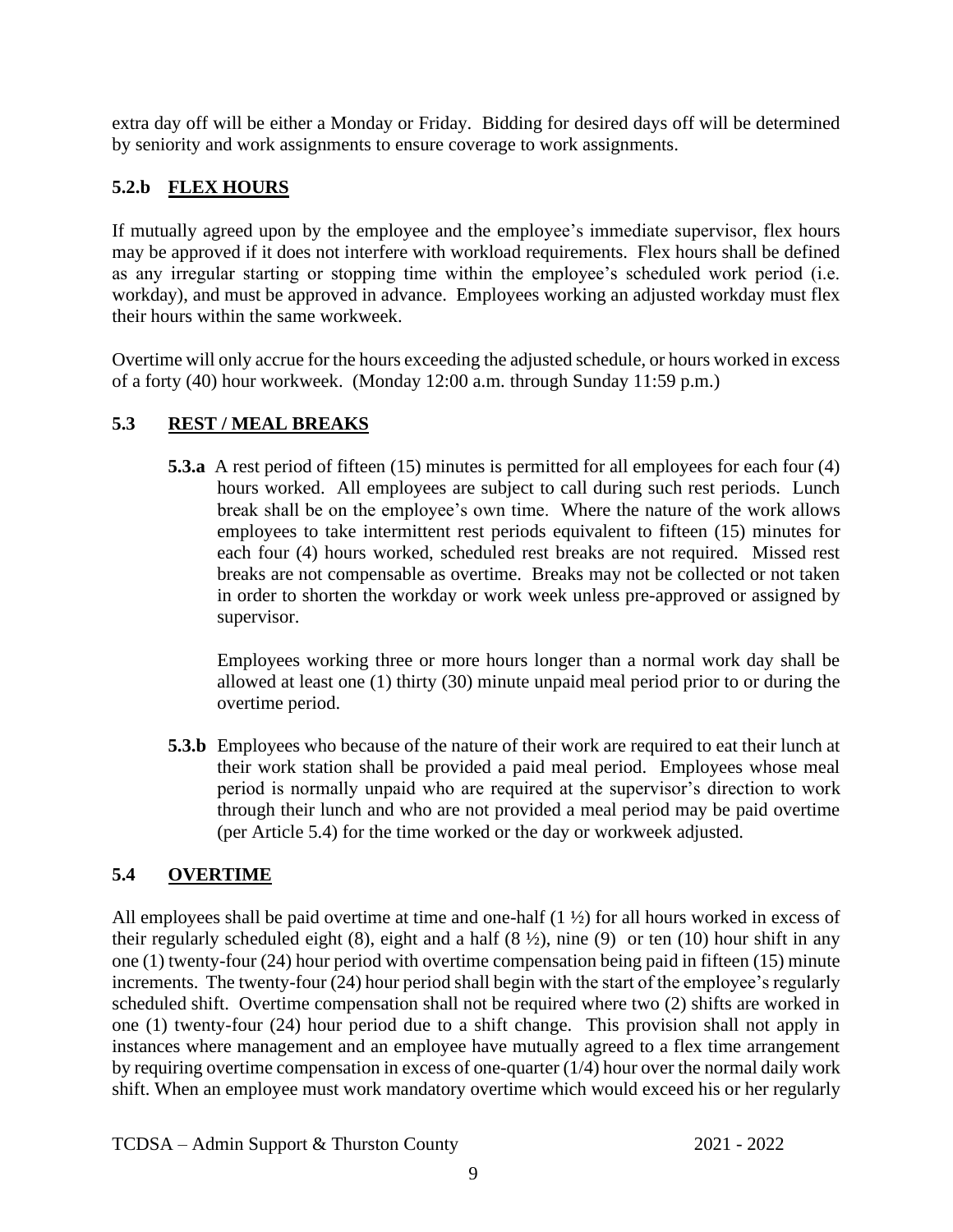scheduled workday, the employee shall receive overtime pay for the hours he or she was mandated to work. The Sheriff shall institute a system of authorizing and directing overtime worked. Time worked, but not officially authorized, will be eligible for overtime pay and the employee who worked the unauthorized overtime may be subject to discipline.

Regular part-time employees shall receive overtime pay for hours worked in excess of eight (8), eight and a half  $(8 \frac{1}{2})$ , nine  $(9)$  or ten  $(10)$  hours in a work day (whichever is applicable) or forty (40) hours in a work week. Overtime pay cannot be pyramided.

#### <span id="page-14-0"></span>**5.5 COMPENSATORY TIME**

It shall normally be the practice to pay overtime in money during the pay period following the pay period in which overtime is worked. However, with the mutual agreement of the employee and the Sheriff, an employee may choose to accrue compensatory time off in lieu of pay for overtime. The Sheriff may institute a policy for compensatory time by providing one and one-half  $(1 \frac{1}{2})$ hour of compensatory time for each overtime hour worked. Employees may not accumulate a balance of more than sixty (60) hours of compensatory time and the County shall buy down all accumulated compensatory time in excess of forty (40) hours on October 1 of each year (to be included in the employees' October 25<sup>th</sup> paychecks).

#### <span id="page-14-1"></span>**5.6 LIGHT DUTY**

Employees who are temporarily disabled due to injury may request accommodation and may be permitted to work light/modified duty on a temporary basis, subject to law, the Sheriff's discretion and health care provider verification.

#### **5.7 TELEWORKING**

At the sole discretion of the Sheriff, employees may, with the mutual agreement of their Bureau Chief, work at home electronically on an occasional or episodic basis. In such a case the employee will be expected to maintain regular work hours. Teleworking will be considered only if the employee's specific work assignments are amenable to a telework arrangement. All teleworking must be consistent with the Thurston County Teleworking Policy (Personnel Policy 15.1).

#### **ARTICLE 6 - EMPLOYMENT PRACTICES**

#### <span id="page-14-3"></span><span id="page-14-2"></span>**6.1 NONDISCRIMINATION**

The provisions of this contract shall be applied equally to all employees in the bargaining unit without discrimination as to age, sex, sexual orientation including gender expression or identity, marital status, race, color, creed, religion, national origin, pregnancy, handicap status, genetic information, status as an honorably discharged veteran or military status, union affiliation or political affiliation. Nothing in this section shall be construed to prohibit actions taken because of bona fide job qualifications.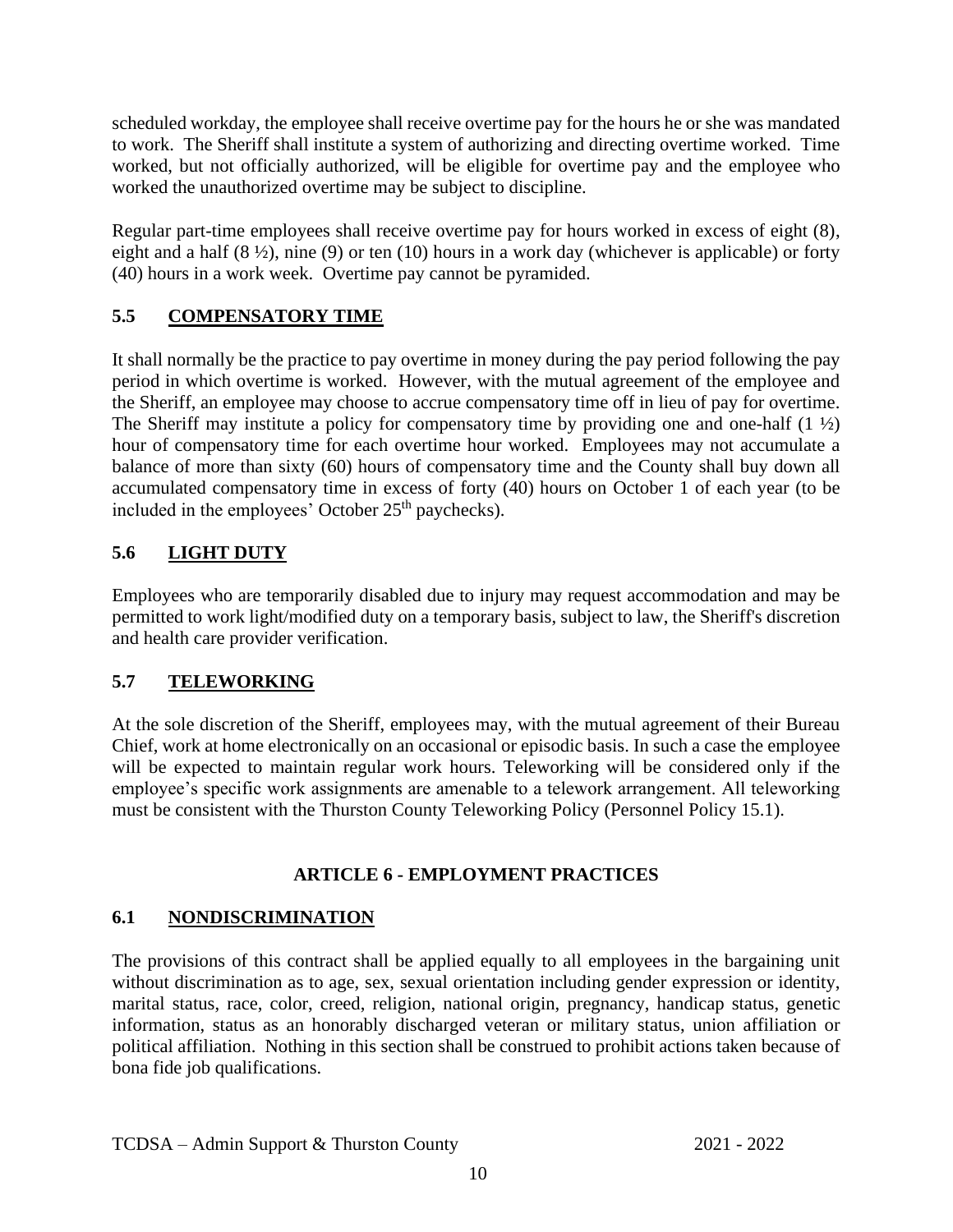Not withstanding any other provisions of this agreement, the County may take all reasonable actions to comply with the Americans with Disabilities Act (ADA).

#### <span id="page-15-0"></span>**6.2 JOB POSTING / SELECTION**

If the Sheriff's Office intends to fill a vacant position, the bargaining unit will be notified via the "Daily Bulletin" or other electronic communication and the position will be filled in accordance with the Civil Service Rules. Positions will be filled by the Civil Service processes and rules related to Recruitment & Eligibility, Examinations, Employment Lists and Appointments, unless otherwise modified herein.

Upon written request and demonstrated eligibility by a regular employee, the Sheriff or designee may transfer an employee from a position in one class or bureau to a class or position in another bureau or division, provided that the Employer assures that the employee has met the requirements of the Civil Service Rules. The Employer may limit the number of requests which may be honored.

#### <span id="page-15-1"></span>**6.3 PROMOTIONS and RECLASSIFICATIONS**

All promotions and reclassifications shall be made in accordance with the Civil Service Rules. All promotions within the Office will go to the next highest pay level within the new range, which will provide a minimum base salary increase of five percent (5%). An employee receiving a promotion or reclassification, who would have received a step increase in their old classification within twelve (12) months of their promotion or reclassification to a dollar amount higher than their new dollar amount shall receive a step increase at the time of promotion or reclassification. The new promotion or reclassification date would then be the date used for further step increases.

#### <span id="page-15-2"></span>**6.4 PERSONNEL FILE / POLICIES**

All employees shall be permitted to review his or her personnel file during normal business hours. Employees shall be provided one copy of all documents (complimentary or derogatory) placed in his or her personnel file at the time the document is placed in the file. No citizen complaint shall be placed in an employee's personnel file unless the complaint is accompanying disciplinary action related to the complaint.

An employee may, at his or her request, have placed in the employee's personnel file a statement containing the employee's rebuttal to any information in the file. This provision does not apply to the records of an employee relating to the investigation of a possible criminal offense or the internal investigation of a possible departmental policy or procedure violation prior to the completion of the internal investigation. The County and the Sheriff's Office shall keep the contents of personnel files confidential, subject to the requirements of State and Federal law and any applicable provisions of this agreement.

When the Sheriff's Office receives an information request about an Association member, made pursuant to the Public Disclosure Act, by a party from outside the County, the Sheriff's Office shall notify the Association member about the information request as follows:

a. Within three (3) days of receipt of the information request by the Sheriff's Office, the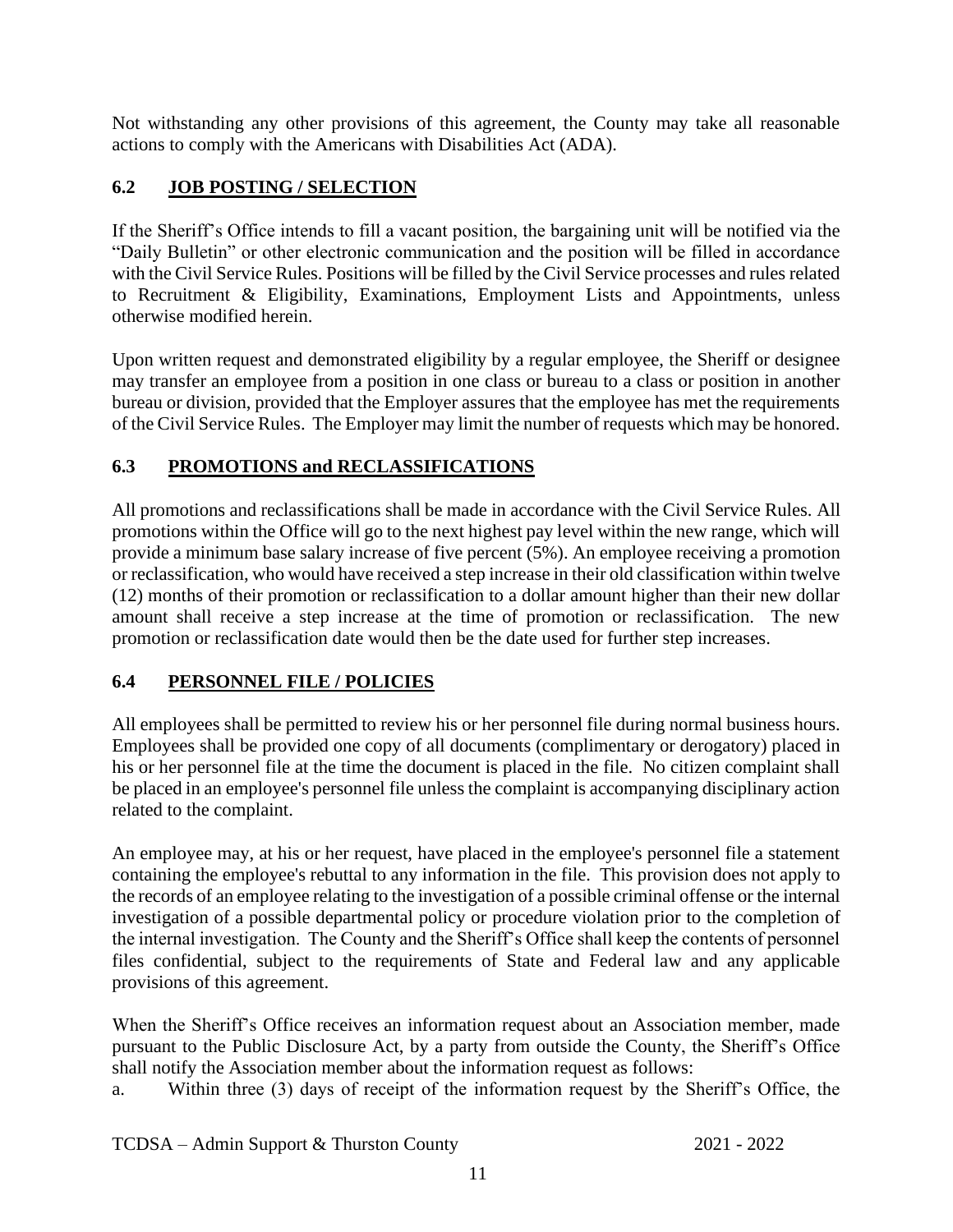Sheriff's Office will provide a summary of the information request to the Association member; and

b. Within three (3) days of the County releasing any information, pursuant to the request, the County will provide a summary of the information released to the Association member.

In the event the Association member is not reachable as required in (a) or (b) above, notification pursuant to (a) and/or (b) above will be made to an Association Executive board member or the Association Attorney.

#### <span id="page-16-0"></span>**6.5 EVALUATIONS**

The purpose of evaluation is to help an employee be successful in performance and to understand the standards and goals of their position and their department. The evaluation will assess and focus on the employee's accomplishment of their job functions and the goals and standards of the position. Where the employee does not meet the above, a plan for correction, training or support should be developed with the employee.

Evaluation may occur in two forms:

- a) All regular employees should be formally evaluated in writing by their immediate supervisor during the probationary period and at least annually (at date of hire or a common date) thereafter.
- b) Additionally, evaluation of job performance may occur at any time and on an ongoing basis. Evaluation may occur in various ways and may include coaching, counseling or written assessment / memos of concern.

Evaluation shall not, by itself, constitute disciplinary action – disciplinary action must be specifically identified as such, in writing, consistent with Article 6.6.

Employees will be given a copy of the evaluation. Employees will be required to sign the evaluation, acknowledging its receipt. Evaluations are not grievable but may be appealed up the chain of command. Additionally or alternatively, employees may elect to provide a written response to the evaluation, which will be retained with the evaluation in the employee's personnel file.

#### <span id="page-16-1"></span>**6.6 DISCIPLINARY ACTION**

**Just Cause.** Disciplinary action shall be imposed upon an employee only for just cause.

In the administration of discipline, the provisions of the Sheriff's Office Policy and Procedure Manual shall apply unless contrary to or inconsistent with expressed language in this Agreement.

**Disciplinary Actions.** Disciplinary action shall include only the following: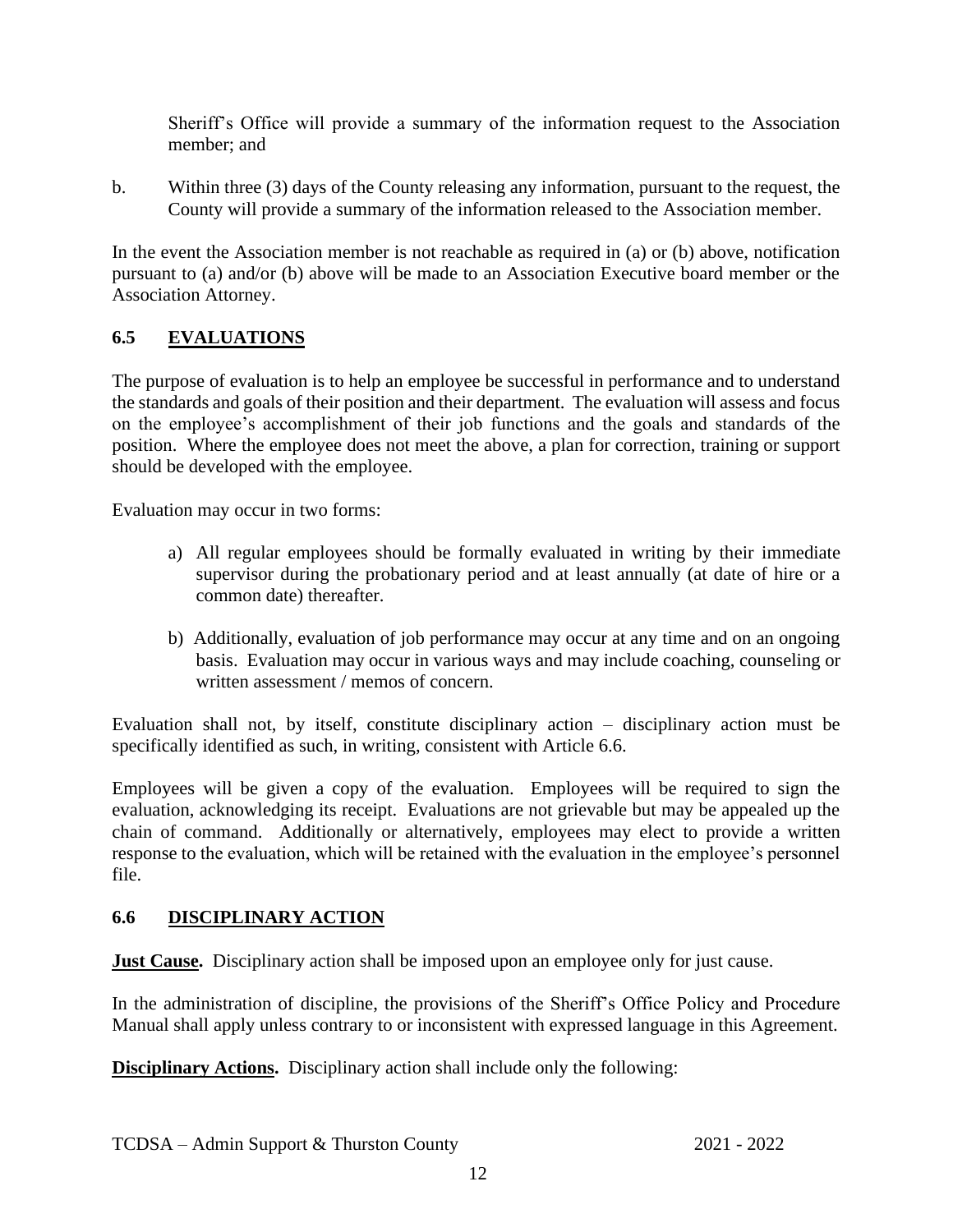Oral Warning (documented); Written Reprimand; Suspension without Pay; Demotion; or Termination.

Disciplinary action will normally be progressive in nature, but the level of discipline administered may depend upon the seriousness of the offense.

**Association and Employee Rights.** The Association shall have the right to process any disciplinary action as a grievance through the grievance procedure, except for an oral warning, and except for employees serving an initial probationary period who are terminated.

If the County has reason to discipline an employee, the County shall do so privately and in a manner that will not embarrass the employee before other employees or the public. The employee may request that the Association not be given notice and participation in the disciplinary investigation and process but may modify such request at any point. Absent such request, information and participation shall be provided to the Association as provided for herein.

The employee and the Association shall be entitled to Association representation and/or other appropriate representation at all meetings attended by the employee where discipline is being considered for that employee.

**Notice and Opportunity to Respond.** Upon reaching the conclusion that probable cause exists to discipline an employee with a written reprimand, suspension without pay, demotion, or termination, the Sheriff or his designee shall provide the employee and the Association with the following prior to the administration of discipline:

- a. The nature of the allegation(s) or charge(s) against the employee;
- b. A copy of the complaint against the employee;
- c. A copy of all materials a part of or related to the investigation upon which the allegation(s) or charge(s) are based;
- d. The directives, policies, procedures, work rules, regulations or other order of the County that allegedly was violated;
- e. What disciplinary action is being considered.

**Employee's Response.** The affected employee and the Association shall have the opportunity to respond to the allegation(s) or charge(s) orally or in writing, normally within seven (7) days of receiving the above information and materials provided by the County and to do so prior to the Pre-Disciplinary meeting.

**Pre-Disciplinary Meeting.** A formal opportunity to respond to the allegation(s) or charge(s) shall occur at a Pre-Disciplinary meeting conducted and presided over by the Sheriff or his designee, who shall have the authority to impose or to recommend the proposed disciplinary action. Reasonable advance notice of this meeting, its time and place shall be given the employee and the Association. This meeting shall be informal. The employee and the Association shall be given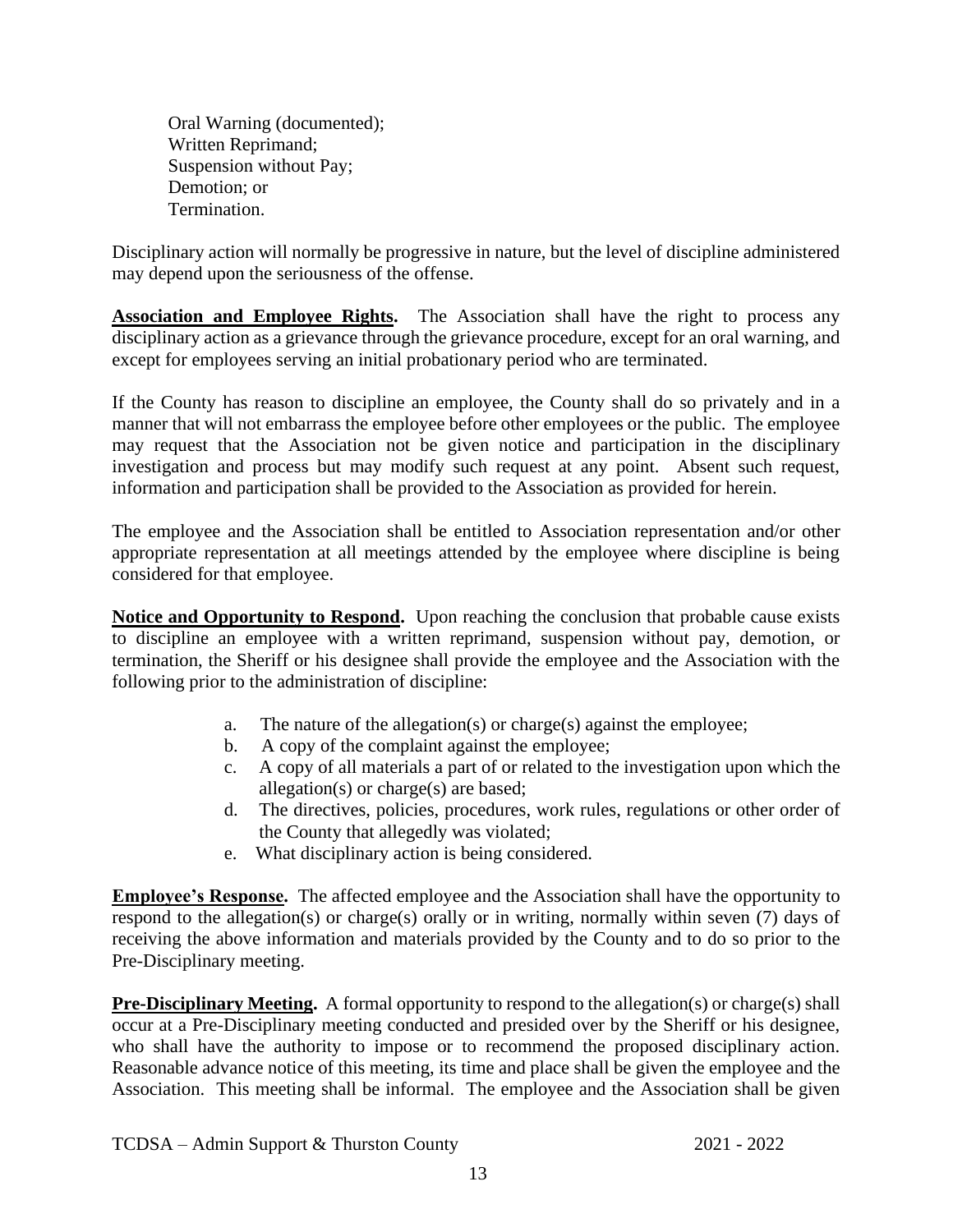full opportunity to be heard, to respond to the allegation(s) or charge(s), and to have the responses considered prior to the imposition of discipline.

**County's Decision.** Within a reasonable time, but not beyond twenty (20) calendar days from the date of the Pre-Disciplinary meeting, the Sheriff or his designee shall issue a written decision imposing discipline, exonerating the employee or taking such other action deemed appropriate.

**Investigative Interviews/Internal Affairs Investigations.** The interview of an employee concerning action(s) or inaction(s) which, if proved, could reasonably lead to disciplinary action for that employee, shall be conducted under the following conditions and procedures:

a. The employee shall be informed, in writing, at a reasonable time in advance of the interview whether or not the County believes the employee is a suspect in the investigation, with a copy of the notice to the Association.

Investigations into allegations of employee misconduct shall be classified as either an "administrative review" or an "internal investigation." For an administrative review, discipline will not be greater than a written reprimand. If notice of an internal investigation is given, the range of discipline may be any of the disciplinary actions (i.e. oral warning through termination). The notice can be amended at any time during the course of the investigation, provided that an amended notice is provided to the employee and the Association.

The outcome of administrative reviews/internal investigations shall be a finding that is categorized as either "sustained" or "not sustained."

- b. If an employee is considered a suspect, at a reasonable time in advance of the investigative interview, the employee shall be informed in writing, with a copy to the Association, of the nature of the investigation; the specific allegations related thereto; and the policies, procedures and/or laws that form the basis for the investigation; and shall be advised that an opportunity to consult with an Association representative will be afforded prior to the interview.
- c. The requirements of this Section shall not apply if (1) the employee is under investigation for violations that are punishable as felonies or misdemeanors under law, or (2) notices to the employee would jeopardize the administrative investigation.
- d. After a complainant has been interviewed regarding an action or inaction of an employee and the County deems further investigation is necessary, the employee shall be provided a copy of the complaint as soon as practical, with a copy forwarded to the Association.
- e. The employee shall have the right to have an Association representative present during any interview which may reasonably result in disciplinary action. The opportunity to have an Association representative present at the interview or the opportunity to consult with an Association representative shall not unreasonably delay the interview. However, if the interview begins with the consent of the employee in the absence of an Association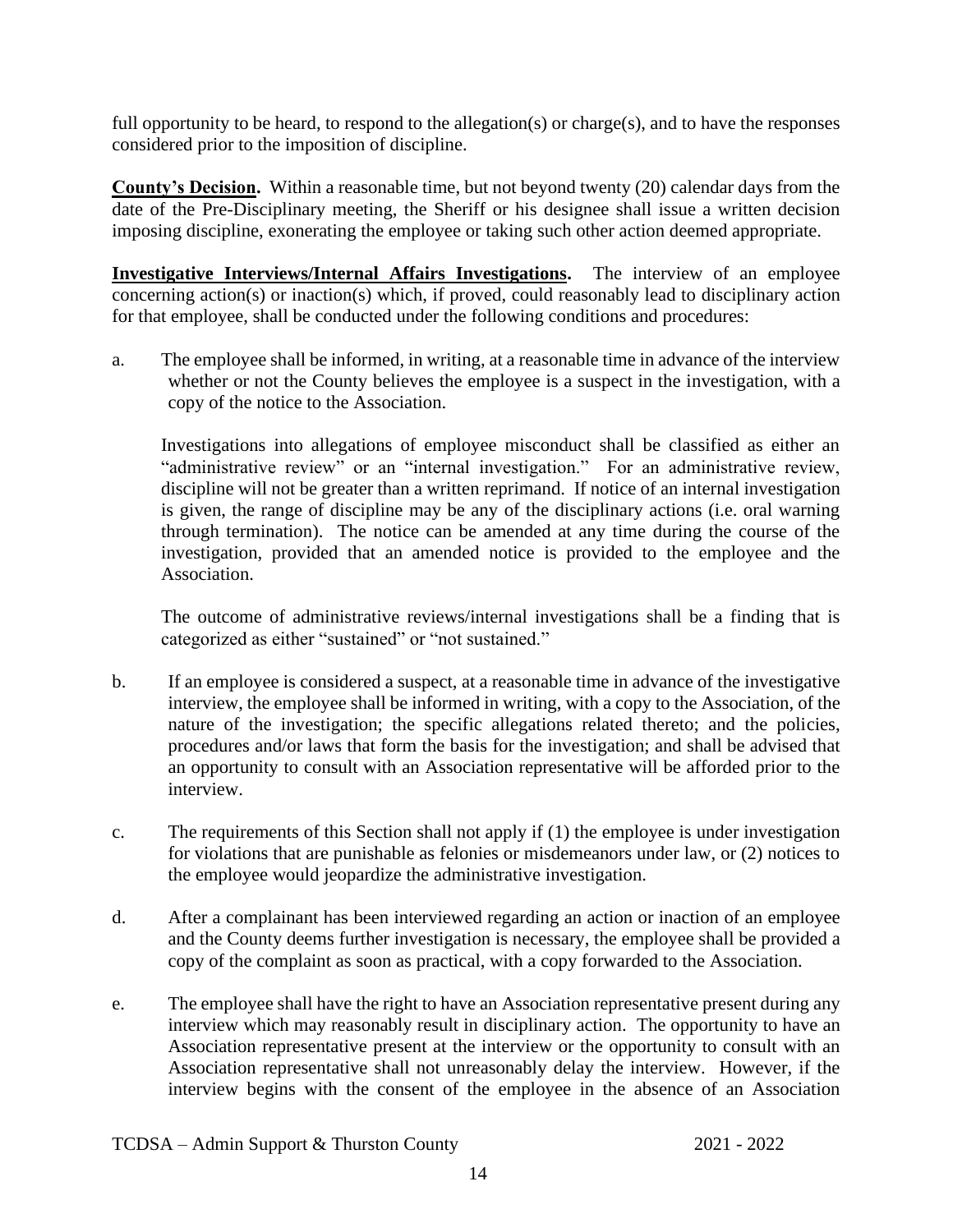representative, but during the interview the employee concludes that assistance is required by reason of increasing seriousness of the disciplinary problem, the employee shall be allowed a reasonable time in which to obtain an Association representative.

- f. To the extent reasonably possible, all interviews under this Section shall take place at the Sheriff's Office facilities.
- g. The County may schedule the interview outside of the employee's regular working hours; however, in that event the appropriate overtime rate and/or irregular hours payment shall be made to the employee.
- h. The employee shall be required to answer any question concerning a non-criminal matter under investigation and shall be afforded all rights and privileges to which the employee is entitled under State or Federal laws.
- i. The employee shall not be subject to abusive or offensive language or to coercion, nor shall interrogators make promises of award or threats of harm as inducements to answer questions.
- j. During an interview, the employee shall be entitled to such reasonable intermissions as the employee may request for personal physical necessities.
- k. All interviews shall be limited in scope to activities, circumstances, events and conduct that pertain to the action(s) or inaction(s) of the employee that is the subject of the investigation. Nothing in this Section shall prohibit the County from questioning the employee about information that is developed during the course of the interview.
- l. If the Sheriff's Office records the interview, a copy of the complete recorded interview of the employee, noting the length of all recess periods, shall be furnished the employee upon the employee's written request. If the interviewed employee is subsequently charged with misconduct, at the request of the employee or on its own volition, the County shall transcribe the recording and shall provide a complimentary copy to the Association on behalf of the employee.
- m. Interviews and Internal Affairs investigations shall be concluded without unreasonable delays.
- n. The employee and the Association shall be advised promptly, in writing, of the results of the investigation and what future action, if any, will be taken regarding the matter investigated.

#### **6.7 ASSIGNMENT REGARDING PUBLIC RECORDS REQUEST PROCESSING**

The parties agree that the processing of Public Records Requests, related to the Thurston County Sheriff's Office are typically duties assigned to members of the Association. The parties recognize that public records requests for internal affairs investigations, administrative reviews and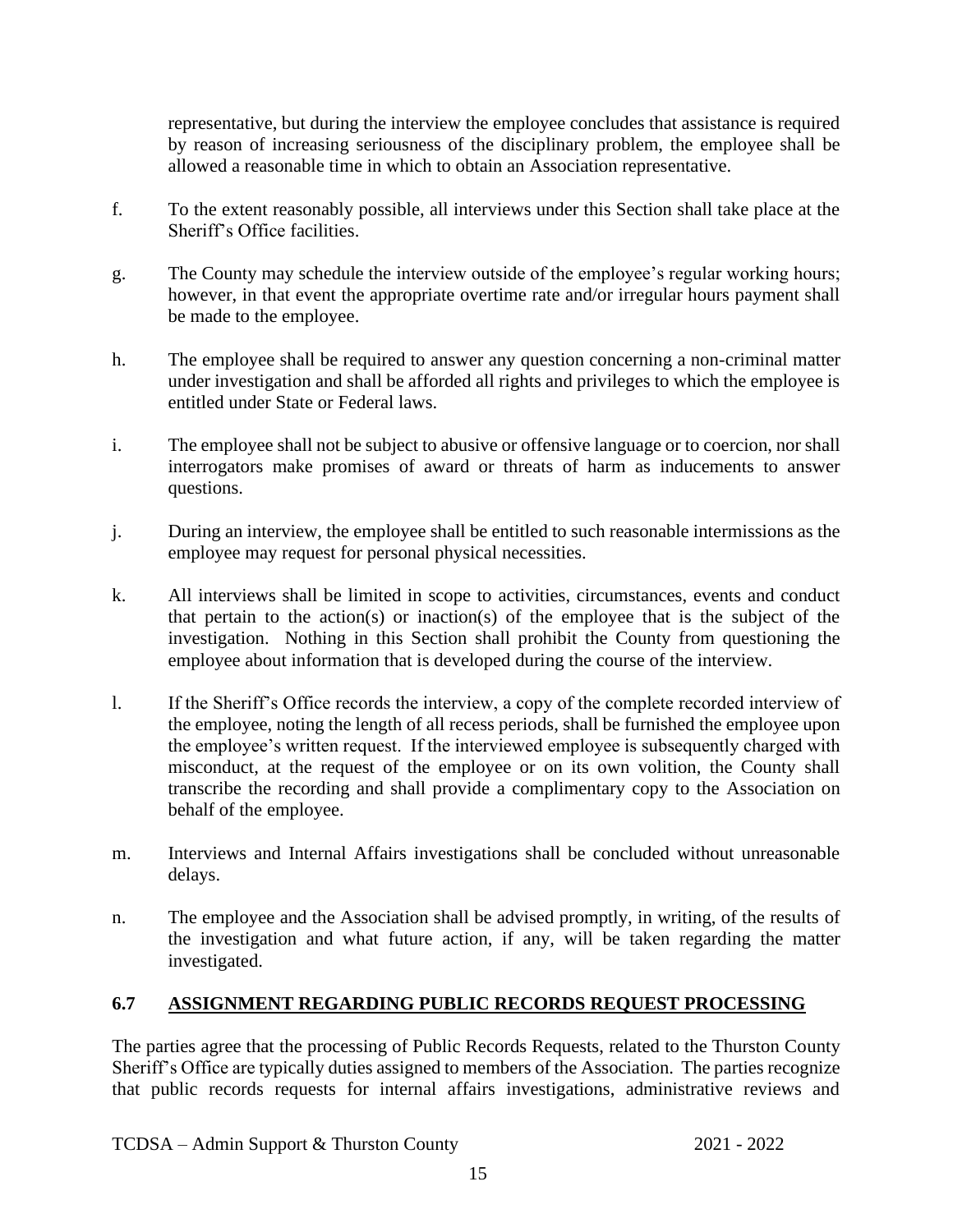personnel files may involve employees known to the Association and as such may impact the morale of the Sheriff's Office. To help reduce the impact of handling these types of requests, the parties agree that it is the intent that these requests will be assigned to members outside the Association prior to being returned for final processing. Exceptions to this general rule may occur when the number of such requests cannot be managed without assistance from members of the Association or when the request requires special skills that Association members are trained to provide, e.g. email searches.

#### **ARTICLE 7 – SENIORITY**

#### <span id="page-20-1"></span><span id="page-20-0"></span>**7.1 DEFINITION**

Generally, seniority shall be defined as length of continuous service in the bargaining unit within the Sheriff's Office including any paid leave.

When a regular employee accepts a position with an end date that is outside of the bargaining unit, the employee will not lose his or her seniority, not continue to accrue seniority with this bargaining unit while serving in the position with an end date. When the employee returns to the bargaining unit, the employee's seniority will be all time within the Sheriff's Office less the time spent in the new position, unless the new position is in the Sheriff's Office.

Seniority shall not be accrued while on leave of absence without pay for thirty (30) continuous days or more (excluding disciplinary suspensions). Seniority shall be adjusted for leave without pay (LWOP) for thirty (30) continuous days or more except when such leaves are the result of an on-the-job injury, during the period of disability associated with pregnancy or other legally protected leave. For these exceptions, the seniority date cannot be adjusted for periods of disability lasting up to six (6) months. Should seniority dates otherwise be identical, seniority shall be determined by entrance and ranking on the Civil Service eligibility list.

#### <span id="page-20-2"></span>**7.2 APPLICATION OF SENIORITY**

Seniority shall be the ruling factor in cases of promotion and transfer when ability, competency and experience are equal. Lay-offs shall be by inverse order of seniority unless special job skills exist. Any employees laid-off shall be given first preference based upon seniority when any jobs for which they are qualified are available within the Sheriff's Office prior to outside hiring for a period of eighteen (18) months.

#### <span id="page-20-3"></span>**7.3 PROBATIONARY PERIOD**

An employee's seniority shall be established as the initial date of hire, upon completion of the probationary period.

#### <span id="page-20-4"></span>**7.4 LOSS OF SENIORITY**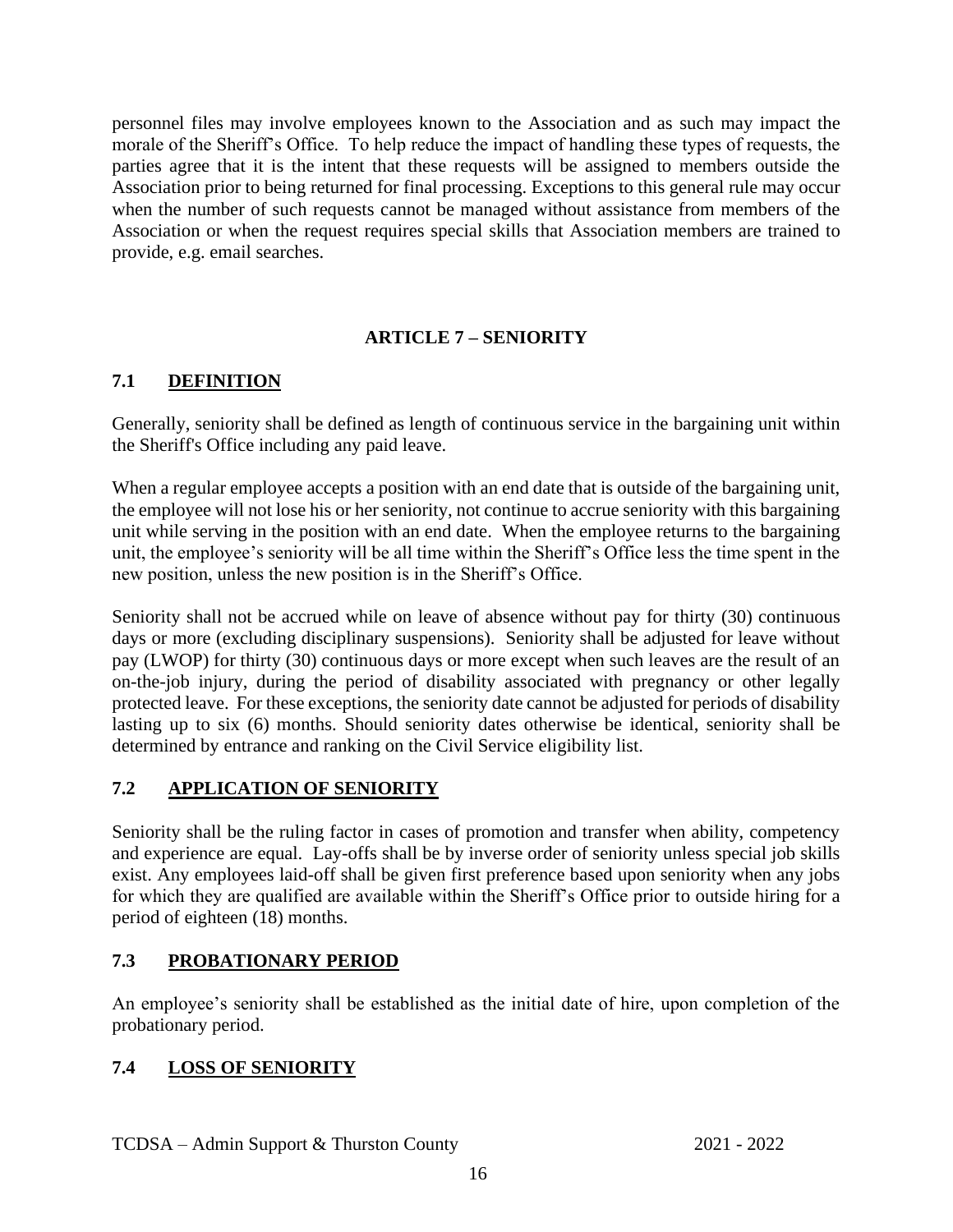Seniority will not be lost as a result of a lay-off of eighteen (18) months or less.

An employee will lose seniority rights by and/or upon:

- a. Resignation.
- b. Termination.
- c. Retirement.
- d. Layoff / Recall list of more than eighteen (18) consecutive months.
- e. Failure to respond to an offer of recall to former or comparable employment.

#### <span id="page-21-0"></span>**7.5 LAYOFF DEFINED**

A layoff is defined as the anticipated and on-going or prolonged reduction in the number of fulltime equivalent (FTE) positions or in the number of partial FTEs within the County, Sheriff's Office or within a job classification covered by this Agreement. A reduction in force in classification may occur for reasons of lack of funds, lack of work, efficiency or reorganization. Reductions in force are identified by classification within the Sheriff's Office.

Layoff shall be by inverse order of seniority in the classification involved according to the procedures in the Civil Service Rules and this Agreement unless special job skills exist.

#### <span id="page-21-1"></span>**7.6 NOTICE**

Employees affected will be given at least thirty (30) calendar days notice of the layoff. The employee shall inform the Employer within five (5) working days of the receipt of the notice of layoff of his/her intention to exercise bumping rights. When all bumping rights have been acted upon, or when someone has chosen not to act on their bumping right, the employee least senior or the employee choosing not to bump shall be the person laid off. Only one thirty (30) day notice of layoff is required, irrespective of the number of bumps.

An employee desiring to exercise bumping rights must do so by delivering written notice to the appointing authority within five (5) working days of receipt of notice of layoff. The written notice must state the proposed position to be bumped and contain a statement of the employee's qualifications for that position. Within five (5) working days of receipt of the employee's notice to exercise his bumping rights, the appointing authority shall communicate his decision to the employee as to whether the employee meets the qualifications for the position the employee has chosen to bump.

#### <span id="page-21-2"></span>**7.7 MEETING WITH ASSOCIATION**

The Association shall be notified of all proposed layoffs and of positions to which laid off employees may be eligible to bump.

The Association shall also be notified of any reduction in hours proposed by the Employer, including the purpose, scope, and duration of the proposed reduction. Upon the Association's request, the Employer and the Association shall meet promptly during the first two (2) weeks' of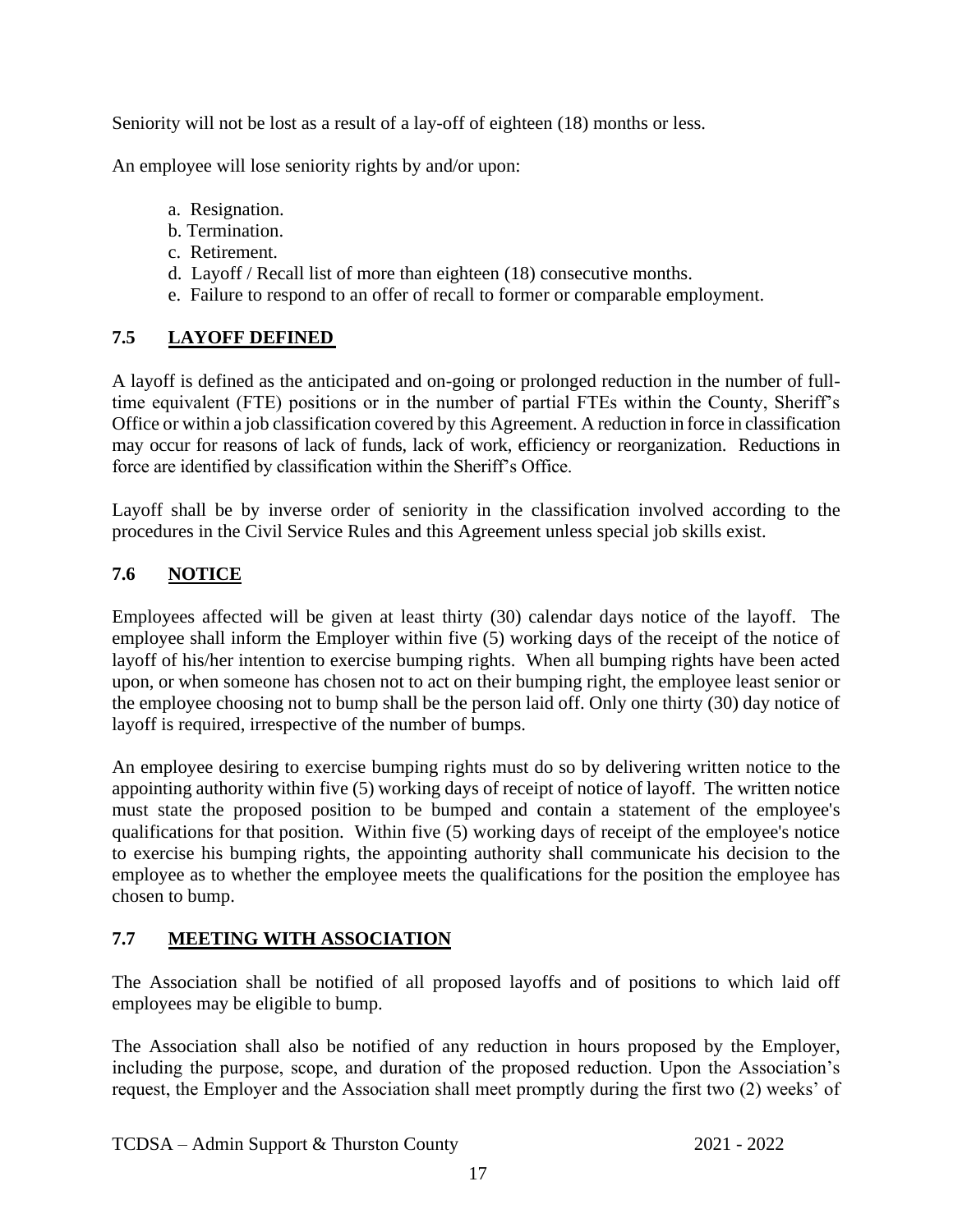the notice period identified in Article 7.6 to discuss the reasons and the timelines for the layoff and to review any suggestions concerning possible alternatives to layoff. Association concerns shall be considered by the Employer prior to implementation of any reduction in hours. This procedure shall not preclude the Employer from providing notice to employees or requesting volunteers to take leaves of absence without pay, provided the Employer notifies the Association of the proposed request.

#### <span id="page-22-0"></span>**7.8 AFFECTED GROUP**

The following procedure shall apply to any layoff:

**7.8a Affected employees:** The Employer shall first determine by job classification the number of employees or FTEs to be affected by the layoff. Provided that the employer determines that unique or specialized qualifications which are relevant to the pre-requisites of the position and the ability to perform are not overriding factors, the least senior employee by office seniority within the affected job classification shall be selected for layoff. The employee(s) holding such FTEs shall be the "affected employee(s)."

**7.8b Volunteers:** Simultaneous with implementing the provisions of the layoff procedure, the Employer may first seek, by a five (5) working day posting process, volunteers for layoff or voluntary resignation from among those employees who work within the same job classification as the affected employees. If there are more volunteers than affected employees, volunteers will be chosen by seniority. Employees who volunteer for layoff may opt for recall rights as described in this article at the time of layoff.

If there are no or insufficient volunteers within the affected job classification, the remaining affected employees who have received notice must choose promptly (within five [5] full working days of receipt of the Notice) among the layoff options set forth in Article 7.13.

**7.8c Probationary Employees:** If the number of volunteers is not sufficient to meet the announced number of necessary layoffs, and if the affected employee is a probationary employee, then that employee shall be laid off and are ineligible to select among layoff options.

#### <span id="page-22-1"></span>**7.9 VACANT POSITIONS**

Any employees laid-off shall be given first preference based upon office seniority when any jobs for which they are qualified are available within the Sheriff's Office prior to outside hiring for a period of eighteen (18) months.

#### <span id="page-22-2"></span>**7.10 SENIORITY LIST**

The County shall provide a seniority list of all employees within the bargaining unit and their date of hire to the Association president at the end of each calendar year. Any unpaid leaves of thirty (30) continuous days or more which would alter the initial date of hire for purposes of seniority will be noted.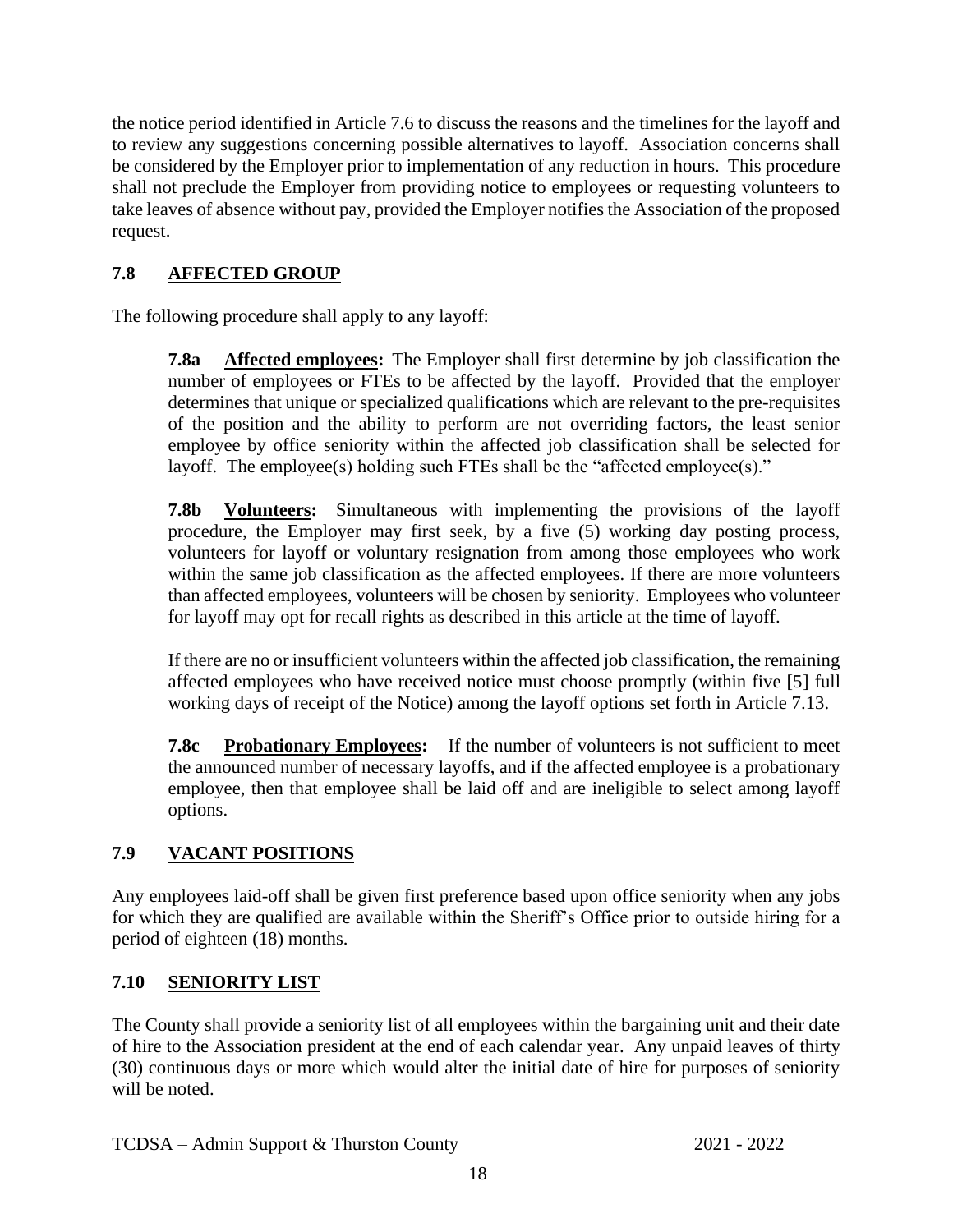#### <span id="page-23-0"></span>**7.11 ORDER OF LAYOFF**

The least senior employee within the affected job classification shall be selected for layoff. No regular employee shall be laid off while another employee in the same classification within the office is employed on a probationary, extra help or temporary basis. The hire date of probationary regular employees shall prevail over that of temporary employees. Probationary and temporary employees so displaced shall receive preference for extra help work. This provision shall apply only to the classification where the initial layoff occurs and not to the classification into which laid off employees have bumped.

#### <span id="page-23-1"></span>**7.12 COMPARABLE EMPLOYMENT**

For purposes of this Article, "comparable employment", "comparable position" or vacancy shall be defined to include the same salary pay range, same educational and experience qualifications, and FTE.

#### <span id="page-23-2"></span>**7.13 LAYOFF OPTIONS**

Affected employees who have completed their probationary period shall have the following options:

**7.13.a Vacant Position:** On a seniority by classification basis, to assume a vacant position in the same bargaining unit, for which they are qualified. County–wide job openings will be according to the Thurston County Personnel Policies.

**7.13.b Bump:** Laid off employees, including bumped employees, shall be allowed to bump less senior employees in lower classifications or in classifications at the same range which the employees previously held. The bump must occur within the same bargaining unit and to positions for which they are qualified. Regular employees whose hours have been reduced below thirty (30) hours per week shall have the option of either remaining in the reduced position or bumping to a lower classification or in classifications at the same range which the employees previously held for which they are qualified in the office. Parttime regular employees shall have the option of remaining in the reduced position (if above the 20 hour threshold) or bumping to a lower classification, if so qualified. Qualified shall mean having demonstrated skills and required experience to perform the job; and in case of disputes, the final decision shall be made by the appointing official. Laid off or bumped employees do not have bumping rights to other departments.

If there is no employee in the next lower classification who is less senior than the person scheduled for layoff, that person may look progressively to the next lower classification for such bumping rights.

The employee who is bumped by the affected employee shall have the same rights under this Article.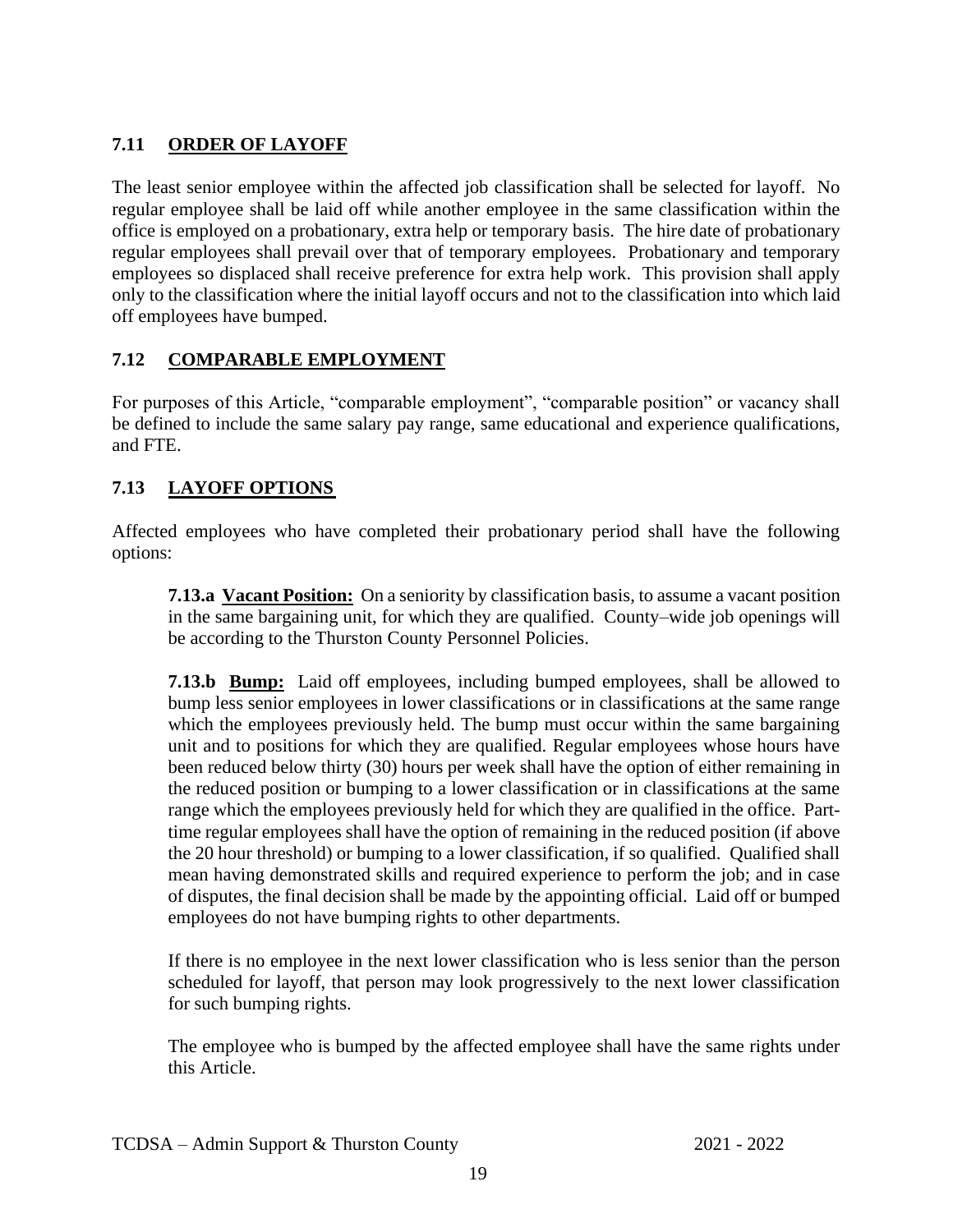**7.13.c Recall:** If the affected employee elects not to take a vacant position, elects not to bump or cannot immediately and adequately perform the functions of the job assignment in assuming a vacant or bumped position, then that employee will be placed on the recall list and will be eligible for recall under Article 7.15.

#### <span id="page-24-0"></span>**7.14 REDUCTION HOURS / FTE**

An employee subject to an involuntary reduction in their FTE may elect to accept the reduction, may bump and/or may elect to be placed on recall in accordance with Article 7.13. If the reduction results in hours less than the twenty (20) hour threshold, the reduction will be considered a position elimination and the employee shall have the right to bump or recall list.

#### <span id="page-24-1"></span>**7.15 RECALL**

An employee who has been laid off shall be entitled to recall rights for a period of eighteen (18) months from the effective date of his/her layoff. If a vacancy occurs in a position, employees on the recall list shall be notified of such vacancies at the employee's address on file with the Human Resource Department. The vacancy will be filled, in accordance with seniority, among current employees and those on the recall list. If employees on the recall list elect not to accept an offer to return to work in the former or a comparable position or fail to respond within seven (7) consecutive days of the offer of recall, they shall be considered to have terminated or abandoned their right to re-employment and relinquished all recall rights. If employees on the recall list elect not to accept an offer of a non-comparable position, they may retain their recall rights for the balance of their recall period.

As long as any employee remains on the recall list, the Employer shall not newly employ by hiring persons into the bargaining unit until all qualified employees holding recall rights have been offered recall, as above, to any vacant positions for which they are qualified.

It shall be the responsibility of the affected employee to provide the Employer with their current mailing address and telephone number.

A copy of the recall list shall be provided to the Association, upon request.

A person on the recall list who is re-employed in a regular position with the Employer shall serve a probationary period only for the period of probation remaining unserved at the time of the layoff.

There shall be no probationary requirement for persons returning to their former position if the initial probationary period has been completed.

Employees shall not lose seniority as a result of layoff for a period of up to eighteen (18) months; provided, however, that no seniority shall be accrued during the period of layoff, or during the time of temporary employment.

#### <span id="page-24-2"></span>**7.16 VACATION CASH OUT/ PAY**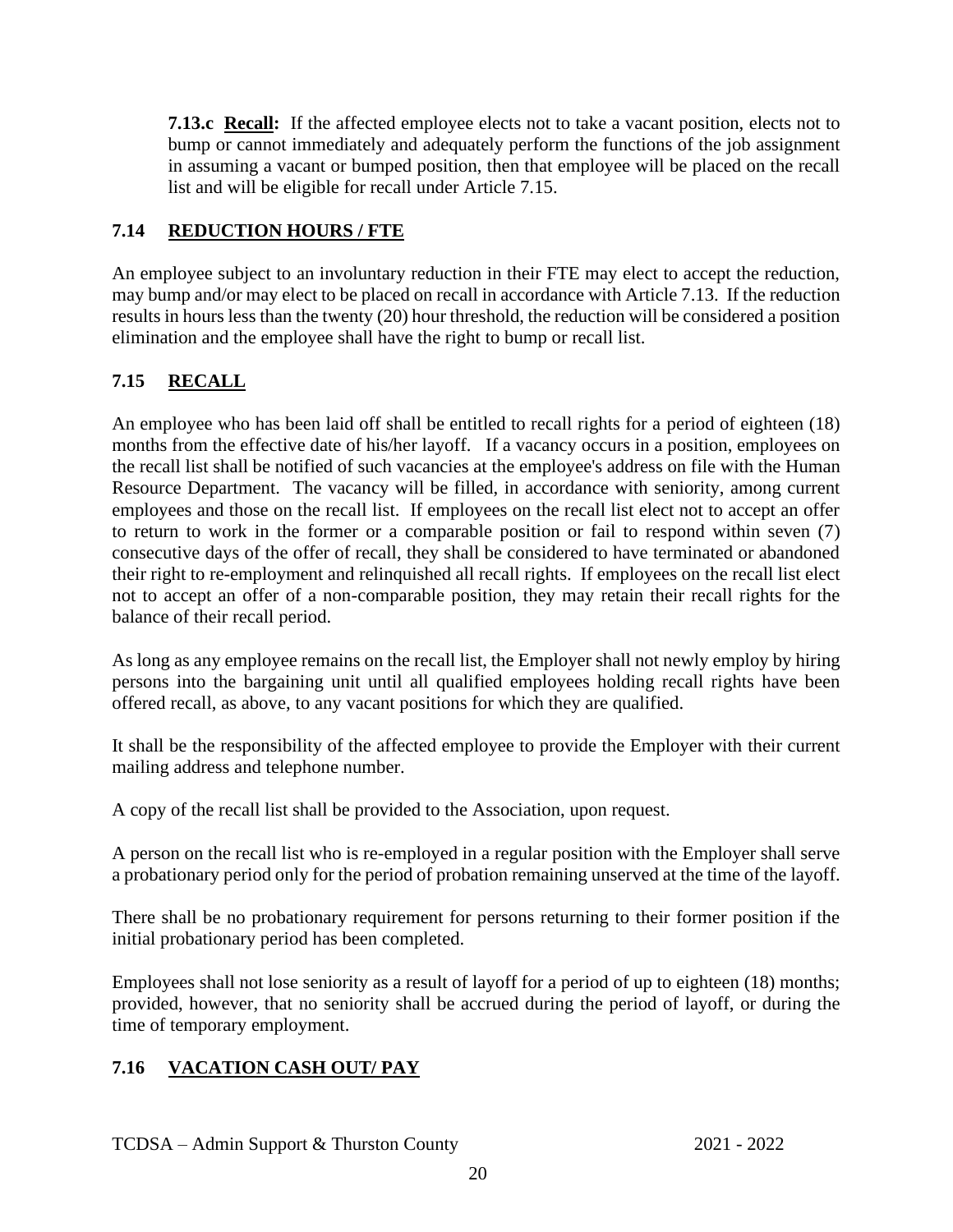Any regular employee who is laid off (or terminated) shall be cashed out for any unused vacation benefits or comp time with their final paycheck to the extent of established maximums (per other Articles of this Agreement).

Sick leave balances at the date of layoff shall be restored upon re-employment with the Employer if the person is hired into a regular position from the re-call list. No sick leave shall accrue during the period of layoff. If a person on the re-call list is employed in a temporary position or in a regular position with an end date, the person may accrue sick leave at the same rate that would apply if it were a regular position. Only sick leave accrued during temporary employment or in a regular position with an end date may be used during temporary employment or while in a regular position with an end date. Sick leave accrued may be added to any existing sick leave balance if the person is hired into a regular position from the re-hire list.

Employees bumping to another position shall retain their old anniversary date for purposes of step increases. Persons re-hired to the same salary range shall be placed in their former step and time in step. The salary for temporary and regular positions with an end-date shall be determined by the Sheriff or designee.

All rights provided for in this layoff section are applicable during the eighteen (18) month period following the date of layoff unless specifically provided for otherwise. Nothing contained in this layoff section shall be construed to require the Employer to modify its position and classification structure in order to accommodate bumping or other re-employment rights.

#### <span id="page-25-0"></span>**7.17 UNEMPLOYMENT CLAIMS**

If laid off employees apply for unemployment compensation benefits, the Employer will not contest the claim and will confirm that the employee was laid off.

#### **ARTICLE 8 – WAGES**

#### <span id="page-25-2"></span><span id="page-25-1"></span>**8.1 WAGE SCHEDULE**

A. Effective January 1, 2021, the salary rates as set forth in Appendix A for 2020 shall be increased by one- and one-half percent (1.5%), for all job classifications.

Effective January 1, 2022, the salary rates as set forth in Appendix A for 2020 shall be increased by an amount equal to one-hundred percent (100%) the Seattle-Tacoma-Bellevue April 2020 to April 2021 CPI-U, with a minimum increase of one percent (1.0%) and a maximum increase of two and one-half percent (2.5%), for all job classifications.

B. The regular rate of pay for each employee will be calculated as follows, unless otherwise required by FLSA:

#### (Base monthly rate x 12) 2,080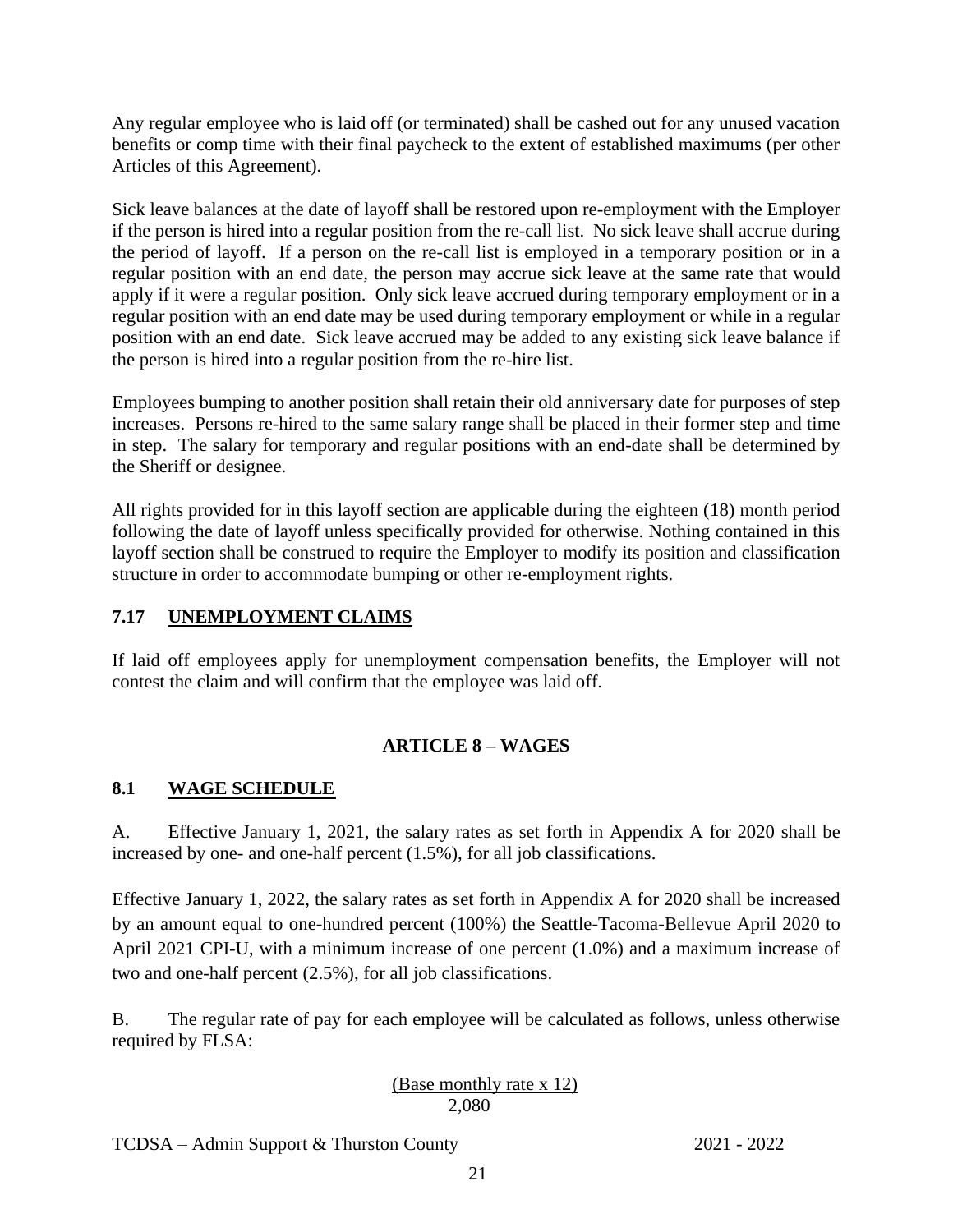#### <span id="page-26-0"></span>**8.2 HIRE-IN RATES**

**New Hires**: New regular employees shall normally be placed at Step 1 of the appropriate salary range. In instances where an applicant possesses superior qualifications and/or experience, the Board of County Commissioners or their designee may authorize the employee to start at a higher step.

Step increases shall occur on the anniversary date of the employee's time in classification.

**Promotion:** An employee receiving a promotion or re-classification, who would have received a step increase in their old classification within (12) months of their promotion or reclassification to a dollar amount higher than their new dollar amount shall receive a step increase at the time of promotion or re-classification. The new promotion or re-classification date would then be the date used for further step increases.

**Demotion:** Employees receiving a demotion will move to the same step in the new classification. (Hire date for pay purposes will be hire date in prior classification.)

**Lateral:** Employees moving to a new classification where the pay scale for both classifications is equal will transfer to the same step in the new classification. (Hire date for pay purposes will be hire date in prior classification.)

#### **ARTICLE 9 - OTHER COMPENSATION**

#### <span id="page-26-2"></span><span id="page-26-1"></span>**9.1 ON-CALL PAY**

No employees in this bargaining unit are currently eligible for on-call pay.

#### <span id="page-26-3"></span>**9.2 CALL-BACK PAY**

When employees are called in for overtime work during normal off-duty hours, vacations, weekends or holidays, they shall receive a minimum of four (4) hours work at time-and-one-half  $(1 \frac{1}{2})$ .

#### <span id="page-26-4"></span>**9.3 ACTING SUPERVISOR & HIGHER-LEVEL DUTY PAY**

Employees assigned as an acting supervisor, or temporarily assigned to a higher paid position, shall be paid an additional five percent (5%) of the hourly rate. Such assignments shall be for periods of no less than five (5) consecutive work days. The Employer will make reasonable efforts to distribute such assignments equitably amongst employees based on employee interest, skills necessary for the specific assignment, and work record. Employees who have received disciplinary action (written reprimand or higher) in the last two (2) years may not be assigned as acting supervisors.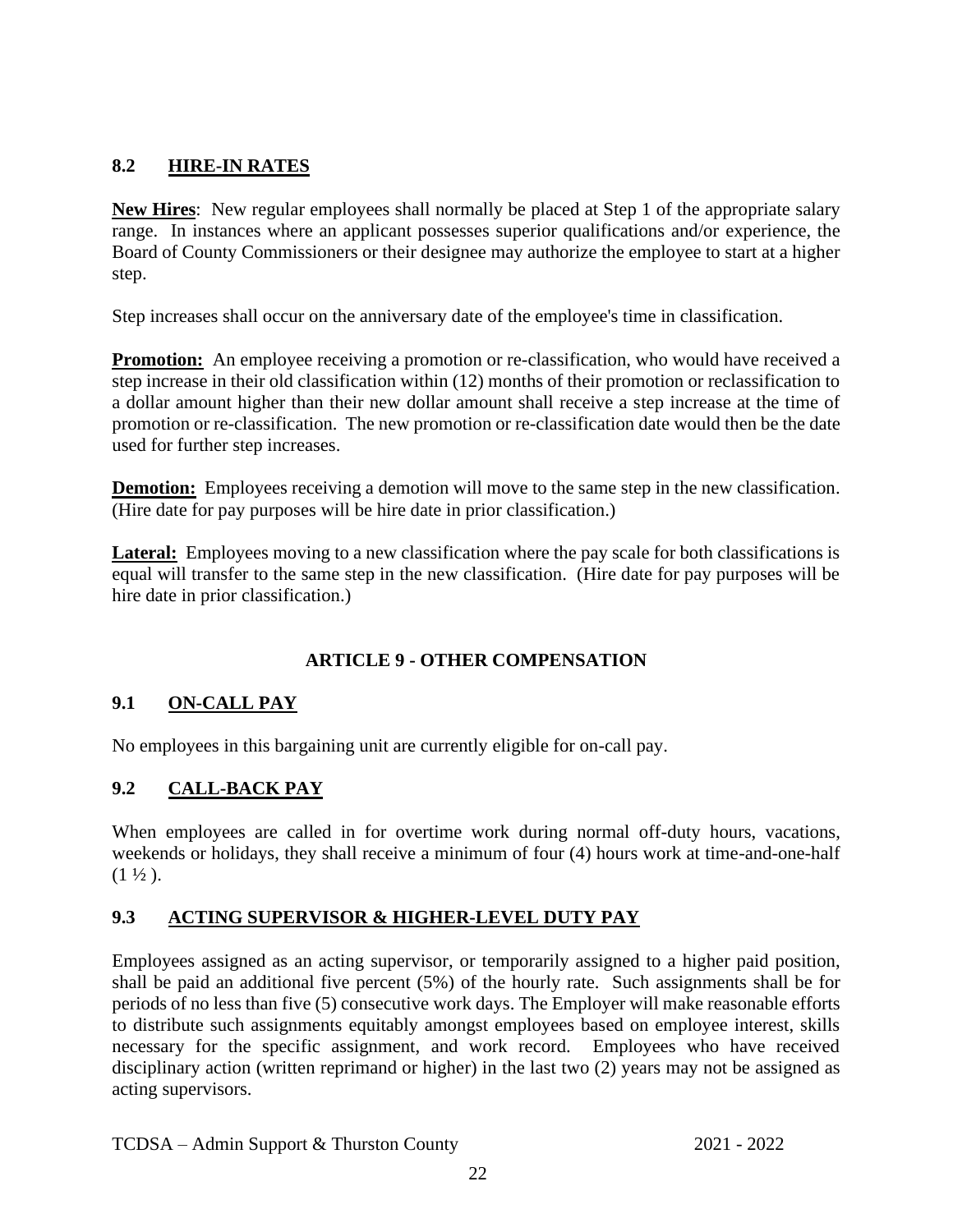#### <span id="page-27-0"></span>**9.4 MILEAGE REIMBURSEMENT**

Employee reimbursement for County–required travel shall be as provided for by current County policy and as may be amended in the future by the Board of County Commissioners. Mileage reimbursement will be equal to the Internal Revenue Service rate.

#### <span id="page-27-1"></span>**9.5 REPLACEMENT FOR DAMAGED ITEMS**

Personal items will be authorized for purposes of this section if (1) the employee has notified the County in writing that he/she intends to carry the item on duty; and (2) the County has given authorization to carry the item. The County shall act upon the matter within twenty-one (21) calendar days from the date the personal item was brought to the County's attention. The employee shall assist the County in securing restitution or indemnification through the courts by the County.

Uniform and/or equipment items, that are seized pursuant to or in furtherance of an official investigation, that will be held for an extended period of time for forensic examination, other testing, or in evidence, and where the need for immediate replacement of these items is essential to the return to duty of the employee, will be replaced and/or provided on loan at the County's option with items of a like type and quality meeting office specifications by the County.

#### <span id="page-27-2"></span>**9.6 EDUCATIONAL/ PERFORMANCE INCENTIVE**

Employees with an applicable Bachelor's degree from an accredited college or university will be eligible for a three percent (3%) education/performance incentive, as set forth below. Those employees with an applicable Associate's degree from an accredited college or university will be eligible for a one percent (1%) education/performance incentive, as set forth below. This incentive will be granted to eligible employees unless the employee receives an overall unsatisfactory performance evaluation in which case the education incentive pay shall be suspended for one (1) year. After one (1) year, an overall satisfactory performance evaluation must be received in order to reinstate the education/performance incentive pay.

| <b>Completion of</b> | 3 Yrs | 8 Yrs | <b>10 Yrs</b> | <b>15 Yrs</b> | $20$ Yrs |
|----------------------|-------|-------|---------------|---------------|----------|
| Performance          |       | $1\%$ | 2%            | 3%            | $4\%$    |
| Associate's Degree   | 1%    | 2%    | 3%            | $4\%$         | 5%       |
| Bachelor's Degree    | 3%    | $4\%$ | 5%            | 6%            | 7%       |

Example: A 15-year employee with an Associate's Degree receives a 4% performance premium; without an Associate's Degree, the employee receives 3%; with a Bachelor's Degree, the employee receives 6%. Percentages are based on actual base salary.

In order to activate the educational incentive, employees who have an applicable degree must have their transcripts sent in a sealed envelope to the Executive Aide of the Sheriff's Office to verify completion of their degree program. Education/performance incentives will be included in the eligible employee's monthly paycheck.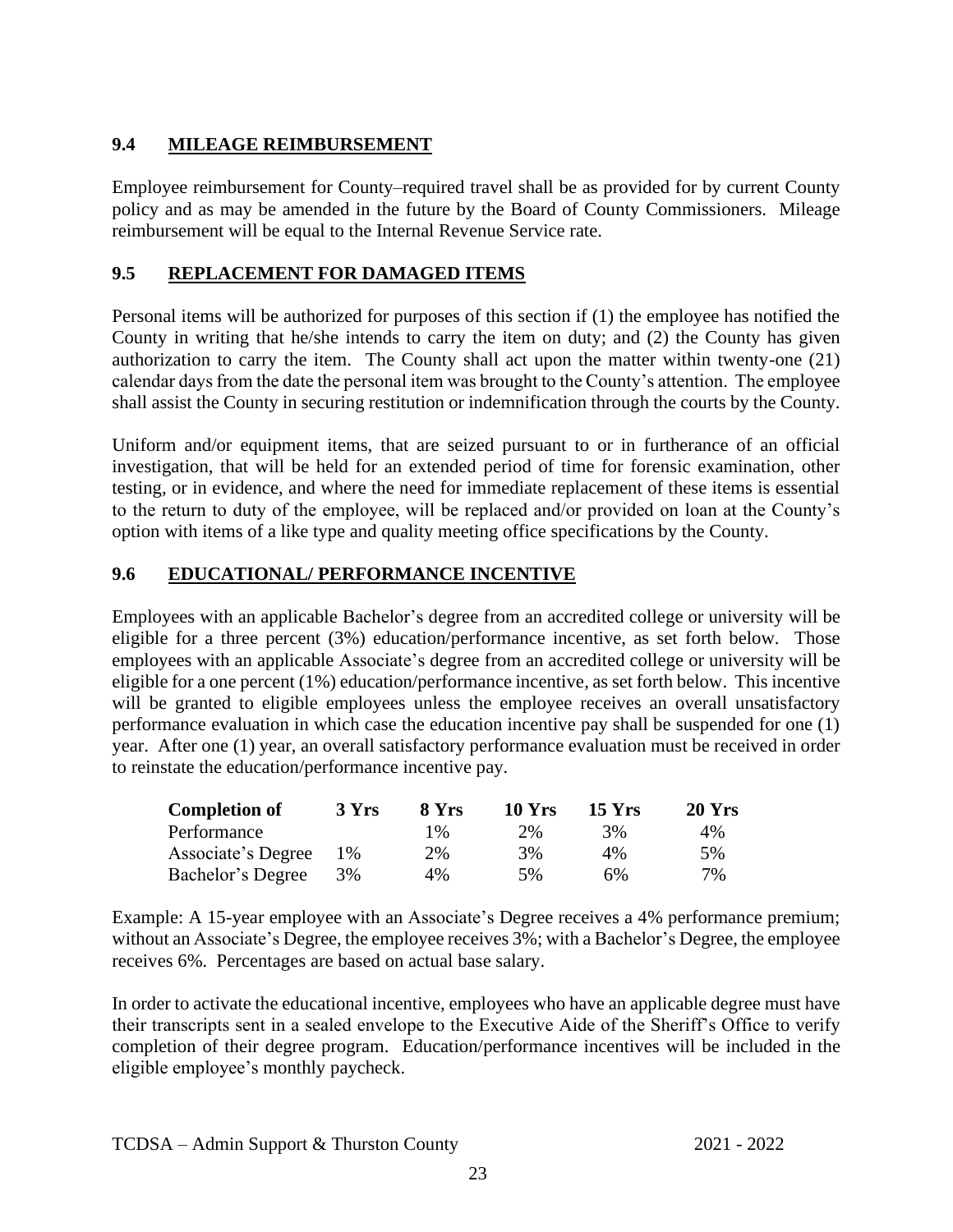#### <span id="page-28-0"></span>**9.7 FUNERAL EXPENSES**

In the event an employee is killed in the line of duty, or dies from injuries sustained in the line of duty, the County shall pay the sum of \$10,000 toward funeral and connected expenses to his\her surviving spouse (or, if none, to his her heirs) regardless of amounts paid from other sources.

#### **9.8 TRAINER PAY**

Trainer Pay only applies when a supervisor has authorized the pay premium and is only intended to be for work that is outside of the scope of the employee's regularly scheduled duties. Employees assigned and scheduled to train or retrain an existing employee shall be paid an amount equal to three percent (3%) of their base for each hour worked as a trainer up to ten (10) consecutive working days. Thereafter the employee will be compensated trainer pay for the entire month. Trainer pay does not apply to orientations, tours, or working with interns.

#### <span id="page-28-1"></span>**9.9 RECLASSIFICATION**

Employees who believe that their current job classification does not reflect their current duties or who believe that the nature of their duties is such that their current classification does not comport with such duties may request the County to conduct a classification review. HR shall complete such classification review within three (3) months of the date the request is made. In the event the employee is not satisfied with the results of the review the employee shall have to right to appeal the results to the Board of County Commissioners. The effective date of a reallocation resulting from an employee request for a position review is the date the request was filed with HR.

#### **ARTICLE 10 – HOLIDAYS**

#### <span id="page-28-3"></span><span id="page-28-2"></span>**10.1 HOLIDAYS**

The following paid legal holidays shall be observed:

New Year's Day – January 1 Martin Luther King's Day – 3<sup>rd</sup> Monday in January Presidents' Day – 3<sup>rd</sup> Monday in February Memorial Day – Last Monday in May Independence Day – July 4 Labor Day  $-1<sup>st</sup>$  Monday in September Veterans' Day – November 11 Thanksgiving  $Day - 4<sup>th</sup> Thursday$  in November Day After Thanksgiving Day – 4<sup>th</sup> Friday in November Christmas Day – December 25

In addition, each employee who has completed the first six months of the probationary period shall be allowed two (2) floating holidays. Provided that in the event the County designates additional paid holidays for a majority of other County employees (other than holidays contained in other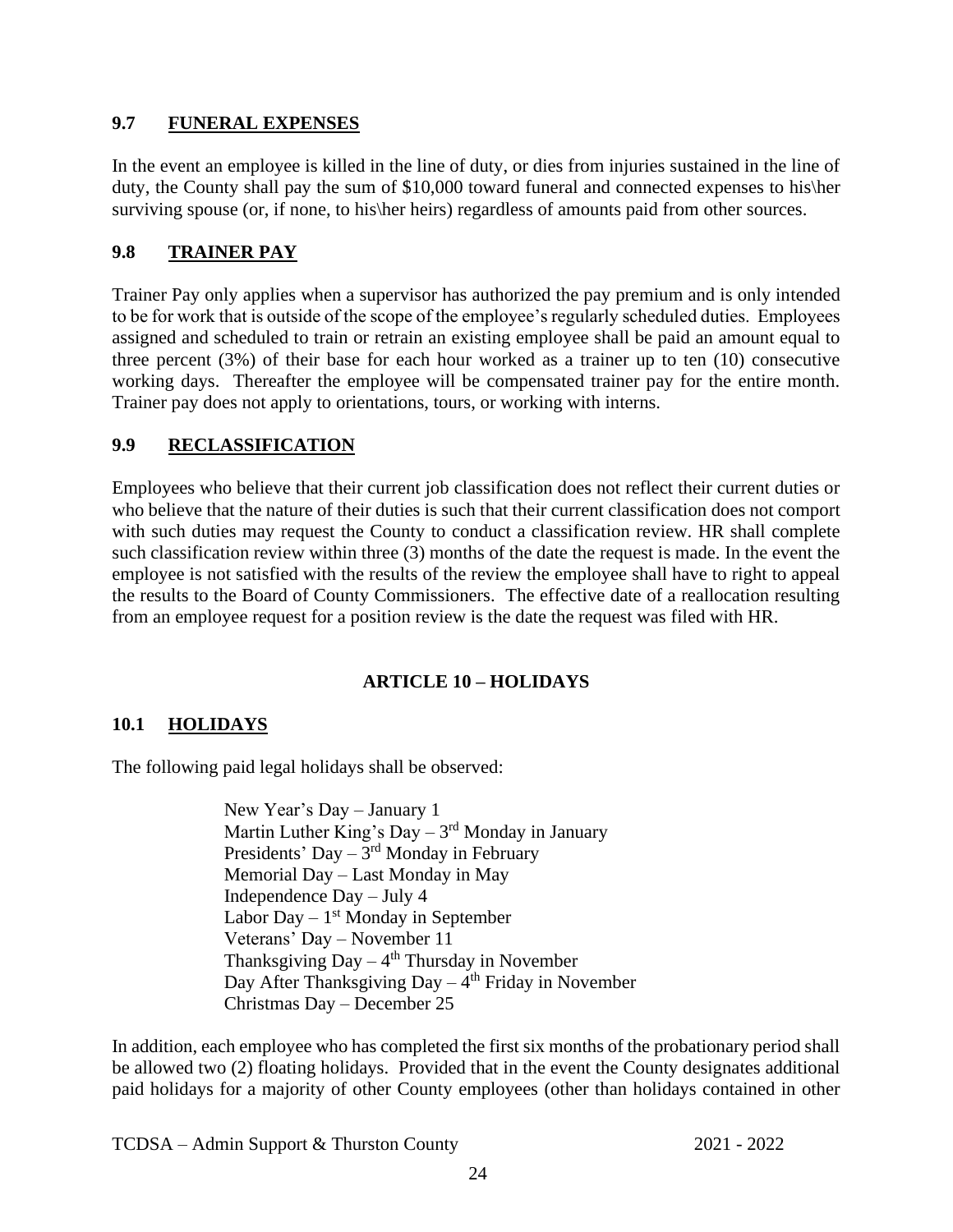Thurston County collective bargaining agreements), then the additional holidays shall apply to members of this bargaining unit.

**Long-Term Service Recognition** – On January 1<sup>st</sup> of each year following attainment of their leave service anniversary date, regular employees will also receive:

Floating Holiday (one additional) – completion of 15 years of service Floating Holiday (a second additional) – completion of 20 years of service Floating Holiday (a third additional) – completion of 25 years of service

Employees must take the floating holidays during the calendar year. If the employee timely requests to use a floating holiday and is denied by the appointing authority, the day will carryover to the next calendar year and must be used before taking a full day of vacation leave.

#### <span id="page-29-0"></span>**10.2 RELIGIOUS HOLIDAYS**

Employees are entitled to two (2) unpaid holidays per calendar year for a reason of faith or conscience or an organized activity conducted under the auspices of a religious denomination, church, religious organization. Employees must use their accrued vacation, holiday leave, floating holiday(s) compensatory time, leave without pay, or make alternative work schedule arrangements. Employees must request pre-approval from their supervisors. Such requests will be granted unless the employee's absence imposes an undue hardship on the employer as defined in WAC 82-56-020 or the employee is necessary to maintain public safety.

Employees may take other additional religious holidays off with their supervisor's approval, , through utilization of vacation, holiday leave, floating holiday(s) or comp time or by making alternative work schedule arrangements. In the even an employee who is not eligible to use accrued leave requests time off to observe a religious holiday, the Employer will consider approving leave without pay. Such requests shall not be unreasonably denied*.* 

#### <span id="page-29-1"></span>**10.3 HOLIDAY OBSERVANCE**

Holiday observance shall begin at 12:01 a.m. and continue for the 24-hour period of each holiday listed in Article 10.1 – Holidays.

Those employees working on a 5/2 schedule (Monday through Friday, with Saturday/ Sunday off) will follow the County day of observance for the holiday.

#### <span id="page-29-2"></span>**10.4 HOLIDAY COMPENSATION**

Employees who receive the holiday as an extra day off with pay shall receive no additional holiday leave. When a holiday falls on a regularly scheduled day off, then the employee will receive an additional eight (8) , eight and a half (8 ½), nine (9) or ten (10) hours of holiday leave accrual, depending on the number of hours in the employee's normal daily work schedule. When an employee actually works on a holiday, then the employee shall receive eight  $(8)$ , eight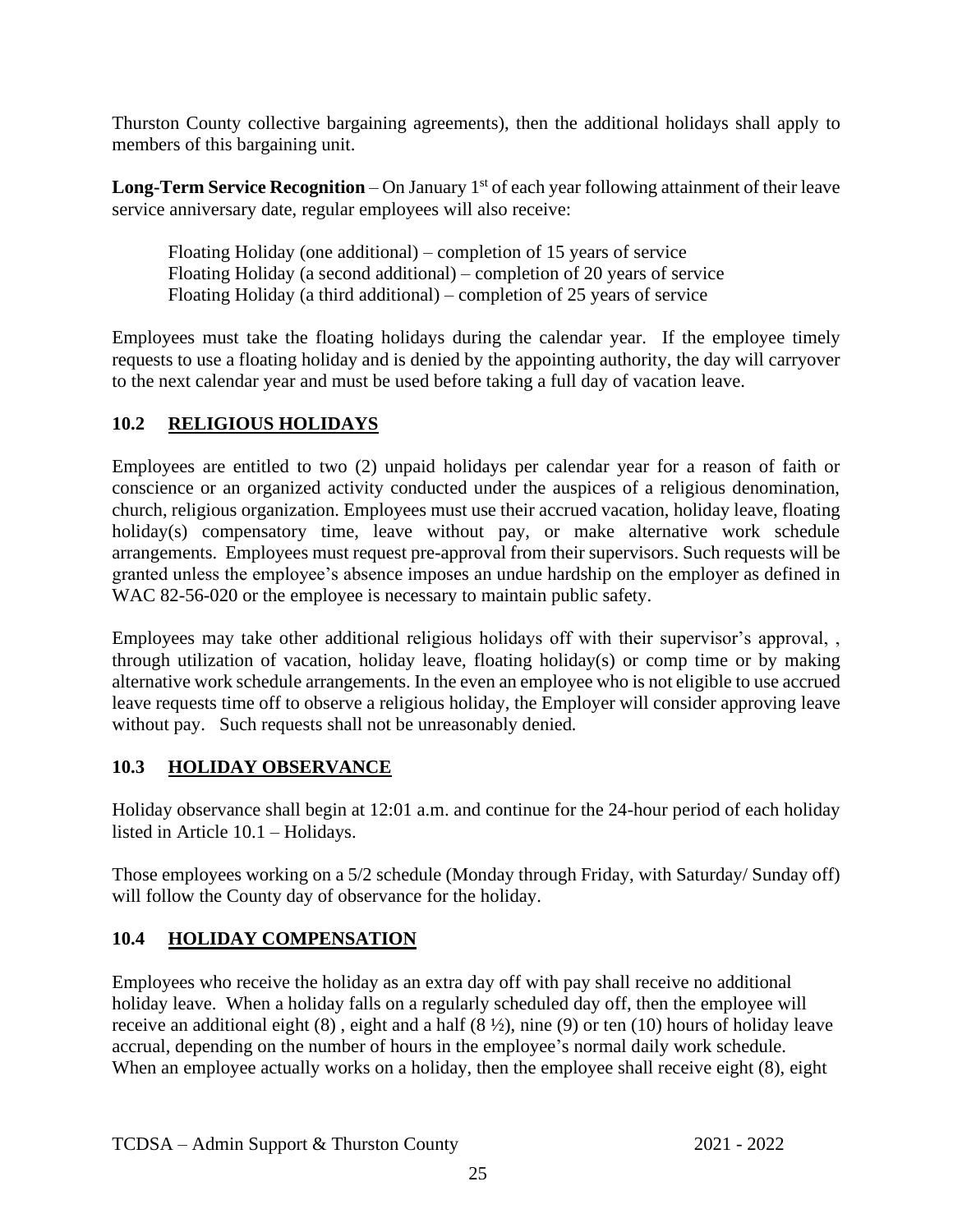and a half  $(8 \frac{1}{2})$ , nine  $(9)$  or ten  $(10)$  hours of holiday leave accrual, pay for the hours worked, plus pay for additional hours equivalent to half the actual hours worked at straight time.

#### <span id="page-30-0"></span>**10.5 HOLIDAY LEAVE**

Employees requesting holiday leave shall normally do so at least fifteen (15) days in advance of the date requested. Such leave shall be subject to the approval of the Sheriff or his designee based on operation and scheduling requirements of the County. Approval for dates requested shall be given to employees on a first come basis. All holiday leave not used by October 1 of each year shall be paid in full (to be included in the employees' October 25 paychecks).

#### **ARTICLE 11 – VACATION**

#### <span id="page-30-2"></span><span id="page-30-1"></span>**11.1 VACATION ACCRUAL**

Accrual of vacation time shall be as provided for herein:

|                                                   | Hours      | Hours | Hours |
|---------------------------------------------------|------------|-------|-------|
|                                                   | per        | per   | per   |
|                                                   | Pay Period | Month | Year  |
| During 1 <sup>st</sup> year of service            | 4.50       | 9.00  | 108   |
| During $2nd$ year of service                      | 4.84       | 9.67  | 116   |
| During $3^{rd}$ & 4 <sup>th</sup> year of service | 5.17       | 10.33 | 124   |
| During $5th$ & $6th$ year of service              | 5.50       | 11.00 | 132   |
| During $7th$ & $8th$ year of service              | 5.84       | 11.67 | 140   |
| During $9^{th}$ & $10^{th}$ year of service       | 6.17       | 12.33 | 148   |
| During $11^{th}$ & $12^{th}$ year of service      | 6.75       | 13.50 | 162   |
| During $13th$ & $14th$ year of service            | 7.00       | 14.00 | 168   |
| During $15^{th}$ & $16^{th}$ year of service      | 7.75       | 15.50 | 186   |
| During $17th$ & $18th$ year of service            | 8.00       | 16.00 | 192   |
| $19th$ year of service and beyond                 | 8.25       | 16.50 | 198   |

Employees will have vacation leave taken on a scheduled eight  $(8)$ , eight and a half  $(8 \frac{1}{2})$ , nine (9) or ten (10) hour day reflected on the time sheet and then the hours taken will be charged against the vacation leave accrual.

#### <span id="page-30-3"></span>**11.2 VACATION SCHEDULING**

- a. The County agrees that an employee's request to take vacation leave credited to the employee shall normally be honored, provided that it does not interfere with workload requirements and schedules.
- b. Other factors being equal, employees with the greater seniority within the same job classification shall be given preference of vacation requests within the respective sections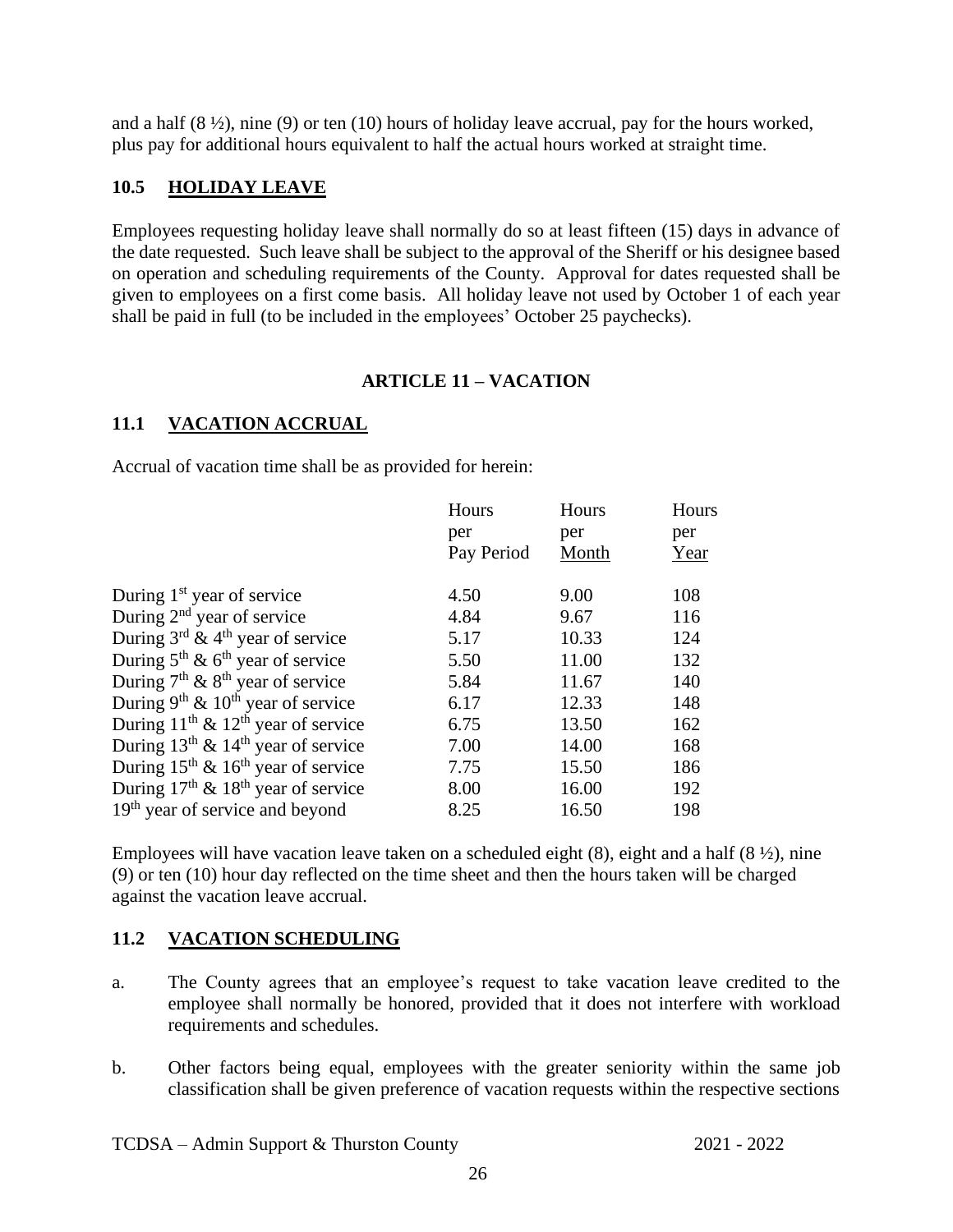involved. For vacation purposes, seniority may be exercised one (1) time per year for one (1) continuous block of time.

c. Employees who desire to take their vacation at a specific period and time shall submit their request to the Sheriff in writing prior to December 1<sup>st</sup> for the next calendar year. Subject to modification due to workload requirements and schedules, the Sheriff will compile and publish a listing by section made up of these requests by the fifteenth  $(15<sup>th</sup>)$  of December. Employees on said list shall have priority and shall be granted vacation insofar as possible for the time stipulated on the listing. Should it be necessary for the County to cancel a previously scheduled vacation due to emergency workload requirements, the employee's vacation so canceled will be given priority for rescheduling. It is understood and agreed between the parties that all vacation leave shall be granted at the convenience of the County.

#### <span id="page-31-0"></span>**11.3 VACATION PAY**

Vacation pay shall be the amount that the employee would have earned if the employee had worked their regular position during the vacation period.

If an employee is required to work during an approved leave period, the employee will be compensated at time and one-half. If the employee volunteers to work during an approved leave period, there shall be no duplication or pyramiding of hours and the employee will be deemed to have waived the use of leave hours during that twenty-four (24) hour period and will not be charged leave hours for the equivalent of the time worked.

Employees cannot receive vacation, sick leave or holiday pay simultaneously for the same days.

#### <span id="page-31-1"></span>**11.4 VACATION UPON TERMINATION**

Employees may be allowed to accumulate to a maximum of four hundred and forty (440) hours, however, upon retirement or separation from County service, employees shall only be paid for a maximum of two hundred eighty (280) hours accumulated vacation leave. If a current regular employee dies the entire balance of accrued vacation shall be paid to the appropriate beneficiary, but not to exceed four hundred and forty (440) hours.

#### **ARTICLE 12 – SICK LEAVE**

#### <span id="page-31-3"></span><span id="page-31-2"></span>**12.1 SICK LEAVE ACCRUAL**

Regular full-time employees shall accrue four (4) hours of sick leave for each completed pay period of service to a maximum of 1,200 hours. The four (4) hours will be a combination of "regular" sick leave and "Washington State Paid Sick Leave" (WPSL), as follows. For every 40 hours of time worked, including overtime but not including paid or unpaid leave, an employee will accrue one (1) hour of WPSL. These hours will be identified and placed into the WPSL leave bank. "Regular" sick leave accrual will be the difference between the WPSL hours earned during the pay period and four (4) hours. Employees who are on leave-without-pay for forty (40) hours or more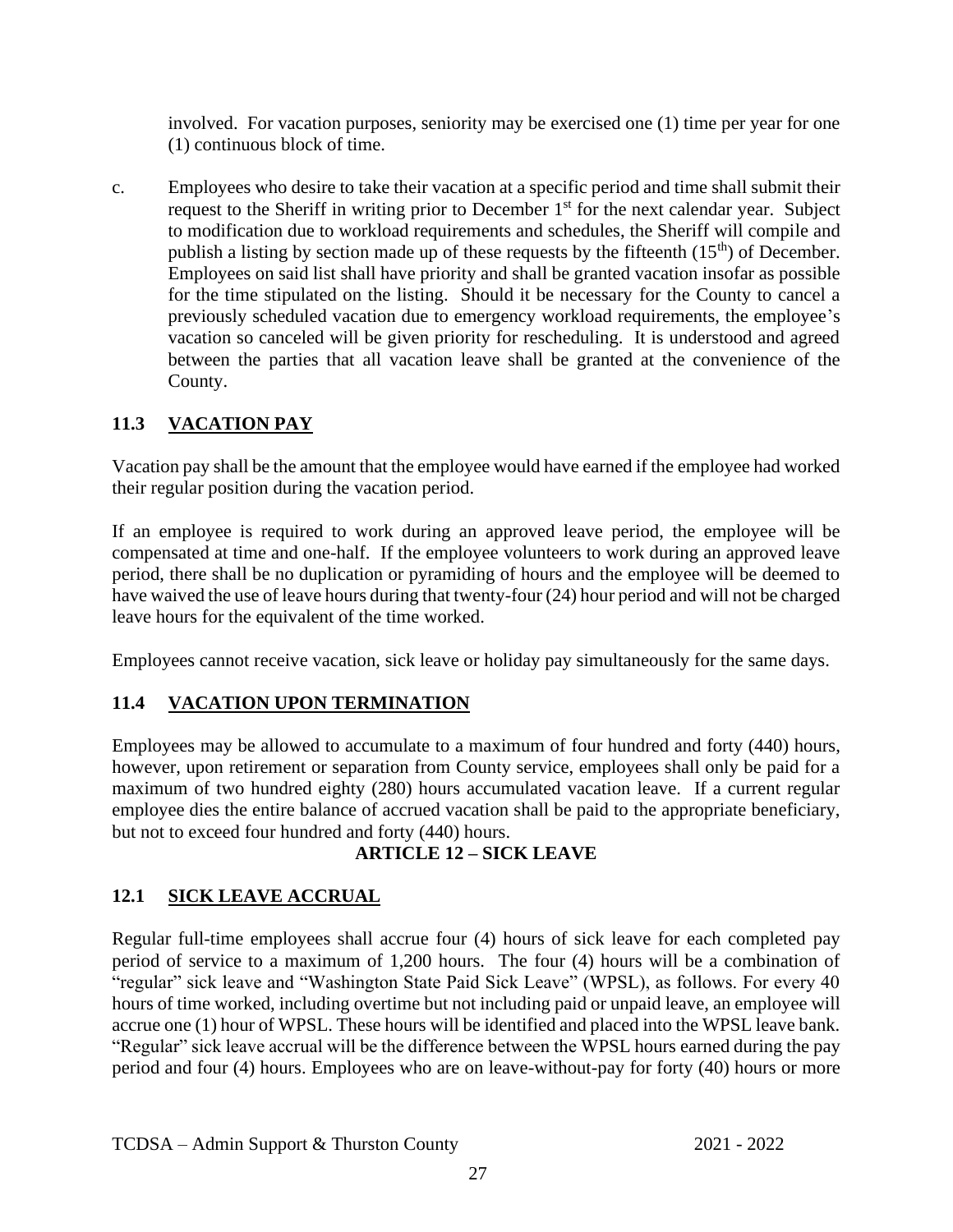in a pay period will not accrue the "regular" portion of sick leave for that pay period. Sick leave accruals for regular part-time employees shall be calculated on a pro-rated basis.

During the calendar year, WPSL hours may accrue without regard to the one-thousand twohundred (1,200) hour maximum for sick leave hours. On January 1 of each year, a maximum of forty (40) WPSL hours can be carried forward. Any WPSL in excess of forty (40) will be transferred into the employee's regular sick leave bank, up to the 1,200 hour maximum.

References in this Agreement to "sick leave" include both regular sick and WPSL hours, unless stated otherwise, and employees may use either type of leave interchangeably or in combination for sick leave purposes.

#### <span id="page-32-0"></span>**12.2 SICK LEAVE USEAGE**

Employees will have sick leave taken on a scheduled eight  $(8)$ , eight and a half  $(8 \frac{1}{2})$ , nine  $(9)$  or ten (10) hour day reflected on the time sheet and the hours taken will be charged against the sick leave accrual.

Sick leave with pay shall only be used for the following reasons:

- 1. In the event of illness of the employee, or illness of a member of the immediate family (as defined in Article 12.6 – Family Member)
- 2. Absence from work with the employee's child's school or place of care has been closed by order of a public official for any health-related reason; or
- 3. Any absence that qualified for leave under the state's Domestic Violence Leave Act.

Normally employees shall schedule doctor and dentist appointments during off duty hours. However, when impracticable to do so, employees may utilize sick leave for doctor and dentist appointments, including those for their immediate family when the employee's attendance is required.

The Association agrees to do all in its power to discourage any misuse of sick leave privileges and further agrees that any employee proven to have misused sick leave privileges shall be subject to disciplinary action.

**Cash-Out.** Employees are authorized to receive severance pay for accumulated sick leave at the rate of one-half (½) of the accumulated sick leave upon retirement after five (5) years' service, but in no event, to exceed payment for four hundred sixty (460) hours. The severance pay shall only be paid if the employee is eligible to retire under the Public Employees Retirement System, or in the event of death of the employee.

**VEBA.** The County may implement a Voluntary Employee Beneficiary Association (VEBA) of its choice. In the event the County establishes a VEBA, the County will notify the Association so that its members may choose to participate. If the bargaining unit membership elects to participate in the County VEBA plan, the full sick leave severance pay, as defined above, will be rolled into the VEBA plan.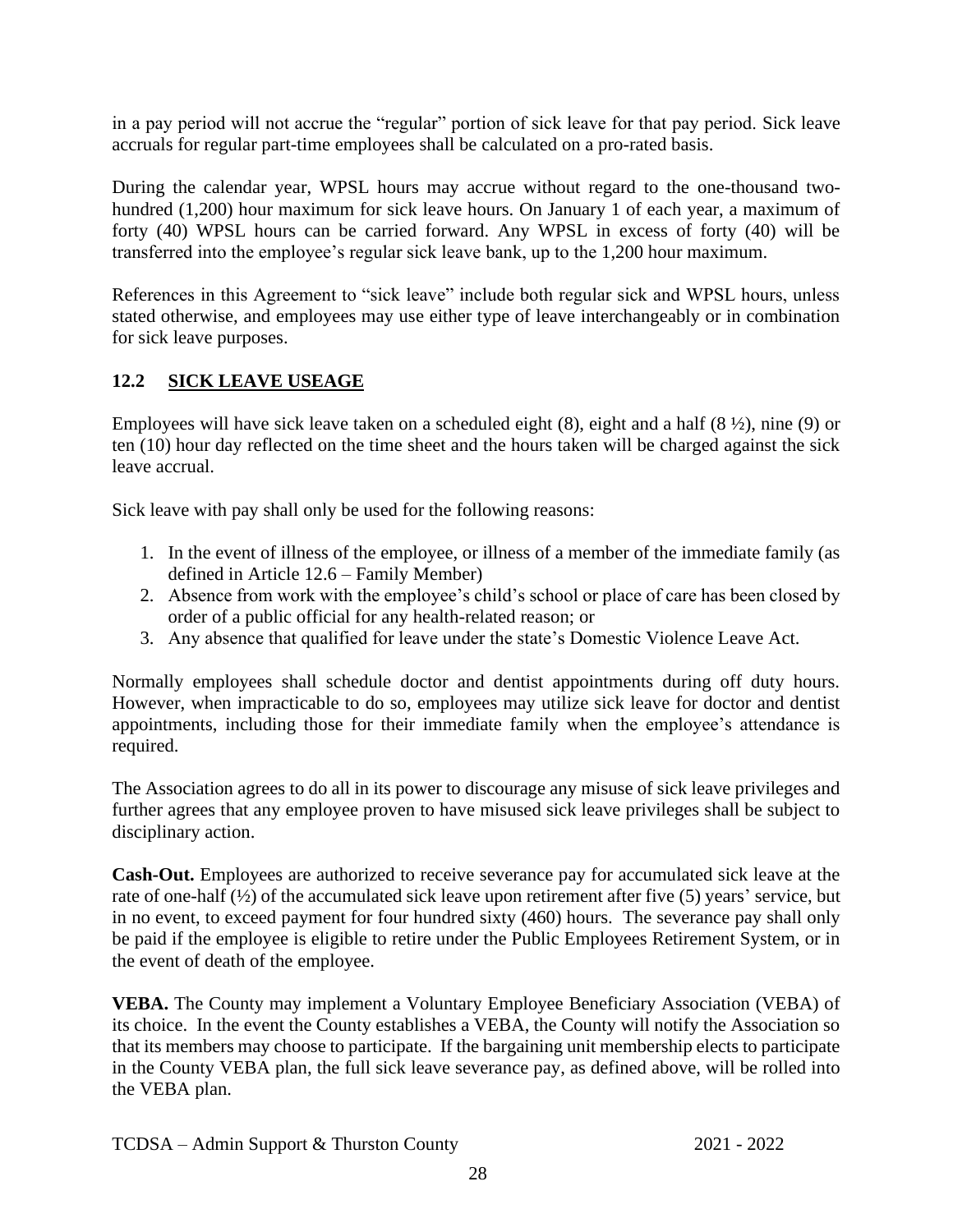#### <span id="page-33-0"></span>**12.3 USE OF OTHER LEAVES FOR SICK LEAVE PURPOSES**

The Employer may allow an employee to use other types of leave in lieu of sick leave when available sick leave has been exhausted. Such leave shall be applied in the following order:

- 1. comp time until exhausted;
- 2. holiday leave until exhausted;
- 3. vacation leave until exhausted; then
- 4. the floating holiday(s).

The floating holiday must be used in full shift increments. Exceptions to the order of other leaves used may be made to avoid the loss of the employee's holiday leave, vacation leave, or the floating holiday. In addition, an employee whose leave is covered under the FMLA may elect to reserve their comp time balance, as provided by Article 13.7.

The Employer may deny an employee's use of other leaves in lieu of sick leave if the employee has received written notice or disciplinary action for attendance problems within the last two (2) years.

#### <span id="page-33-1"></span>**12.4 DONATED/ LEAVE SHARING**

The appointing official may permit an employee to receive vacation leave or comp time donated by other County employees if the appointing official finds that the employee meets all of the following criteria:

- a) the employee has a need for leave that would qualify under sick leave usage, which is of an extraordinary or severe nature and which has caused, or is likely to cause, the employee to: (1) go on leave without pay status; or (2) terminate employment; and
- b) the employee's absence and the use of shared leave are justified; and
- c) the employee has depleted or will shortly deplete his or her vacation leave and sick leave reserves, floating holiday(s), compensatory time reserve and holiday bank reserve; and
- d) the employee does not qualify for or has exhausted paid benefits under the Washington Paid Family and Medical Leave Act; and
- e) the employee has abided by rules regarding sick leave use; and
- f) the employee has been found to be ineligible for benefits under Chapter 51.32 RCW (Workers' Compensation).

The appointing official shall determine the amount of leave, if any, which an employee may receive under this Article and the time period in which the employee may receive the leave. The leave must be donated before it is used by the employee. If there is a lapse of time between the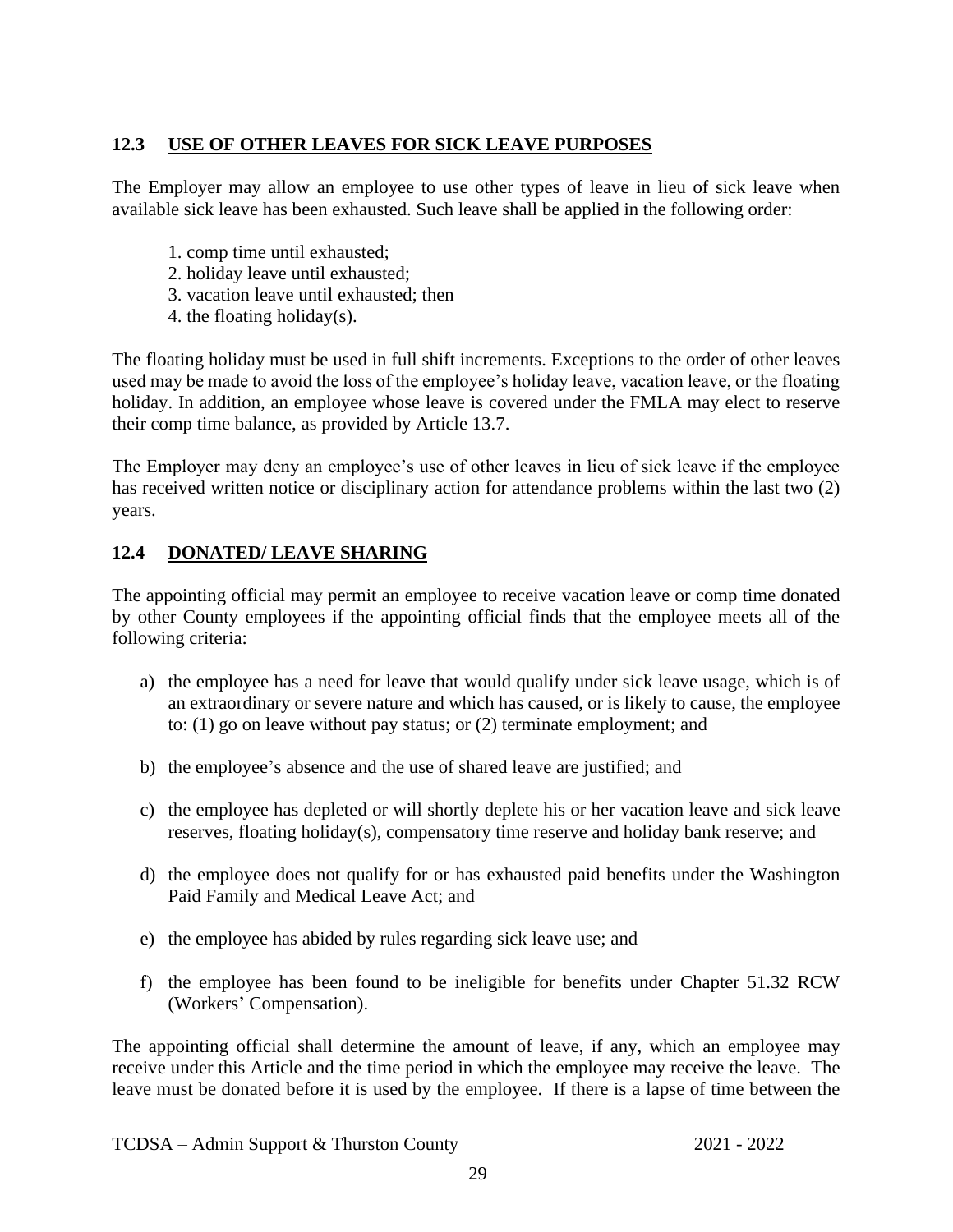request for leave and the approval of leave, the appointing authority may allow donated leave to be used to cover the days between the request and the approval.

An employee who has an accrued vacation leave balance of more than eighty (80) hours may transfer a specified amount of annual leave to another employee authorized to receive leave under this Article. In no event may an employee transfer an amount of leave that would result in a vacation leave balance of fewer than eighty (80) hours.

An employee who is on leave, transferred under this Article, shall continue to be classified as a regular employee and shall receive the same treatment in respect to salary, wages, and employee benefits as the employee would normally receive if using accrued sick leave.

The hours of leave transferred under this Article which remain unused shall be returned to the employee or employees who transferred the leave when the authorized period expires or the County finds that the leave is no longer needed or will not be needed at a future time in connection with the illness or injury for which the leave was transferred. To the extent administratively feasible, hours transferred shall be returned to the donor on a last donated, first returned basis.

This program provides for the transfer of vacation leave on an hour-for-hour basis. No consideration will be given to the dollar value of the leave donated.

#### <span id="page-34-0"></span>**12.5 COORDINATION –WORKER'S COMP**

The County will provide a leave supplement for PERS employees injured in the line of duty when such injury is directly related to the inherent dangers associated with employment in law enforcement. The leave supplement shall go into effect when an employee becomes eligible for State Worker's Compensation benefits and shall equal the difference between the State Worker's Compensation monthly payment and the employee's base monthly salary, after taking into consideration that disability income payments are exempt from federal income and Social Security taxes. This leave supplement shall continue as long as the employee is off work on either a fulltime or part-time basis and is receiving Worker's Compensation benefits, but not to exceed six (6) months. If the employee is unable to return to work after six (6) months and is still receiving Worker's Compensation benefits, then the employee may use accrued sick leave, vacation, and compensatory time to supplement the Worker's Compensation payment up to the employee's base salary, again taking into consideration that disability income payments are exempt from federal income and Social Security taxes.

In no event, shall the combination of Worker's Compensation, long-term disability benefits, and this Worker's Compensation supplement exceed one hundred percent (100%) of the employee's base salary.

#### <span id="page-34-1"></span>**12.6 FAMILY MEMBER**

For the purpose of this Article, immediate family means any of the following: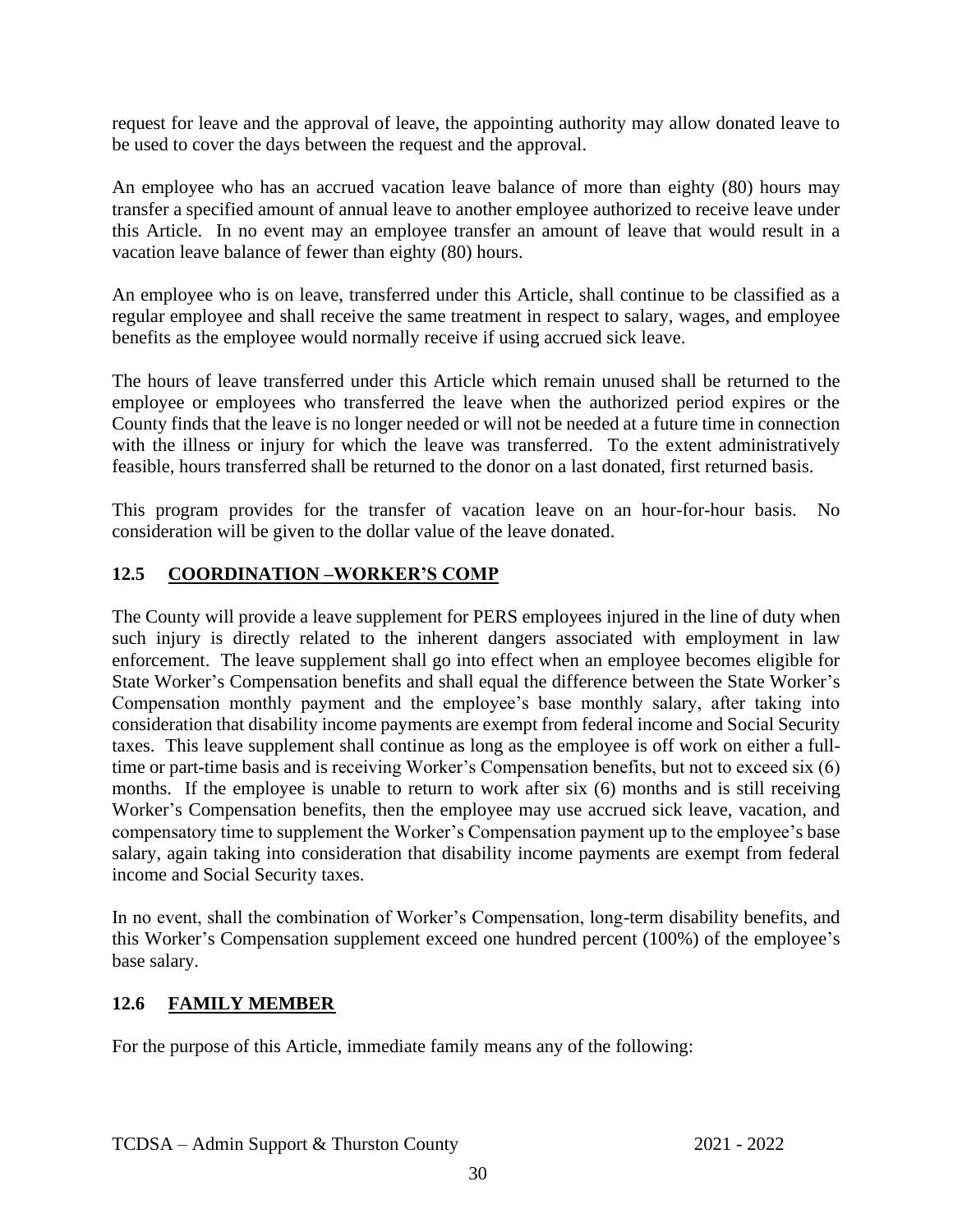- a) A child, including biological, adopted, or foster child, stepchild, or a child to whom the employee stands in loco parentis, is a legal guardian, or is a de facto parent, regardless of age or dependency status;
- b) A biological, adoptive, de facto, or foster parent, stepparent, or legal guardian of an employee or the employee's spouse or registered domestic partner, or a person who stood in loco parentis when the employee was a minor child;
- c) A spouse;
- d) A registered domestic partner;
- e) A grandparent;
- f) A grandchild; or
- g) A sibling.

If the Sheriff or designee finds that individual employee's circumstances warrant the use of sick leave for a person not a member of the employee's immediate family, the appointing authority may approve the use of sick leave for that circumstance.

#### **ARTICLE 13 – LEAVES OF ABSENCE**

#### <span id="page-35-1"></span><span id="page-35-0"></span>**13.1 IN GENERAL**

Leaves of absence requests shall not be unreasonably denied. All leaves are to be requested in writing as far in advance as possible. Any employee who is absent from work without notification pursuant to Sheriff's Office policy for three (3) consecutive workdays will be considered to have abandoned his or her position and shall be subject to termination unless the employee can show good cause for the failure to notify.

As appropriate for the type of leave requested, paid leave accruals will be utilized prior to unpaid leave. While paid accruals are to be utilized first, the employee may retain a balance of up to eighty (80) hours of vacation leave time prior to the approval and utilization of unpaid leave for periods of pre-approved leave of absence related to a legally protected leave, such as FMLA or military leave.

Leave does not accrue nor may it be used until the first day of the following pay period (no "negative" leave use during the pay period in which it is earned).

#### <span id="page-35-2"></span>**13.2 JURY DUTY / COURT**

The Sheriff shall allow regular employees any necessary paid leave (separate from vacation leave) for jury duty. The employee shall inform the Sheriff of the notification of jury duty as soon as the employee is aware of it. The employee shall keep the Sheriff informed of the time requirements of the duty. Regular employees shall pay to the County any pay received for jury duty. If it is necessary for them to utilize their private vehicle, employees may keep the mileage reimbursement for jury duty.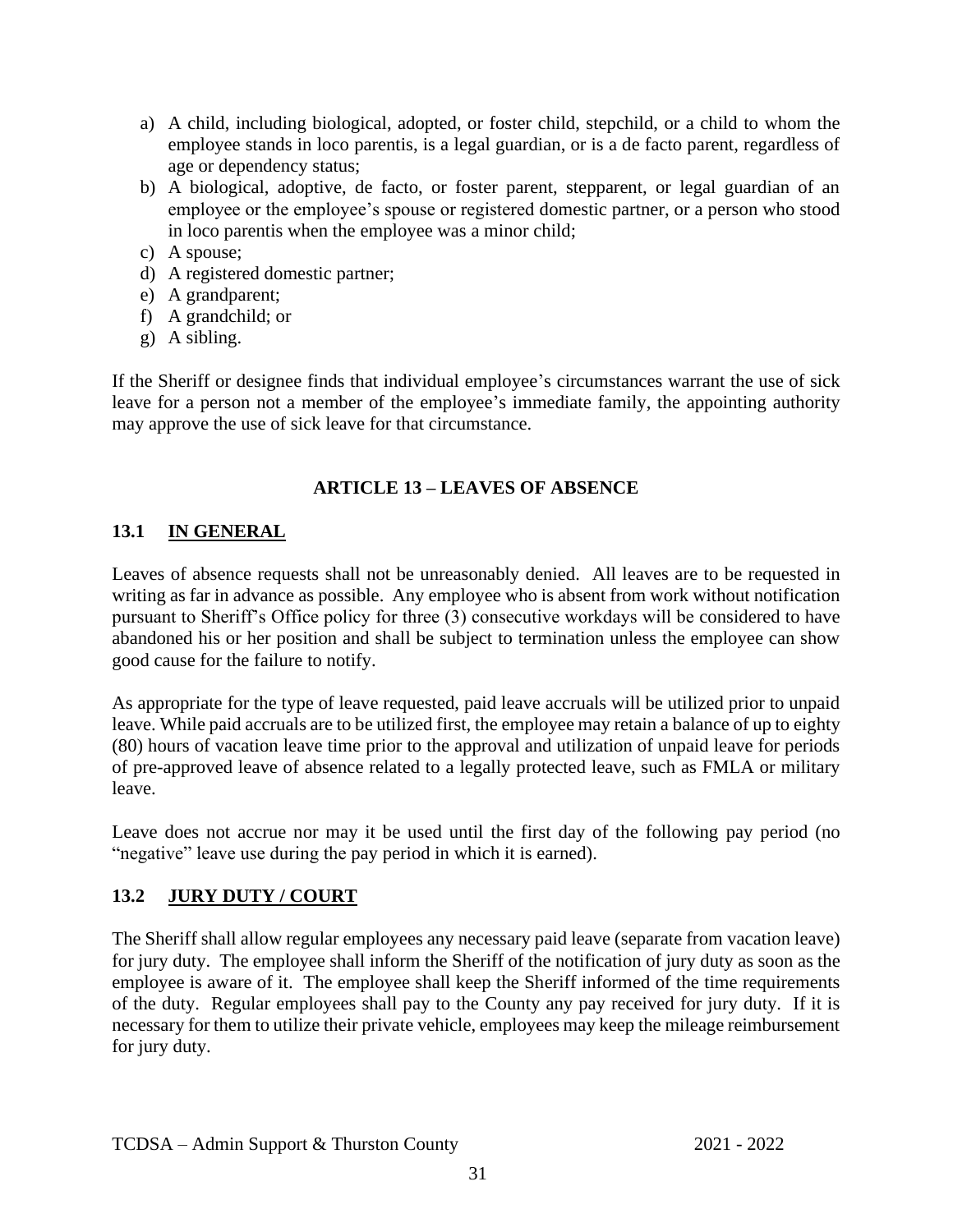An employee not working a day shift who is required by law to serve on jury duty shall serve without loss of base salary and shall be assigned to a day shift from the effective date of such appearance until released by the court or during the time the employee is waiting to be impaneled. The employee shall provide a copy to the Sheriff of the notification of jury duty as soon as the employee is aware of it. The fees, exclusive of mileage, paid by the Court for jury duty that occurs during scheduled work hours shall be forwarded to the County.

The Employee shall keep the Sheriff informed of the time requirements of the duty. Employees released from jury duty or released while waiting to be impaneled after reporting for duty, shall report their status immediately to the Sheriff, or his designee, who shall determine the time and location the employee shall report for duty assignment.

The County retains the sole right to re-assign other bargaining unit personnel to the employee's normal work assignment while the employee is on jury duty, or call in extra help, so the release of the employee without loss of pay does not result in additional cost to the County.

#### <span id="page-36-0"></span>**13.3 MILITARY LEAVE**

Military leave shall be granted in accordance with applicable law. Pursuant to RCW 38.40.060, employees shall be allowed up to twenty-one (21) working days of paid military leave per year (October 1 through September 30).

#### <span id="page-36-1"></span>**13.4 BEREAVEMENT**

In the event of a death in the employee's immediate family (as defined in Article 12.6), a regular employee (including probationary) and non-regular employees, shall be granted up to:

Three (3) working days' bereavement leave with pay as determined by the employee's regular schedule. Two (2) additional days of bereavement leave may be authorized by the Sheriff or designee due to reasons of travel distance (defined as in excess of two hundred fifty (250) miles each way).

The Sheriff or designee, at his or her discretion, may direct an employee to take additional sick leave due to a death in the family. If the Sheriff or designee finds that individual employee's circumstances warrant the use of bereavement leave for a person not a member of the employee's immediate family, the Sheriff or designee may approve use of bereavement leave.

#### <span id="page-36-2"></span>**13.5 MAINTENANCE OF SENIORITY**

During unpaid leave, an eligible regular employee shall maintain accrued leave, but shall not accrue any additional leave, consistent with Article 13.1, nor accrue seniority (while on unpaid leave of thirty (30) continuous days or more), consistent with Article 7.1. The Employer shall adjust the employee's anniversary date to reflect any period of unpaid leave of thirty (30) continuous days or more. Seniority shall continue to accrue and the employee's anniversary date shall not be adjusted for periods of protected leave, such as FMLA or military leave.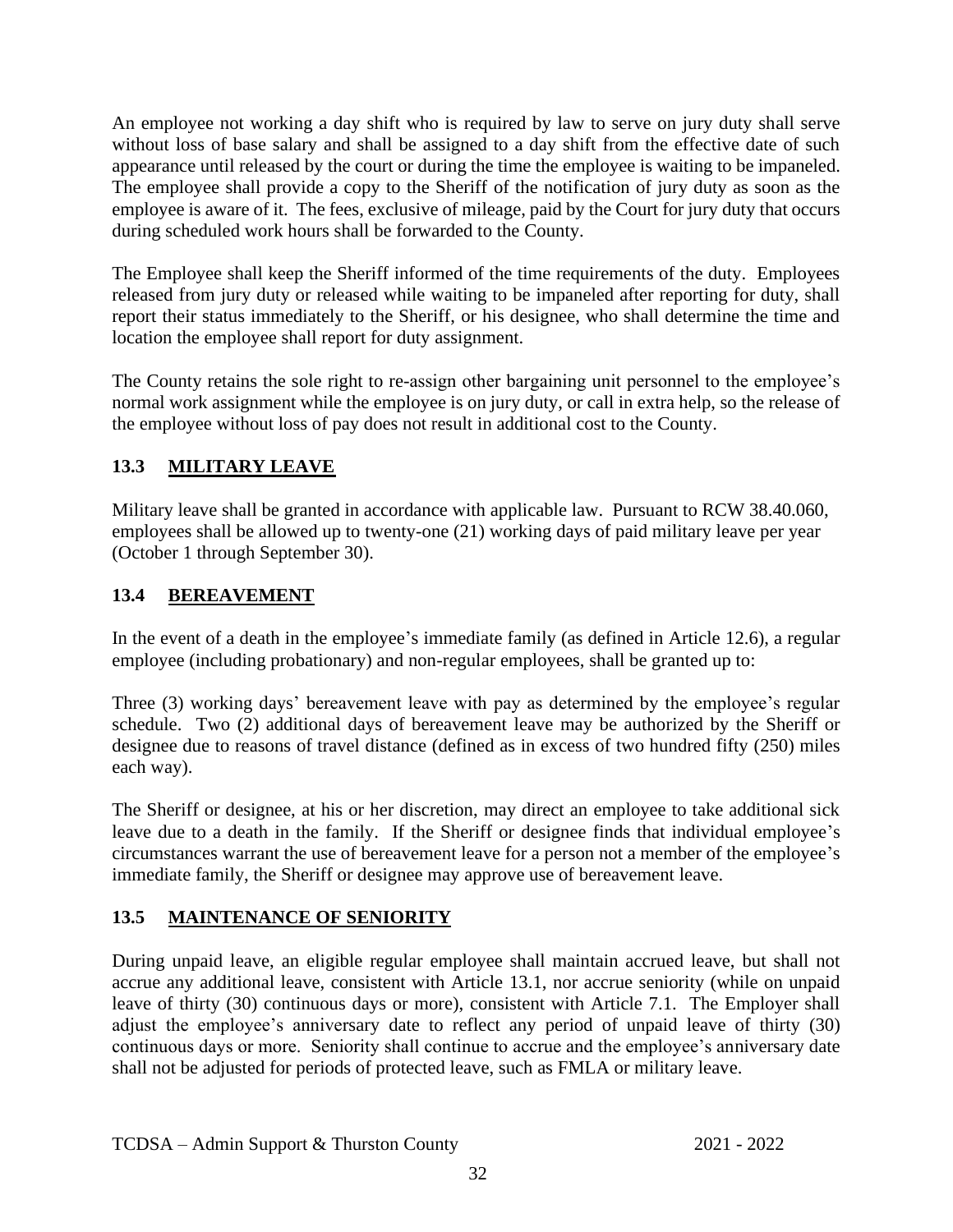#### <span id="page-37-0"></span>**13.6 PERSONAL / UNPAID**

Leave of absence without pay may be granted by the appointing authority upon written application by a regular employee. Such leave without pay may be granted for a period not to exceed six (6) months. Requests for periods of unpaid leave in excess of six (6) months may be made to the Sheriff or designee. The request shall specify the dates of the leave. The Employer shall be allowed to fill the position temporarily with the understanding that the employee may return and the temporary hire will be displaced. Employees on leave without pay shall be allowed to continue insurance coverage for a period of six months through the Employer's plan by paying the premium. For insurance coverage beyond the six months, employees should contact the Employer to determine availability of insurance coverage.

As appropriate for the type of leave requested, paid leave accruals will be utilized prior to unpaid leave. While paid accruals are to be utilized first, the employee may retain a balance of up to eighty (80) hours of vacation time prior to the approval and utilization of unpaid leave for periods of legally protected leaves such as FMLA or military leave.

#### <span id="page-37-1"></span>**13.7 FAMILY LEAVE – FMLA**

The Employer will grant family medical leave consistent with state and federal laws and the provisions set forth in this agreement.

Employees are eligible for family medical leave upon completion of one (1) year of employment with the Employer and have worked at least 1250 hours during the prior twelve (12) months.

Eligible employees will be provided family medical leave for any one, or a combination, of the following reasons:

13.7.a Up to twelve (12) weeks of leave per calendar year:

- For the birth or adoption of a child or placement of a foster child;
- To care for an immediate family member with a serious health condition. For the purposes of this subsection, the definition of "immediate family" will be found in Article 12, Sick Leave;
- When the employee is unable to work due to a serious health condition;
- For any qualifying exigency when a spouse, son, daughter or parent is on active duty or called to active duty status as a member of the National Guard or Reserves in support of a contingency operation.

13.7.b Up to twenty-six (26) weeks of military caregiver leave in a single twelve (12) month period:

> • To care for a spouse, son, daughter, parent or nearest blood relative who is a military service member with a serious illness or injury sustained in the line of duty. Leave used to care for an injured or ill military service member, when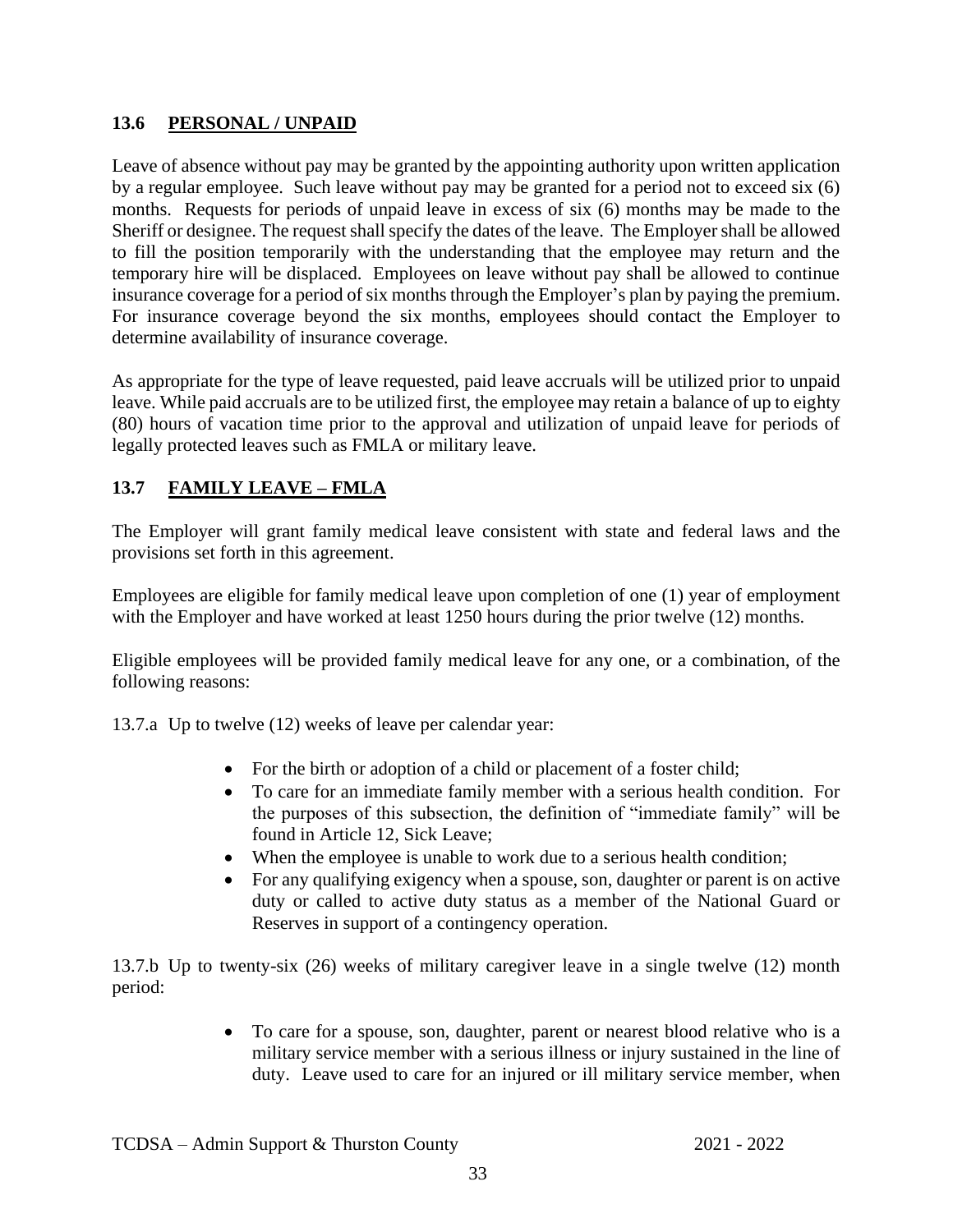combined with other FMLA-qualifying reasons, may not exceed a total of twenty-six (26) weeks in a single twelve (12) month period.

The Employer shall maintain the employee's health benefits during this leave. If the employee fails to return from leave for any other reason, the Employer may recover from the employee the insurance premiums paid during any period of unpaid leave.

If a leave qualifies under both federal and state law, the leave shall run concurrently. Ordinarily, the employee must provide thirty (30) days written advance notice to the Employer when the leave is foreseeable. The employee should report qualifying events as soon as known and practicable.

The combination of FMLA and other types of leave(s) is not precluded and, in fact, leave utilizations are to be concurrent, with the intent that appropriate paid accruals are to utilized first, consistent with other Articles of this Agreement. Upon the employee's election, any accrued comp time may be utilized prior to any period of unpaid leave.

While paid accruals are to be utilized first and concurrently, the employee may retain a balance of up to eighty (80) hours of vacation leave time prior to the utilization of unpaid leave (for purposes of pre-approved leaves of absence).

#### <span id="page-38-0"></span>**13.8 MATERNITY LEAVE**

Consistent with WAC 162-30-020(4), the Employer will grant a leave of absence for the period of temporary disability because of pregnancy or childbirth.

This leave provides female employees with the right to leave of absence during the disability phase of pregnancy and childbirth. There is no eligibility requirement, however the employer has no obligation to pay for health insurance benefits while on this leave (unless utilized concurrent with FMLA).

Leave for temporary disability due to pregnancy or childbirth will be medically verifiable. There is no limit to the length of the disability phase, except for the right for medical verification and the right of second opinion at the employer's expense. At the end of the disability leave, the employee is entitled to return to the same job or a similar job of at least the same pay. Employees must use their accrued paid vacation and sick leave, if any, during the leave period and, at their election, any accrued comp time. Once this paid leave is exhausted, the employee's leave may be switched over to unpaid leave.

#### <span id="page-38-1"></span>**13.9 WASHINGTON PAID FAMILY AND MEDICAL LEAVE**

The parties will participate in the Washington Paid Family & Medical Leave (WAPFML) program described in RCW 50A.05. The Employer shall pay the monthly premiums specified under the law. The following will apply to employees who receive WAPFML benefits: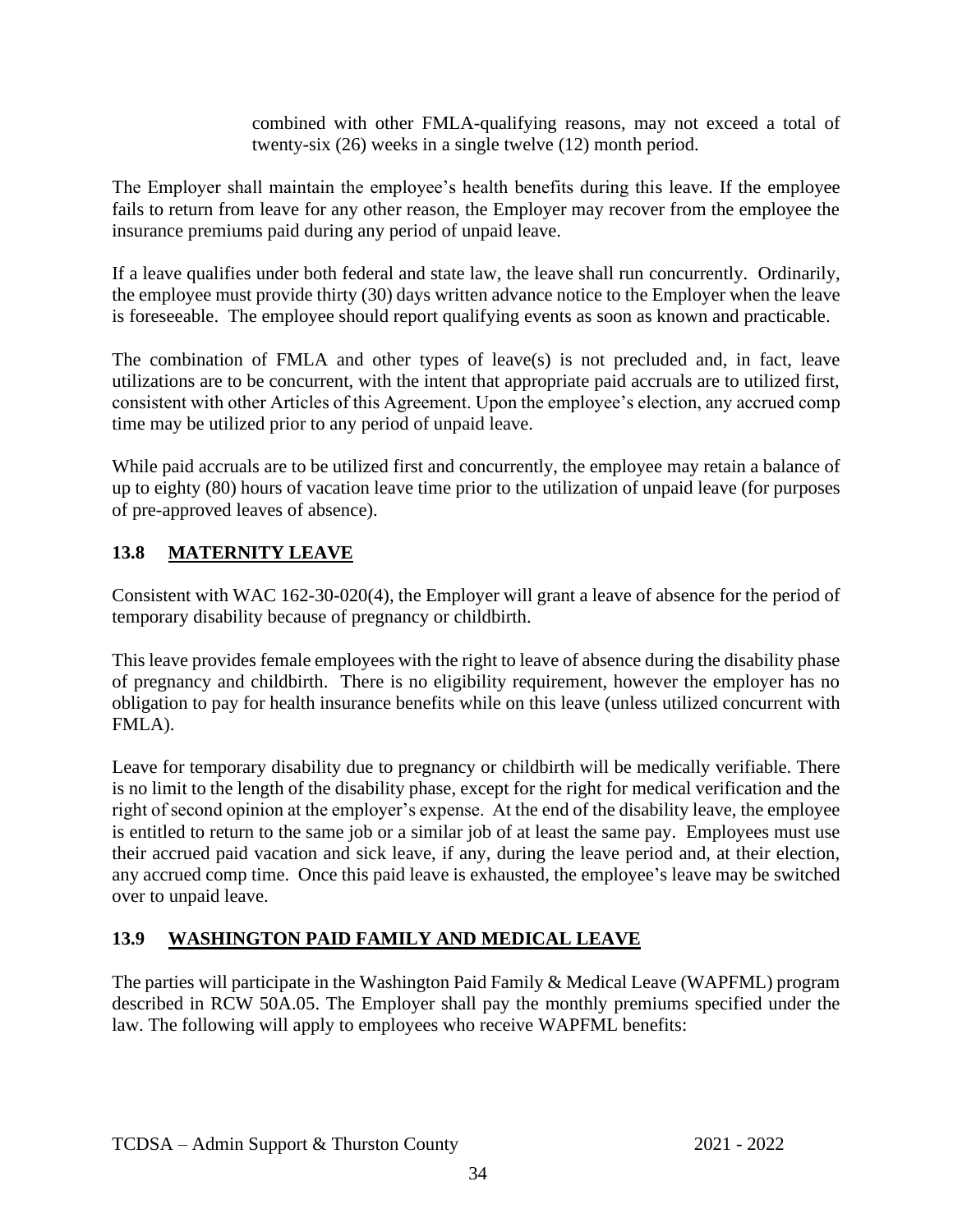- **1.** Employees must notify the Employer of the need for leave. Thirty (30) days' written notice in advance of the absence is required for foreseeable leave, or as soon as practicable when the leave is unforeseeable.
- **2.** When WAPFML and FMLA both apply, the following requirement in Article 13.1 will **not** apply: "*As appropriate for the type of leave requested, paid leave accruals will be utilized prior to unpaid leave. While paid accruals are to be utilized first during periods of preapproved leaves of absence related to a legally protected leave, such as FMLA or military leave, the employee may retain a balance of up to eighty (80) hours of vacation time prior to the approval and utilization of unpaid leave.*" Employees receiving WAPFML benefits may retain their entire accrued leave balance.
- **3.** The rules for WAPFML benefits are established by the Washington State Employment Security Department. The parties agree to abide by the eligibility requirements, application process, and other requirements established by ESD. Further information can be found at [https://paidleave.wa.gov/.](https://paidleave.wa.gov/)

#### <span id="page-39-0"></span>**13.10 INCLEMENT WEATHER**

This Section shall apply to inclement weather, adverse natural conditions or other unusual situations and provides for:

- **13.10.a When the Work Site Remains Open:** When a regular employee's normal work site remains open during inclement weather, the following rules apply:
	- 1. The day will be a normal workday.
	- 2. The appointing authority will require employees who do not report to work, who report late to work or who leave early on their own initiative to use accrued leave or compensatory time or take leave without pay for the time that they are absent. Employees may not use sick leave.
	- 3. The amount of leave taken shall be based on the amount of time that the employee is absent from their normal workday.
	- 4. The employee must give notice of intended absence and type of leave requested according to normal procedures.
- **13.10.b When the Work Site is Closed for Non-Essential Personnel as Defined by PERC:** When the closure of their normal work site prevents a regular employee from working, the following rules apply for up to the first five days of the closure:
	- 1. Employees planning to work that day and prevented from doing so by the closure are not required to take leave.
	- 2. Employees who report to work late or leave early due to the closure or due to direction from their appointing authority are not required to take leave.
	- 3. An employee who has pre-scheduled leave whose absence is unconnected with the closure of the work site shall take the time off as planned. The County shall not adjust the leave due to the work site closure.
	- 4. The appointing authority may require an employee to work even though their work site is closed. If the appointing authority finds that the required work creates an undue hardship for the employee, the appointing authority may allow an employee required to work to take the time worked off at a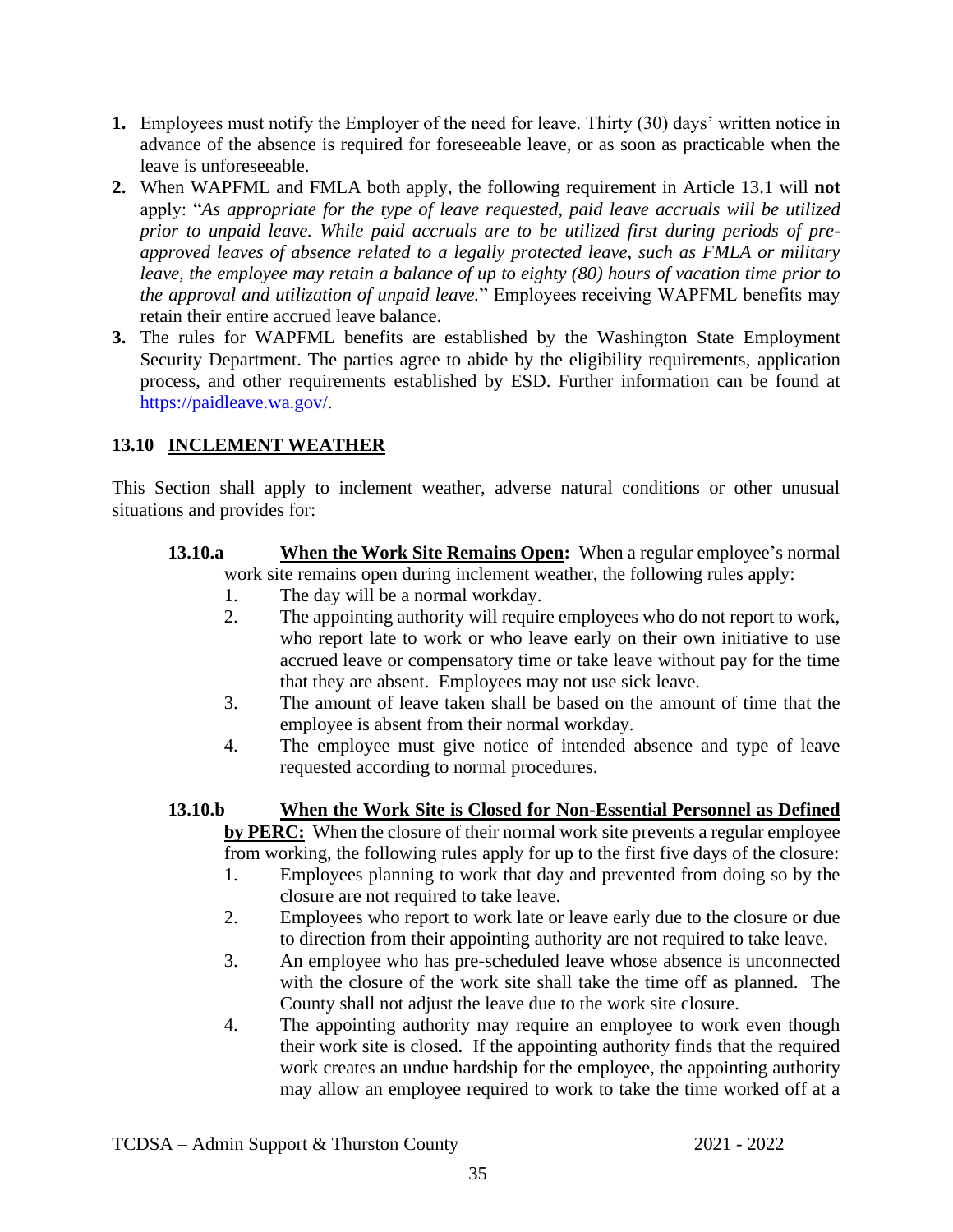later mutually convenient time. Legal Assistants assigned to Warrants and Civil who are required to report to work when the courts are open shall receive the leave provided herein to be utilized at a later mutually convenient time.

5. In cases where the closure lasts beyond five (5) working days, the Board of County Commissioners will determine what rules will govern. In extended closure situations, employees may be required to report to alternate work sites and may be assigned temporary duties in response to the extended closure.

#### <span id="page-40-0"></span>**13.11 CONTINUITY OF OPERATIONS**

Employees are expected to be available during emergency situations of a catastrophic nature (for example, pandemic flu) to help maintain certain essential functions that support Thurston County's infrastructure and service level. The County will make every effort to provide assistance to employees and their families to facilitate this reporting requirement. In such an event, the Sheriff's Office has the authority to reassign staff to critical services within their competency level, irrespective of bargaining unit status.

Employees temporarily reassigned during an emergency of this nature will receive out of class pay if assigned to perform duties within a higher classification. Employees assigned to perform duties within a lower classification will remain at their current salary and benefit levels.

#### **ARTICLE 14 – HEALTH & WELFARE**

#### <span id="page-40-2"></span><span id="page-40-1"></span>**14.1 MAINTENANCE OF BENEFIT**

Full premiums for employee coverage shall be paid by the County for medical, dental, basic life, vision, and long-term disability insurance under the County's standard insurance plans.

A basic medical plan(s) shall be established by the County. A minimum of one (1) additional medical plan will also be offered by the County, which shall be optional for employees. The County shall also maintain basic Dental, Life and Long-Term Disability plans for employees.

#### <span id="page-40-3"></span>**14.2 HEALTH INSURANCE**

Prior to open enrollment each year, the Employer shall designate which plan(s) shall be the standard plan(s) for the following year.

The Employer shall pay full premiums for employee coverage for medical, dental, vision, life and long term disability under the County's standard insurance plans.

The County shall pay up to eighty-five percent (85%) of the actual dependent premium toward dependent medical, dental and vision coverage under the insurance plans. In no event will the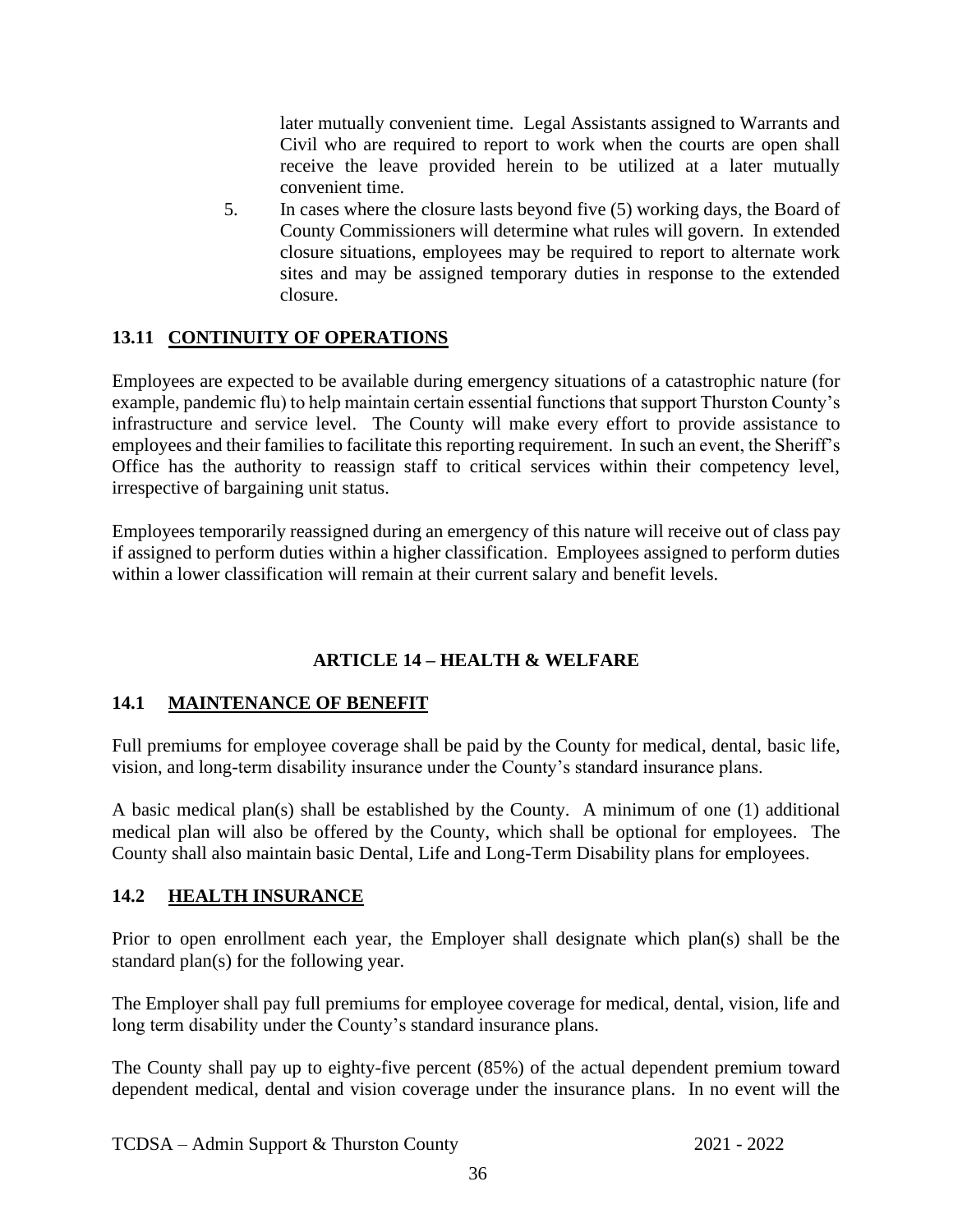dollar amount paid by the County for dependent medical coverage exceed the amount payable under the plan designated as the standard plan by the County.

The County shall continue to provide basic life insurance at current levels, with the County paying one hundred percent (100%) of the employee's life insurance and the employee paying one hundred percent (100%) of dependent life insurance.

#### <span id="page-41-0"></span>**14.3 SECTION 125 PLAN**

The Employer participates in a special program under the provisions of IRS Section 125. Employees may voluntarily elect to participate in the reimbursement program to pay medical or dependent care expenses with pre-tax dollars. The Employer makes no contribution, makes no assurance of ongoing participation and assumes no liability for claims or benefits.

#### <span id="page-41-1"></span>**14.4 RETIREMENT**

The Employer agrees to continue to participate in Public Employees Retirement System and to provide a Deferred Compensation Program.

#### <span id="page-41-2"></span>**14.5 LIABILITY INSURANCE**

The County will continue to provide liability coverage relating to liability which may arise from official duties in which an employee may engage, while acting within his/her lawful scope of employment as a Thurston County law enforcement employee. Whenever possible, the County will notify the Association, in writing, prior to any changes in this coverage.

In cases of civil actions brought against employees while acting within the scope of County employment, legal representation by the County and payment of judgments shall be consistent with the policy established in Thurston County Resolution #9394.

In cases of criminal actions brought against an employee while acting within the scope of County employment, or in the event an employee is required to participate in a Coroner's inquest relating to the employee's official duties, then the employee may request representation by the County. The Prosecuting Attorney's Office shall review the request and provide a recommendation to the Board of County Commissioners. The Board of County Commissioners shall provide such representation at County expense if the employee's conduct was fully in accordance with established written rules and procedures, and the employee was acting in good faith and within the scope of employment. If at any time during the defense of an action authorized under this paragraph, the employee fails to cooperate with the Prosecuting Attorney's Office or other attorney retained by the County, or new evidence indicates that the employee was not acting according to established written rules or procedures, or in good faith, or within the scope of employment, the County may withdraw legal defense upon written notification to the employee and the Association.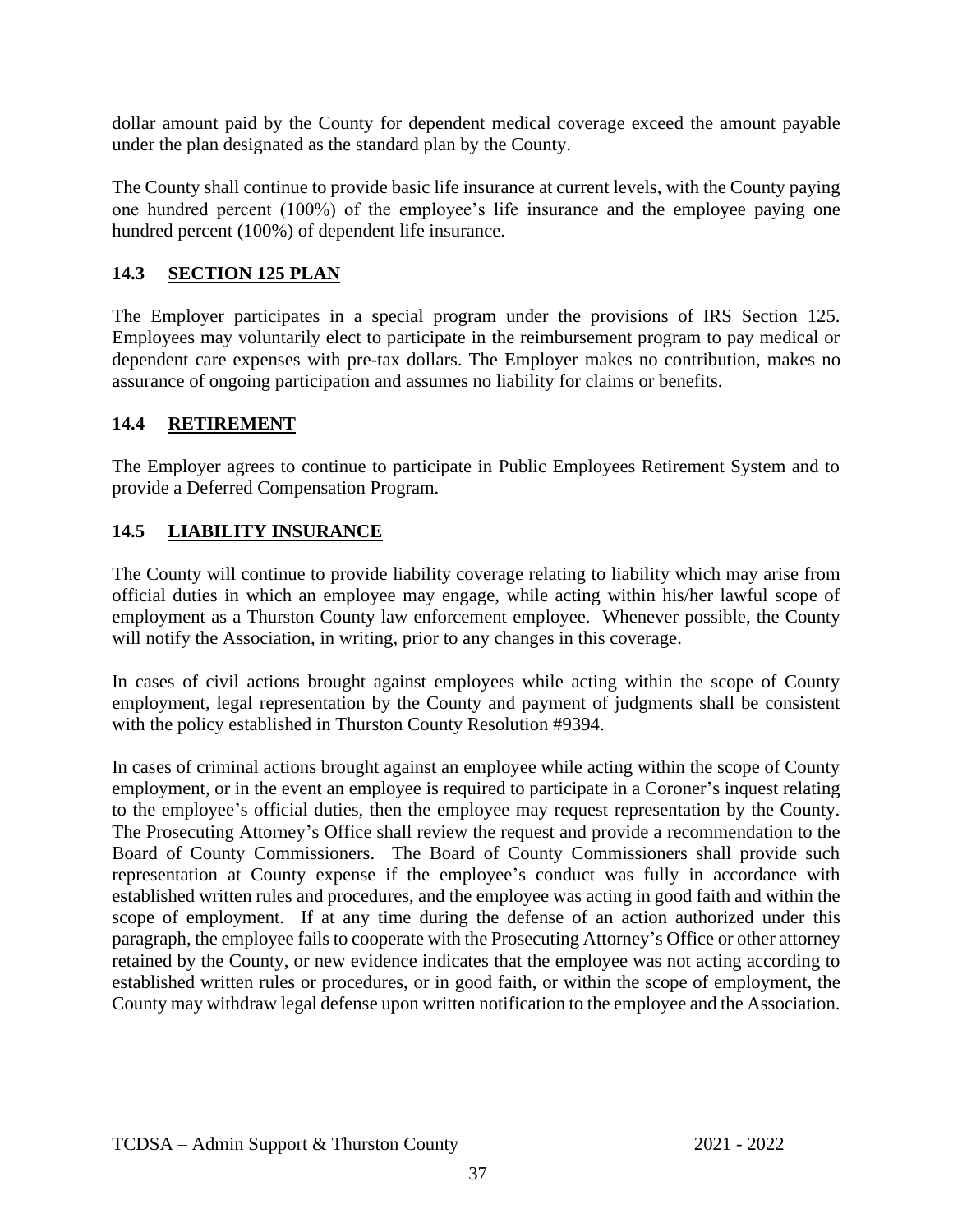#### **ARTICLE 15 – TRAINING**

#### <span id="page-42-1"></span><span id="page-42-0"></span>**15.1 TRAINING**

The Association and the County recognize the importance of training in promoting employee efficiency, job satisfaction and safety. It is, therefore, agreed that the County may require an employee to attend up to twenty (20) hours of in-house or satellite training during the calendar year on off-duty time. Off-duty time shall mean regular days off, vacation, compensatory time leave, holiday time, or after the completion of the regular work shift. Compensation for such offduty training shall be at the standard straight time hourly rate of pay unless such training time results in work hours in excess of that allowed under the Fair Labor Standards Act, in which case those hours in excess of the allowable FLSA hours shall be paid at the overtime rate.

#### <span id="page-42-2"></span>**15.2 TRAINING REIMBURSEMENT**

The hours intended to be compensated and the reimbursement for travel and expenses should be established between the employee and the respective supervisor prior to the training. If not otherwise established, reimbursement and compensable hours shall be in accordance with current FLSA guidelines.

Travel costs for mileage, meals and lodging shall be reimbursed in conformance with current Employer policy.

#### **ARTICLE 16 – LABOR / MANAGEMENT COMMITTEE**

#### <span id="page-42-4"></span><span id="page-42-3"></span>**16.1 PURPOSE OF COMMITTEE**

**Labor-Management Relations:** It is hereby agreed by the parties signatory hereto that it has been, and will continue to be, in their best interests to promote and encourage areas of understanding and cooperation in labor-management relations; promote efficiency and responsibility in the performance of the work and the accomplishment of the public purposes of Thurston County; to promote procedures and methods to promptly and fairly adjust differences, misunderstandings and disputes; to promote reasonable and fair working conditions; and to encourage an environment of good will and harmony between the County and employees for the benefit of all.

**Labor-Management Committee:** This section creates an open communication procedure for the purpose of mutual problem-solving, planning and initiating discussions regarding matters of general concern to employees of the Sheriff's Office as opposed to grievances. It is understood that any matter which has been made the subject of a formal grievance under the terms of this labor agreement shall be excluded from consideration by the labor-management committee under this procedure. It is further understood that the work of the parties under this communications procedure shall in no way add to, subtract from, alter or amend the labor agreement.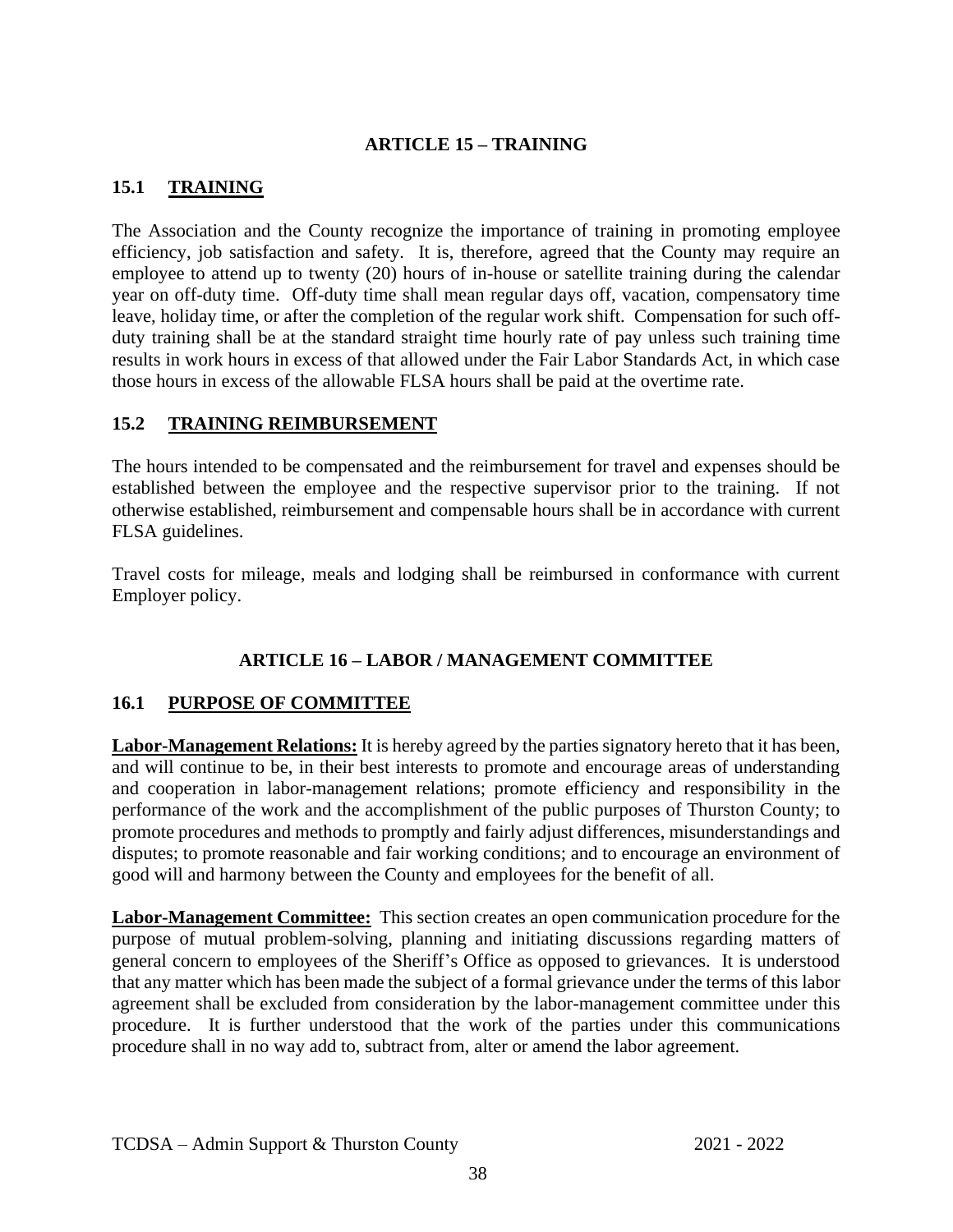Either the employees or the County may initiate discussions or request that a Labor-Management meeting be scheduled on subjects of a general nature affecting the employees of the Sheriff's Office. The coordinators of the communication procedure will be the Association President (or his/her designee) and the Sheriff (or his designee). The make-up of the committee shall be determined at the time the parties agree to initiate discussions regarding a particular subject or matter. One Association representative shall be considered on-duty during these meetings and shall not lose time or pay and benefits for time spent in these meetings. The Association is encouraged to request and schedule a Labor/Management committee meeting following ratification of this Agreement to develop a mutually agreeable format and practices for the committee.

#### <span id="page-43-0"></span>**16.2 COMPOSITION OF COMMITTEE**

The Labor/Management committee shall be composed of representatives of the Employer and of the Association. Said employees shall be allowed to attend the Labor/Management meetings. Said committee shall attempt to meet for the purpose of discussing and facilitating the resolution of issues which may arise between the parties other than those for which another procedure is provided by law or other provisions of this Agreement.

#### <span id="page-43-1"></span>**16.3 COMPENSATION**

All meeting time spent by members of the joint Labor/Management Committee will be considered time worked if during duty hours and will be paid at the appropriate regular rate of pay.

#### **ARTICLE 17 – HEALTH & SAFETY**

#### <span id="page-43-3"></span><span id="page-43-2"></span>**17.1 SAFE WORKPLACE**

The Employer is responsible for maintaining a safe and healthful workplace. The Employer shall comply with all federal, state, and local laws applicable to the safety and health of its employees.

Employees shall not be required to perform work if they have a reasonable basis for believing the assignment would constitute a danger to their health and safety. The employee shall immediately contact a supervisor who shall make a final determination with regard to safety.

All on-the-job injuries, no matter how slight, must be reported. Employees must immediately notify their supervisor if they are unable to work because of a work-related injury or illness.

#### <span id="page-43-4"></span>**17.2 HEALTH & SAFETY PLAN**

The Employer shall develop and follow written policies and procedures to deal with on-the-job safety and shall conduct an ongoing site specific safety and security plans in conformance with state and federal laws.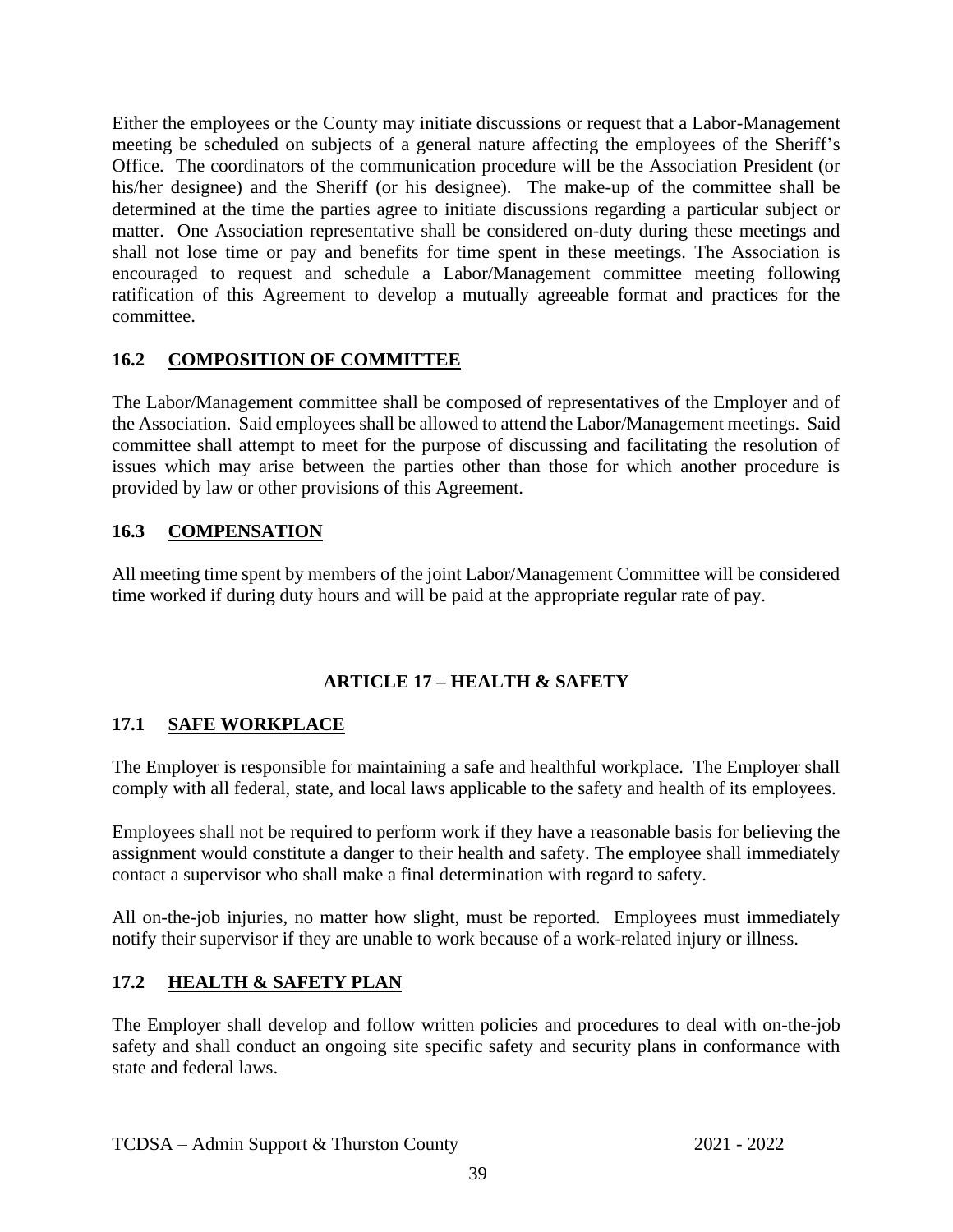#### <span id="page-44-0"></span>**17.3 DRUG FREE WORKPLACE**

**Section 1. Statement of Principles.** The County, Association and the employees it represents recognize that the use of drugs and alcohol which adversely affects job performance in any way constitutes a serious threat to the health and safety of the public, to the safety of fellow employees and to the efficient operations of the Sheriff's Office.

Section 2. Prohibited **Drugs and Substance.** Employees are hereby informed that drugs or substances that are prohibited by the County include:

- a. all illegal drugs under either Federal or State law;
- b. all prescription drugs for which the employee does not have a prescription
- c. the use of alcohol or other substances in a manner that has adverse affects on an employee's job performance

**Section 3. Preconditions to Drug Testing.** Before any employee may be tested for drugs or substances, the County's decision to do so must be based on the following:

- a. Reasonable suspicion based upon objective facts and inferences drawn therefrom that an employee is engaging in the use of any prohibited drugs or substances or abuse of alcohol; or
- b. The agreement of the County, the Association and the employee to test that employee at unspecified intervals to ensure a previous problem of substance abuse has been arrested.

**Section 4. Testing Mechanisms.** Drug testing mechanisms may include the radioimmunoassay (RIA) method, the thin layer chromatography (TLC) method or other methods or techniques recognized by authorities as reasonable and reliable. If an employee tests positive based on these methods, the test shall be confirmed by gas chromatography/mass spectrometry (GS/MS) test. Drug testing shall normally be based upon urinalysis unless good cause exists for another basis for testing. Testing for alcohol or other substances may be performed by recognized methods or techniques (e.g. blood testing, breathalyzer, etc.).

**Section 5. Smoke Free Workplace Policy.** Smoking is prohibited by all employees in the work place occupied by the Sheriff's Office. Smoking is prohibited in all county owned vehicles.

#### <span id="page-44-1"></span>**17.4 WORK PLACE VIOLENCE**

The Employer is committed to employee health and safety. Workplace violence, including threats of violence by or against a County employee, will not be tolerated and should be immediately reported whether or not physical injury occurs.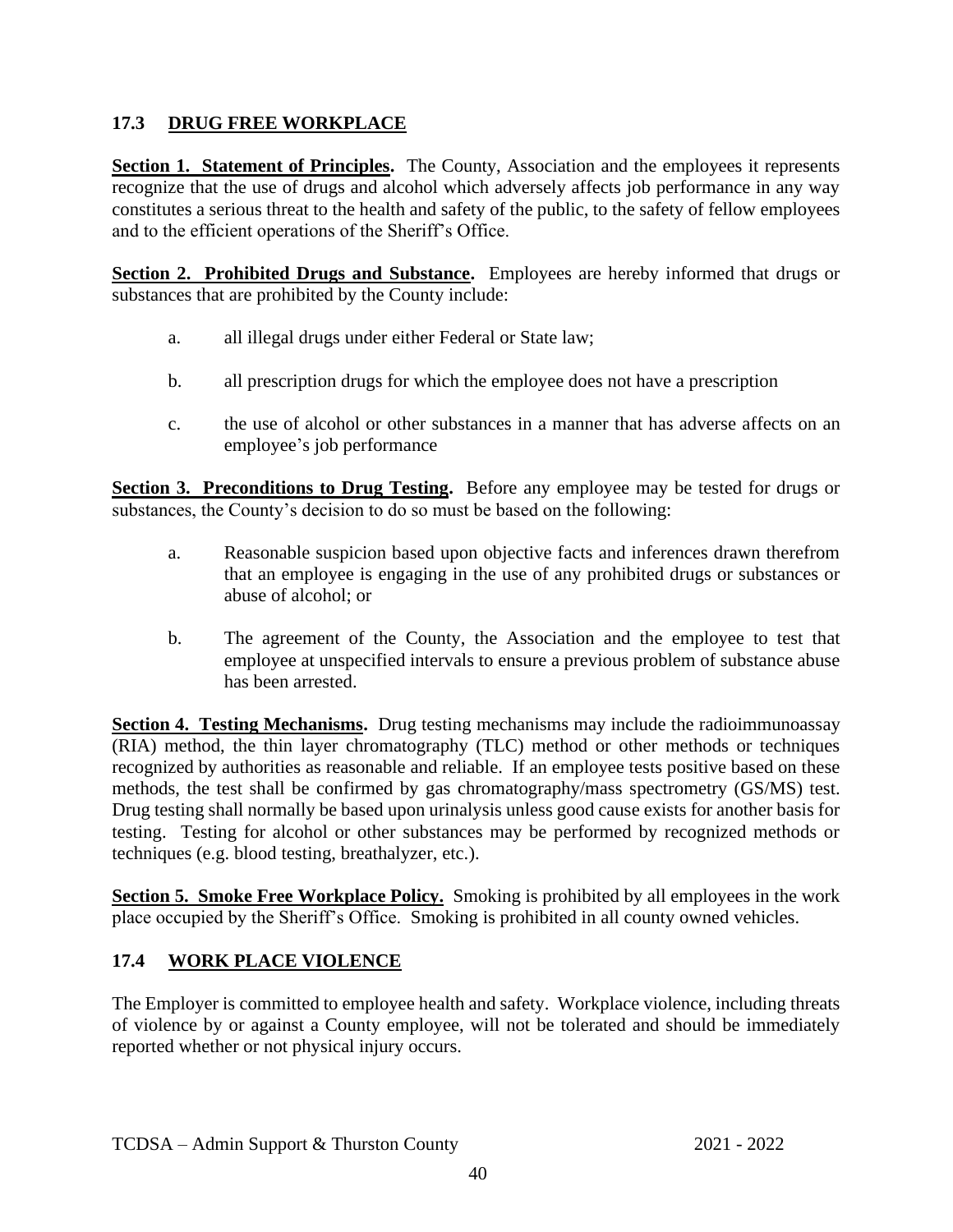#### **ARTICLE 18 – GRIEVANCE PROCEDURE**

#### <span id="page-45-1"></span><span id="page-45-0"></span>**18.1 GRIEVANCE DEFINED**

A grievance is defined as an alleged violation involving the application, meaning, or interpretation of the terms of this Agreement. Employees shall be safe from restraint, interference, discrimination or reprisal in the grievance process.

Crucial to the cooperative spirit with which this Agreement is made between the Association and the Employer is the sense of fairness and justice brought by the parties to the adjudication of employee grievances.

This Grievance Procedure does not preclude and, in fact, encourages the employee to attempt to discuss or resolve a dispute or complaint prior to the filing of a formal grievance. Further, in instances where a grievance is filed, it is the intent of both parties that grievances shall be settled and remedied at the lowest possible step and that all procedures set forth herein shall be complied with as expeditiously as possible.

#### <span id="page-45-2"></span>**18.2 COMPUTATION OF TIME AND SERVICE OF GRIEVANCES**

The time limits in this Article must be adhered to unless mutually modified in writing. Days are business days, (i.e. Monday through Friday) and will be counted by excluding the first day and including the last day of timelines. When the last falls on a Saturday, Sunday or holiday, the last day will be the next day which is not a Saturday, Sunday, or holiday. Transmittal of grievances and responses will be in writing and timelines will apply to the date of receipt, not the date of postmarking.

A grievance and a response to a grievance may be sent by electronic mail (E-mail). The date and time of service shall be the date and time the email is sent. In the event the email is "rejected" by the County or Association's email system due to file size or other restrictions which results in the party's failure to meet a timeline, the party will immediately advise the other party of the rejection by sending a second email (without attachments) and immediately notify the intended recipient of the rejection. Such notice may be by telephone and may include leaving a voice mail message or text message for the intended recipient. The party then must deliver the grievance or response together with proof the grievance or response was rejected no later than noon the following business day. No changes may be made to the grievance or response after the deadline for service.

#### <span id="page-45-3"></span>**18.3 GRIEVANCE PROCEDURE**

**Step 1** When an employee or the Association believe their rights and privileges under this Agreement have been violated, the employee shall consult with an Association Representative. The aggrieved employee and the Association Representative shall, within ten (10) days of the date the grievance event occurred (or the date the employee or the Association knew or should have known about the grievable event) present the facts in writing to the Supervisor. Within five (5) days thereafter, the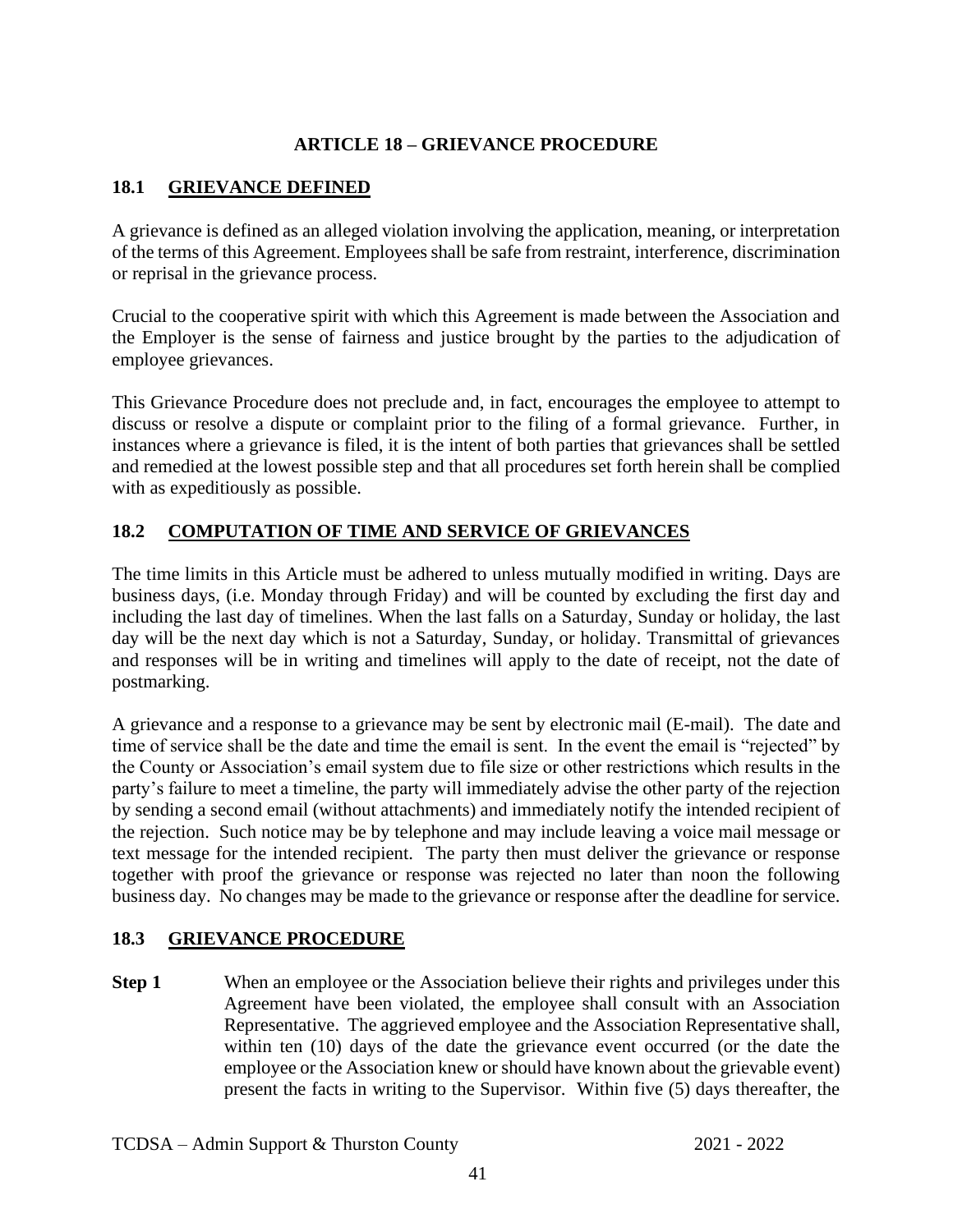Supervisor shall submit their answer to the Association Representative and the aggrieved employee in writing. In the event of a pay related issue or dispute, the grievance procedure time frames will begin at the time the grievant is informed of the action in writing by the appropriate supervisor, or the paycheck in question is received by the grievant, whichever comes first.

- **Step 2** Should the Association decide the answer of the Supervisor is unsatisfactory, the Association shall within five (5) days submit the facts of the grievance, in writing, to the Sheriff. The parties shall arrange for a meeting between the Association Representative and the Sheriff within five (5) days for discussion and/or negotiation of the issue. The Sheriff shall respond in writing with a decision within five (5) days of the meeting.
- **Step 3** If a matter based solely on wages or wage-related benefits is still not settled satisfactorily at either Step 1 or Step 2, within ten (10) days of the Sheriff's written decision, the written grievance shall be submitted to the Board of County Commissioners. The County Commissioners, or their designee, shall review the grievance within twenty (20) days and shall respond with a decision in writing to the Association within ten (10) days of their review.

If a matter is not based solely on wages or wage-related benefits, such as, but not limited to, grievances concerning working conditions or discipline, the matter shall bypass Step 3 and be submitted, within ten (10) days of the Sheriff's Step 2 decision, to Step 4.

**Step 4** If the matter is still not resolved at the above steps, the grievance shall be submitted, in writing, within twenty (20) days, by either party, to an arbitrator. The arbitrator shall be: (1) as agreed by the parties; (2) a PERC staff member if the parties so agree; or (3) selected from a list of seven (7) Oregon and/or Washington arbitrators provided by the Public Employment Relations Commission (PERC) in response to a written request for same by either of the parties in the event the arbitrator cannot be selected using methods (1) or (2). The parties shall alternately strike one (1) name from the list, until only one (1) name is left. If order of strike is not agreed upon, the first strike shall be determined by a flip of a coin.

The losing party, as determined by the arbitrator, shall pay the arbitrator's fees. Each party shall be responsible for compensating its own witnesses and representatives.

The decision of the arbitrator shall be final and binding upon the parties to the grievance, provided the arbitrator shall have no power to add to, subtract from or otherwise modify or amend any terms of this Agreement.

Any time limit identified in this grievance procedure may be waived upon mutual written agreement of the parties.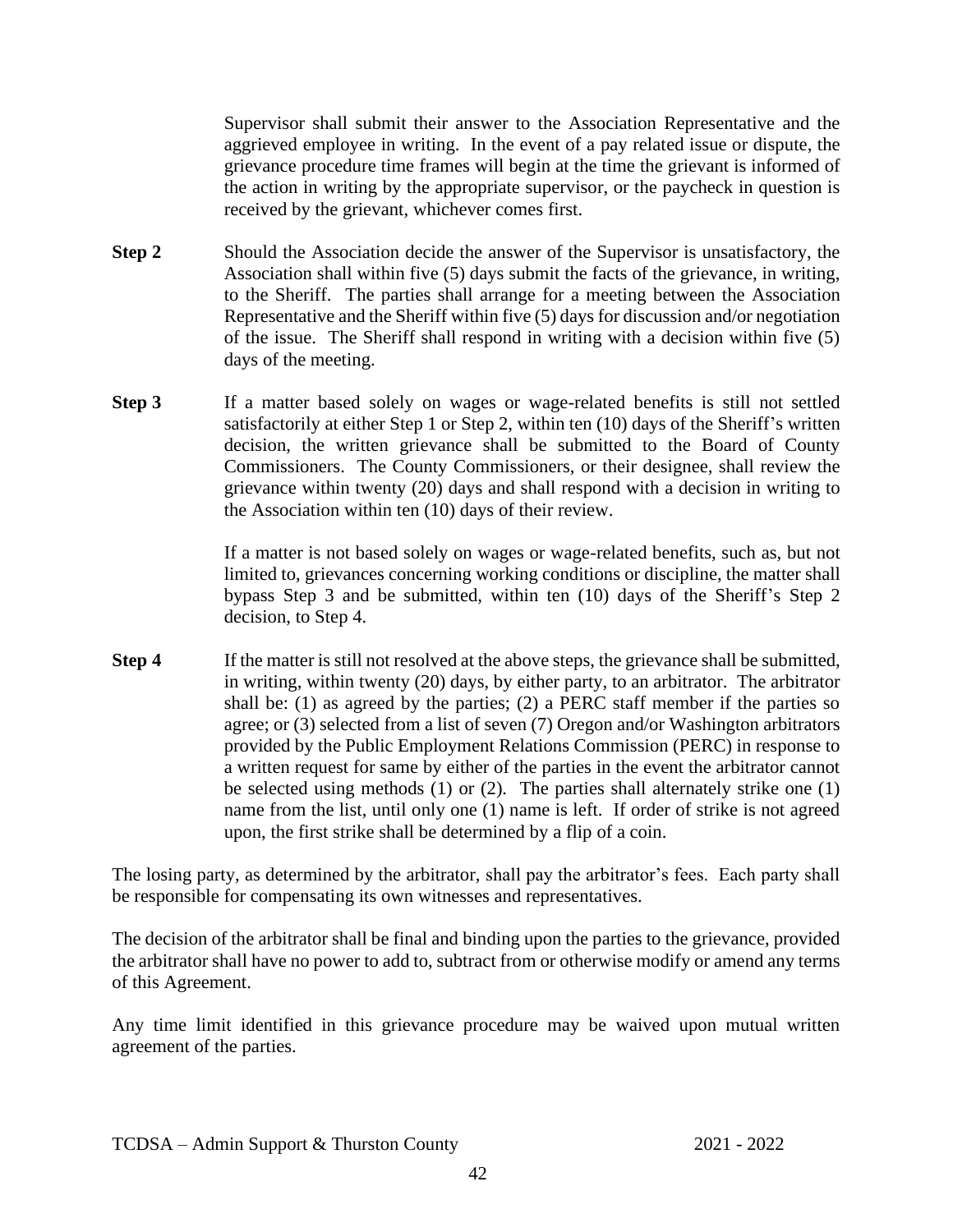Disciplinary actions grievable under the terms of this contract shall only be subject to arbitration. No disciplinary action grievable under the terms of the contract may be appealed to the Civil Service Commission.

#### <span id="page-47-0"></span>**18.4 EMPLOYER GRIEVANCE**

The Employer may initiate a grievance at Step 2 if the grievance is submitted in writing within ten (10) business days from the date the employer became aware or reasonably should have known that the grievance existed. The employer may not grieve the acts of individual employees, but rather, only orchestrated acts or actions of authorized representatives believed to be in conflict with this Agreement. Such grievances are not eligible for Step 4.

Such grievances may be referred to mediation services by mutual agreement.

#### <span id="page-47-1"></span>**18.5 SCHEDULE OF MEETINGS**

Upon request, and without unnecessary delay, an Association representative's immediate supervisor or designee shall allow the representative during normal work hours without loss of pay, reasonable time to:

- 1. Investigate any grievance or dispute, consistent with Article 5.4, so that same can be properly presented in accordance with the grievance procedure.
- 2. Attend meetings with the Employer representatives when such meetings are necessary to adjust grievances or disputes. Meetings with designated personnel will be by appointment and held without delay when possible.
- 3. Confer with a staff representative of the Association and/or employees on Employer premises, at such time and places as may be authorized by the Sheriff or designee in advance of the intended meetings.

The Employer shall not be obligated to provide coverage immediately if the use of overtime is the only means of providing that coverage.

#### **ARTICLE 19 – NO STRIKE / NO LOCKOUT**

<span id="page-47-2"></span>The Association and its members, as individuals or as a group, will not initiate, cause, permit or participate or join in any strike, work stoppage or slowdown, picketing or any other restriction of work at any location in the County. Employees in the bargaining unit, while acting in the course of their employment, shall not honor any picket line established in the County by the Association or any other labor organization when called upon to cross such picket line in the line of duty. Disciplinary action, including discharge, may be taken by the County against any employee or employees engaged in a violation of this Article. Such disciplinary action may be undertaken selectively at the option of the County and shall not preclude or restrict recourse to any other remedies, including an action for damages, which may be available to the County.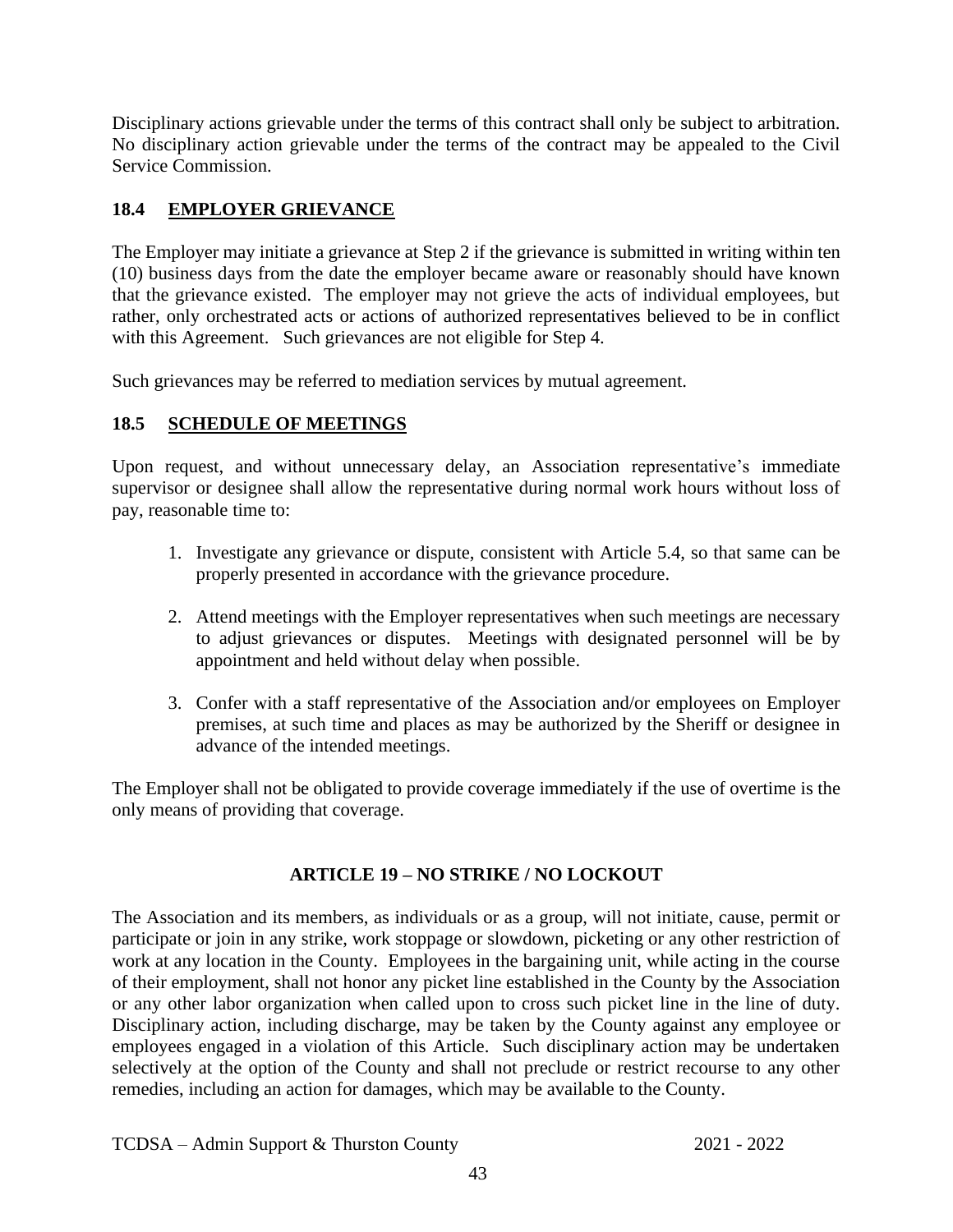In the event of a strike, work stoppage, slowdown, picketing, observance of a picket line or other restriction of work in any form, either on the basis of individual choice or collective employee conduct, the Association will, within one (1) hour of notification by the County, attempt to secure an orderly return to work within two (2) hours of such notification. This obligation and the obligations set forth in Section 1 above shall not be affected or limited by the subject matter involved in the dispute giving rise to the stoppage or by whether such subject matter is or is not subject to the grievance and arbitration provisions of this agreement.

#### **ARTICLE 20 – MANAGEMENT RIGHTS & RESPONSIBILITIES**

#### <span id="page-48-1"></span><span id="page-48-0"></span>**20.1 MANAGEMENT RIGHTS AND RESPONSIBILITIES**

- A. It is understood and agreed by the parties that the County possesses the sole right to operate the Sheriff's Office so as to carry out the statutory mandate, mission and/or goals assigned to the Sheriff's Office, and that all County rights repose in the County; however, such rights must be exercised consistent with the provisions of this agreement and the County's obligation to bargain under the Public Employees Collective Bargaining Act, RCW 41.56. These County rights include, but are not limited to the following:
	- 1. To utilize personnel, methods, and means in the most appropriate and efficient manner possible.
	- 2. To manage and direct the employees of the Sheriff's Office.
	- 3. To hire, promote, transfer, assign, train, evaluate and retain employees in positions within the Sheriff's Office.
	- 4. To establish work rules and rules of conduct.
	- 5. To suspend, demote, discharge or take other appropriate disciplinary action against employees for cause in accordance with the standards as provided in the Sheriff's Office Policy and Procedures Manual. Discipline shall continue to be subject to the grievance procedure of this Agreement.
	- 6. To determine the size and composition of the work force and to lay off employees in the event of lack of work or funds.
	- 7. To determine the mission of the Sheriff's Office and the methods and means necessary to efficiently fulfill that mission.
- b. The County and Association agree that the above statement of management rights is for illustrative purposes only and is not to be construed as restrictive or interpreted so as to exclude those prerogatives not mentioned which are inherent to the County.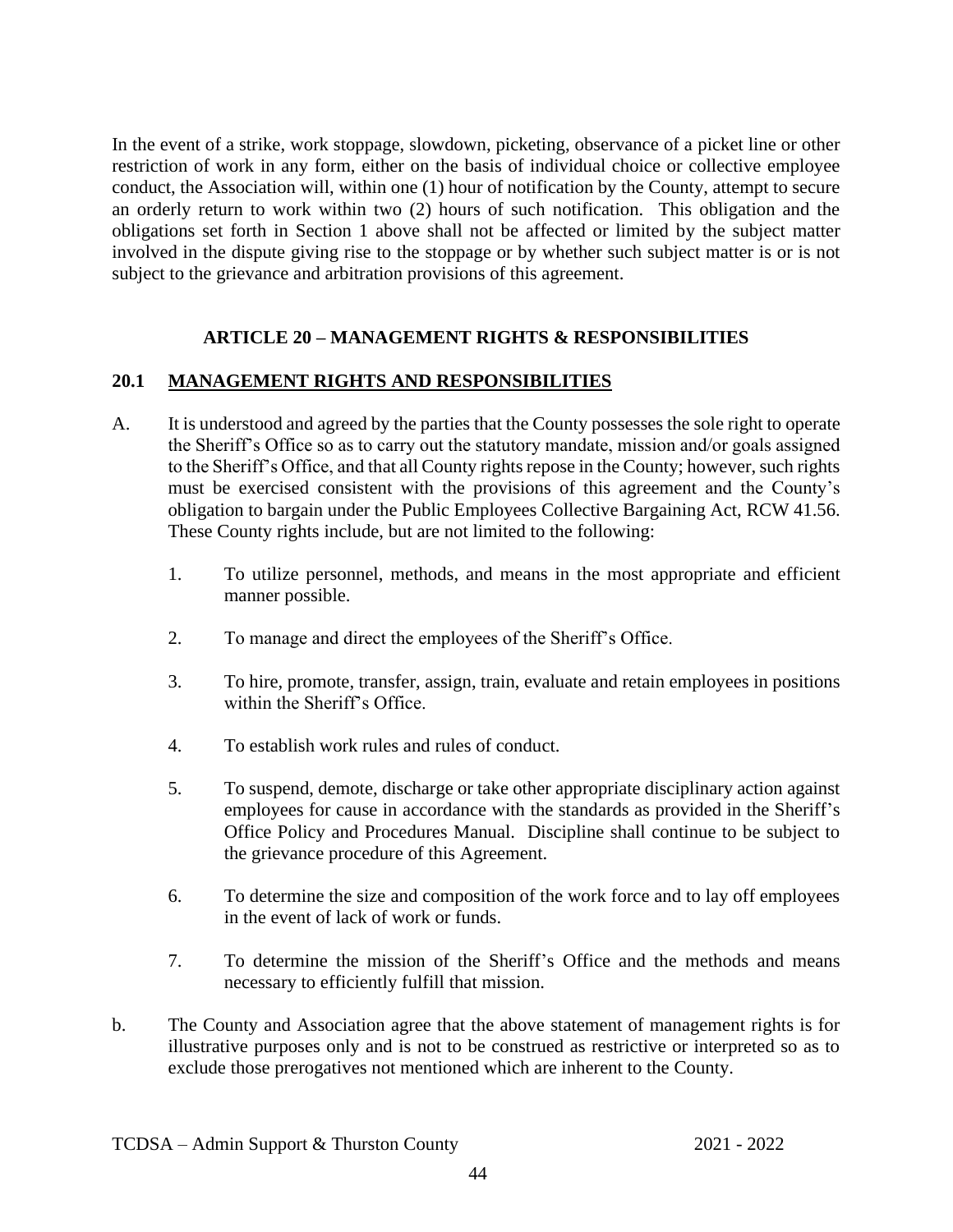c. It is agreed and understood that the rights enumerated above are not appropriate for formal negotiation during the life of this agreement, but does not preclude the Association from seeking review of the exercise of these rights in a particular case in discussion with the Sheriff or his designee.

#### **ARTICLE 21 – GENERAL PROVISIONS**

#### <span id="page-49-1"></span><span id="page-49-0"></span>**21.1 CONFLICT WITH LAWS**

It is understood and agreed by the parties that this agreement is subject to all applicable existing or future laws or regulations of the state of Washington (as amended from time to time). Wherever there is a conflict between the provisions of this agreement and any applicable law, the provisions of the law shall govern.

Where the Civil Service Rules are silent or in conflict with the provisions of this Agreement, the Collective Bargaining Agreement shall govern.

The parties agree to immediately negotiate a substitute, if possible, for the invalidated section or portion thereof.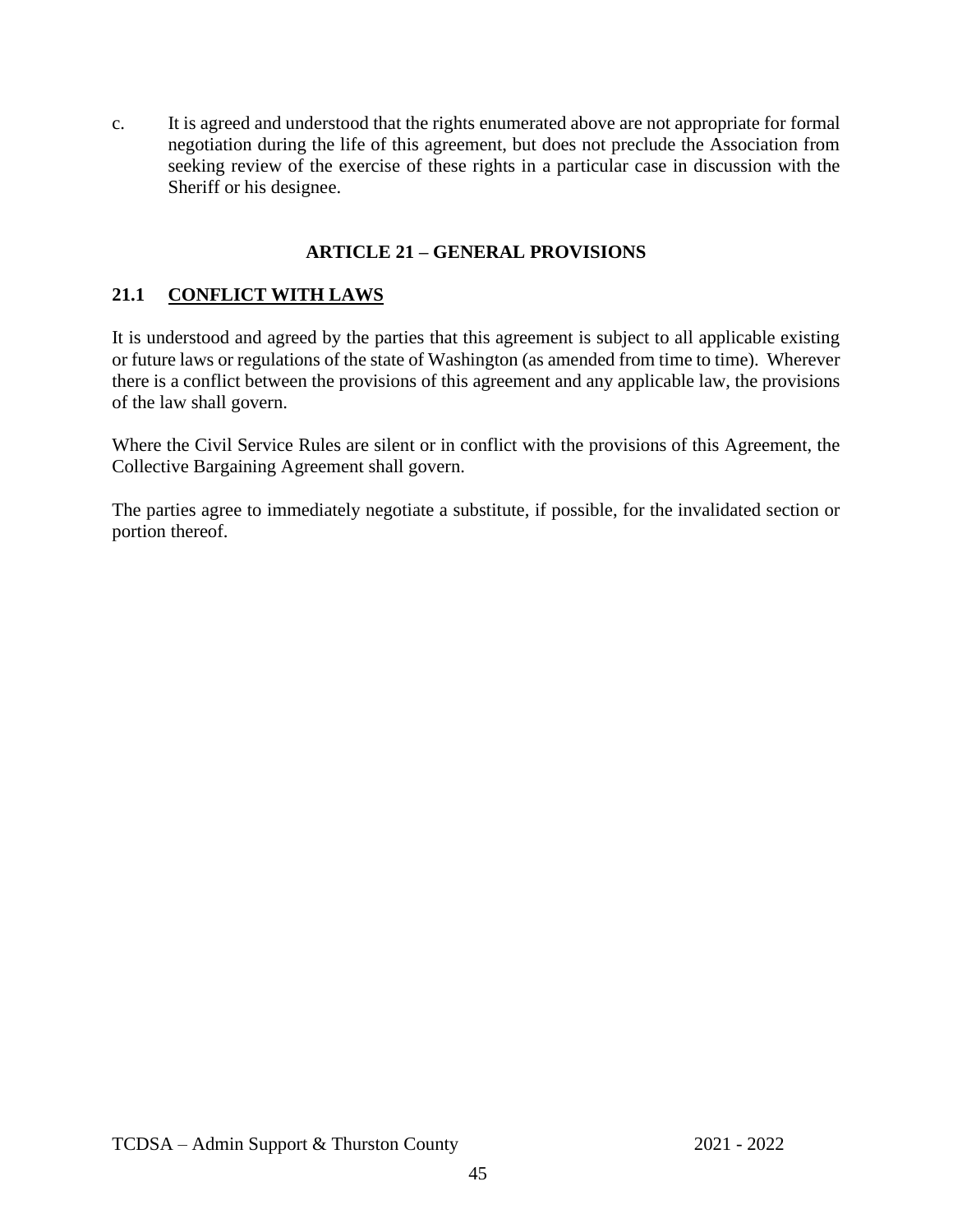#### **ARTICLE 22 – LIFE OF AGREEMENT**

#### <span id="page-50-0"></span>**22.1 LIFE OF AGREEMENT**

This Agreement shall be effective as of the first day of January 2021 and shall remain in full force and effect until the 31<sup>st</sup> day of December 2022.

#### **SIGNATURES:**

Association: DATED this  $\frac{7}{2}$  day of  $\frac{A_{\ell}a_{\ell}}{a_{\ell}}$ , 2021

Employer: DATED this  $\frac{s}{s}$  day of  $\frac{A_{\rho} i}{s}$ , 2021

#### **SIGNED FOR THE ASSOCIATION: SIGNED FOR THE EMPLOYER:**

Chairperson, TCDSA Admin Support Thurston Obunty Commissioner

**NOV** 

LIGA PRACOBLY

 $\mathcal{L}_1 \mathcal{N}_1 \mathcal{N}_2 \mathcal{N}_3 \mathcal{N}_4 \mathcal{N}_5 \mathcal{N}_6 \mathcal{N}_7 \mathcal{N}_8 \mathcal{N}_9$ 

 $\sqrt{2}$ 

urston County Commissioner

 $\sim$   $\sim$   $\sim$ 

Thurston County Commissioner

 $\frac{1}{2}$ 

Thurston County Sheriff

 $1$  N arriver + 122 mgc Human Resources Director

TCDSA – Admin Support & Thurston County 2021 - 2022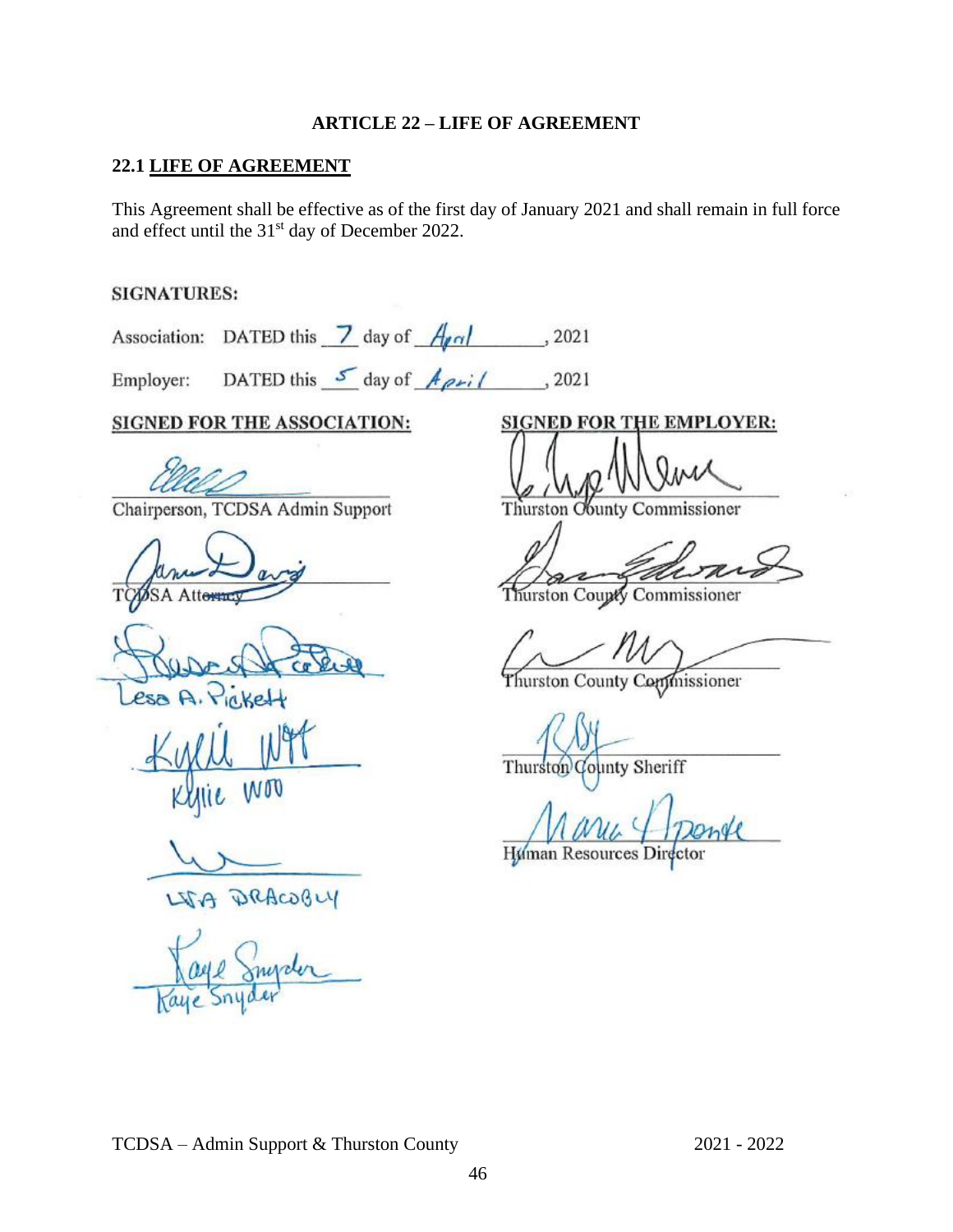#### **Appendix A**

**Job Classifications**

<span id="page-51-0"></span>

| Range 08        | <b>Financial Operations Assistant</b> |
|-----------------|---------------------------------------|
|                 | <b>Legal Assistant</b>                |
| Range 11        |                                       |
|                 | <b>Legal Assistant Supervisor</b>     |
|                 | <b>Bureau Staff Assistant</b>         |
| <b>Range 12</b> | <b>Crime Analyst</b>                  |
| Range 16        | <b>Accounting Manager</b>             |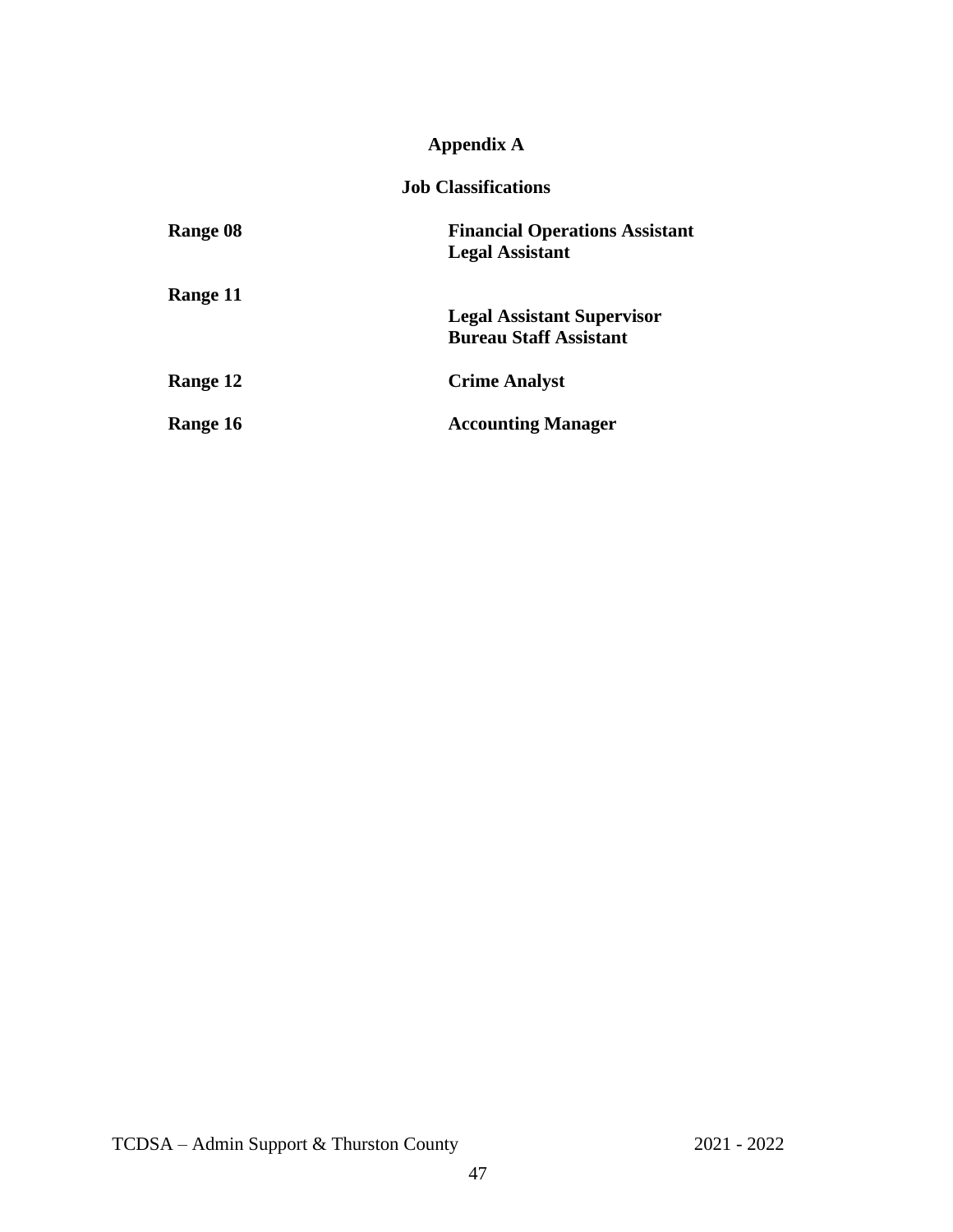#### **Appendix B – Wages**



### **Sheriff Admin Support Staff** MONTHLY SALARY

2021 admin

effective 01/01/2021 -- 1.5% COLA

| <b>Title</b> |                                                                    | Range | Step 1 |       |       |       |       | Step 2 Step 3 Step 4 Step 5 Step 6 | Step 7 |
|--------------|--------------------------------------------------------------------|-------|--------|-------|-------|-------|-------|------------------------------------|--------|
| 5110<br>5221 | <b>Financial Operations Assistant</b><br><b>Legal Assistant</b>    | 08    | 4,203  | 4,329 | 4,459 | 4,593 | 4,731 | 4,873                              | 5,116  |
| 5219<br>5222 | <b>Bureau Staff Assistant</b><br><b>Legal Assistant Supervisor</b> | 11    | 4,866  | 5,012 | 5,162 | 5,317 | 5,476 | 5,641                              | 5,923  |
| 5233         | <b>Crime Analyst</b>                                               | 12    | 5,109  | 5,262 | 5,420 | 5,583 | 5,750 | 5,923                              | 6,219  |
| 5111         | <b>Accounting Manager</b>                                          | 16    | 6,210  | 6,396 | 6,588 | 6,786 | 6,989 | 7,199                              | 7,559  |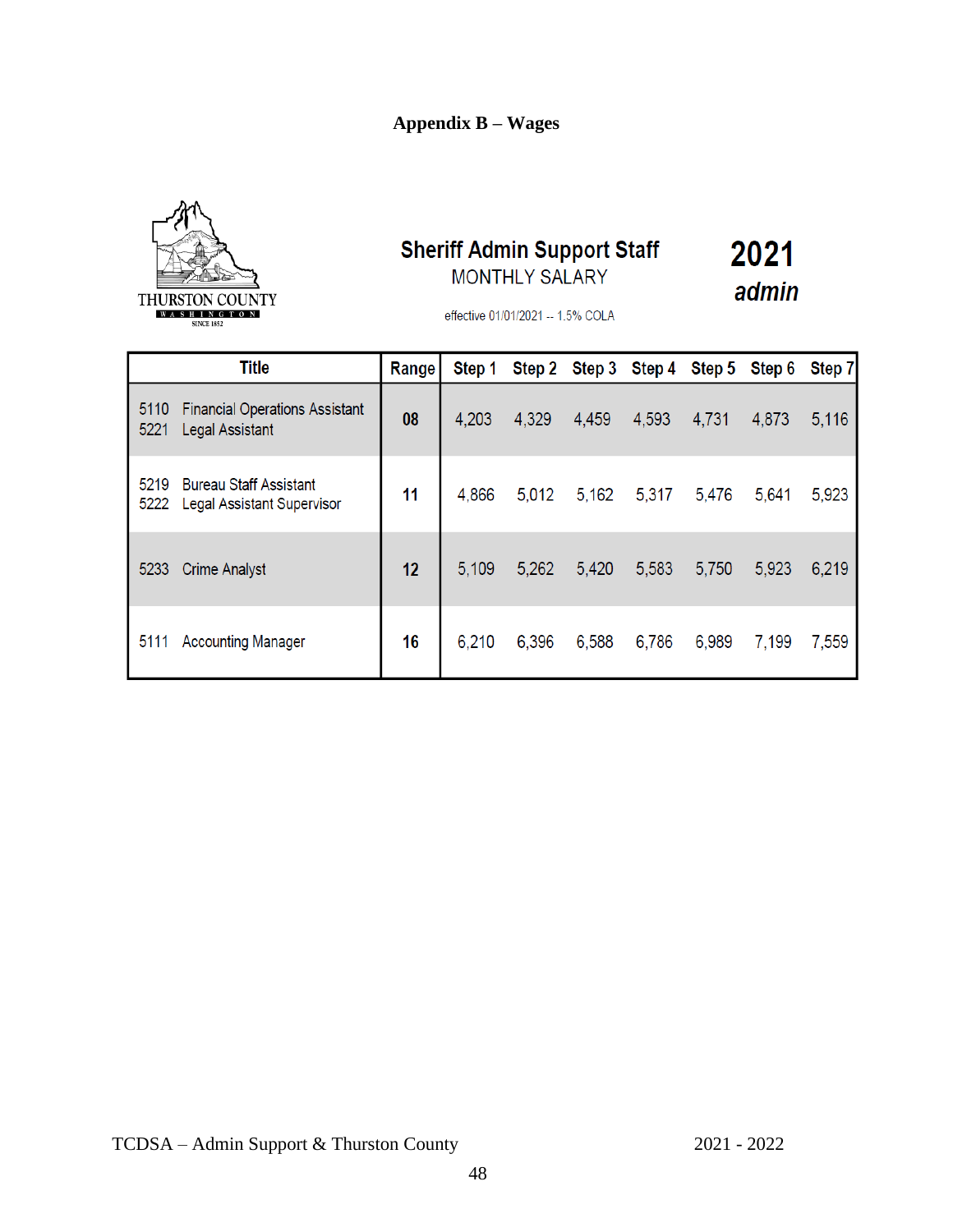#### **Memorandum of Understanding By and Between Thurston County, The Thurston County Sheriff's Office, and The Deputy Sheriff's Association Administrative Support Staff Unit**

#### **RE: Compensatory Time Cash-Out for Implementation of New Payroll System**

Negotiations of the successor to the 2018-2019 collective bargaining agreement between the above listed parties included discussion of the up-coming implementation of a new payroll system. To facilitate implementation, the parties agreed to a temporary modification to Article 5.5, allowing a special cash-outs of accrued compensatory time. The agreement is as follows:

- *A. On March 1, 2021, the County will cash out any employee's accrued compensatory time balance of less than eight hours. After the existing balance (as of March 1, 2021) is cashed out, employees may again accrue compensatory time.*
- *B. Employees with balances greater than eight hours will be notified of their compensatory time balances and encouraged but not required to use their balances as leave.*
- *C. Prior to implementation of the new payroll system, all employees, including those subject to paragraph A, above, will receive at least ninety (90) days advance notice that any remaining compensatory time balances will be cashed out. This cash-out is required to facilitate implementation of the new payroll system.*
- *D. Upon cashing out of compensatory time balances, the employees will immediately be allowed to accrue compensatory time as provided by the provisions of Article 5.5.*

By the signatures below, the parties acknowledge their understanding and acceptance of this agreement.

Signed and dated this  $\begin{bmatrix} 2 & \text{day of} \\ \end{bmatrix}$   $\begin{bmatrix} A_{\rho r}, \\ \end{bmatrix}$ , 2021.

 $LLLLL\_$ 

Human Resources

For the Sheriff's Office:

 $\sqrt{2}$ 

Ray Brady, Undersheriff

For the County: For the Association:

Maria Aponte, Director Elizabeth Donovan, Vice-President

James David, Association Attorney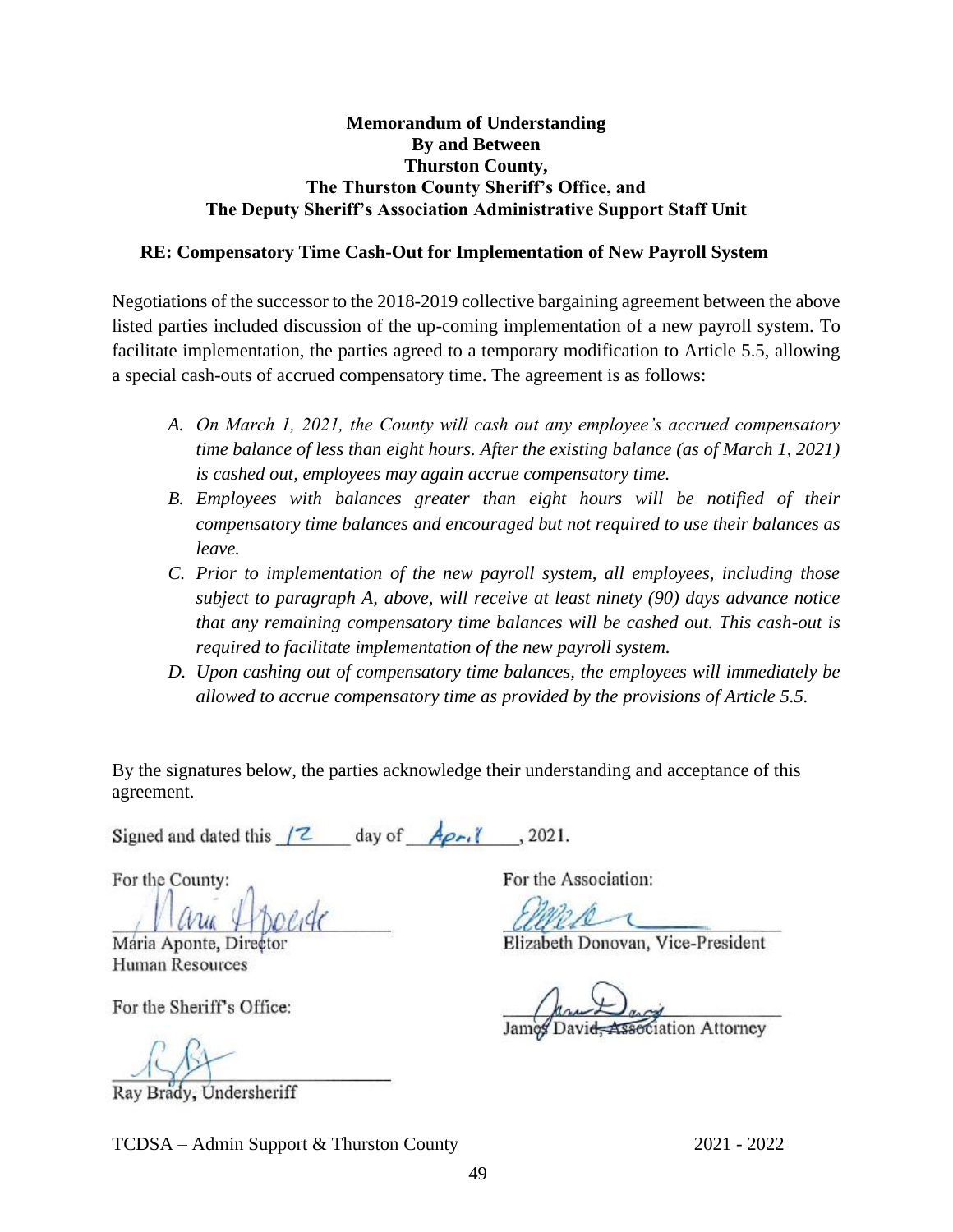#### **Memorandum of Understanding By and Between Thurston County, The Thurston County Sheriff's Office, and The Deputy Sheriff's Association Administrative Support Staff Unit**

#### **RE: 2021-2022 Classification and Market Review**

During negotiations of the 2021-2022 Collective Bargaining Agreement, the parties discussed the shared need to update the job classifications and market data for the Sheriff's Administrative Support Staff. To resolve this need and allow a timely settlement of the collective bargaining agreement, the parties reached the following agreement:

#### **Agreement:**

- 1. The parties will work together to conduct a classification and market review for the following job classifications:
	- a. Financial Operations Assistant
	- b. Legal Assistant
	- c. Bureau Staff Assistant
	- d. Crime Analyst
- 2. The classification reviews will be conducted in collaboration between the parties with oversight by the Civil Service Chief Examiner, to ensure consistency with the Civil Service Rules. The parties understand that revisions to the job classifications are subject to approval of the Civil Service Commission (CSC). The parties also understand the CSC has the discretion to approve, deny, or modify any proposed changes.
- 3. Following adoption by the CSC of the revised classifications, market reviews will be conducted by Human Resources with assistance and input from the Association. Thurston County's "Compensation Methodology" will provide the framework for the market reviews. The methodology includes a list of comparable jurisdictions to be considered, as well as the inclusion of internal comparisons, when available.
- 4. Once market reviews are completed, both parties may use the findings to support their position during negotiations of the successor to the 2021-2022 collective bargaining agreement. The parties agree that the exclusive remedy for unresolved disputes over the findings is the collective bargaining process.
- 5. If the market review provides sufficient and timely evidence in support of a pay increase for any classification, Human Resources will recommend that the Thurston County Sheriff's Office request the increase be incorporated into the 2022 Fiscal Year budget (FY 2022) request. In addition, Human Resources and the Sheriff's Office will notify the Board of County Commissioners of this Memorandum of Understanding, keep the Board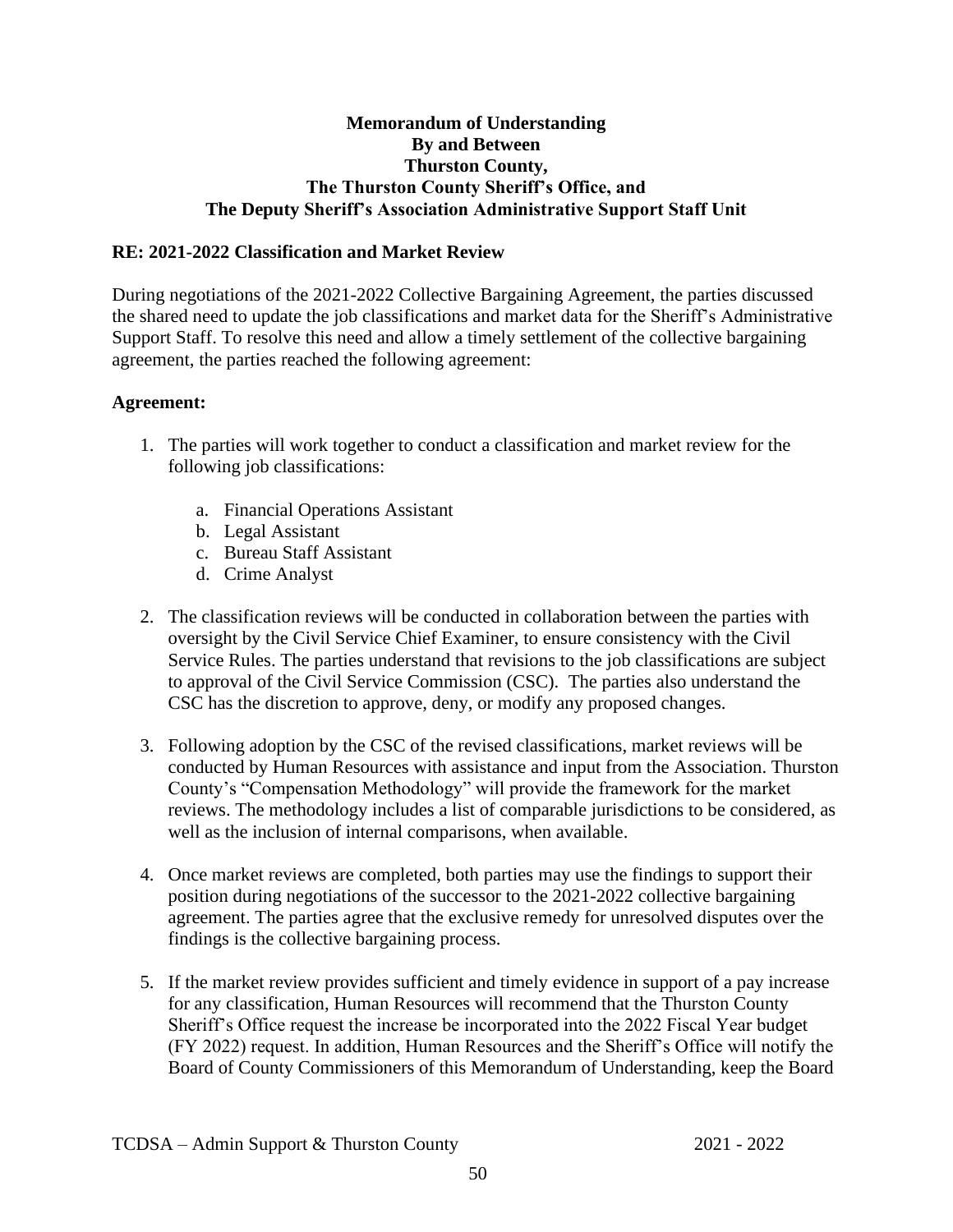apprised of developments and progress such as indications that a budget request is likely or forthcoming, and support any such budget requests to the Board.

- 6. An ad hoc Labor-Management Committee (LMC) will be established to foster discussion and review progress on the classification and market reviews. To minimize impacts on operations, participation will be limited to 2 representatives each from Human Resources, the Sheriff's Office, and the Association (6 total). Additional subject matter experts may be invited by mutual agreement, as needed. Meetings will be scheduled according to the schedule in Section 7, until the work is completed, impasse is reached, or negotiations for the successor agreement begin (approximately September 2022). The parties may mutually agree to deviate from this schedule.
- 7. The parties intend that any changes in classifications and wages, as a result of sections 1- 6 above, be completed with sufficient time to be presented as part of the Sheriff's budget for 2022. To facilitate this, the parties will act in good faith to meet the following timetable:
	- a. Comprehensive review and updates of job classifications/job descriptions due March 31, 2021.

During this phase, the ad hoc LMC will meet at least once every two weeks, unless mutually agreed otherwise. The LMC will:

- i. Review draft job classifications/job descriptions;
- ii. Update job classifications based on actual work assigned to positions;
- iii. Exchange information and details of job descriptions;
- iv. Share and discuss project progress; and
- v. Reach agreement on the final job classifications that will be submitted to the Chief Examiner and Civil Service Commission.
- b. Presentation for approval to Civil Service Commission April 2021.
- c. Market study on positions to be updated due May 31, 2021.

During this phase, the ad hoc LMC will meet at least once every two weeks, unless mutually agreed otherwise. The LMC will:

- i. Discuss comparable job classifications available from the comparable jurisdictions, including comparables internal to Thurston County, to identify the best matches;
- ii. Research and verify wage details; and
- iii. Discuss findings and potential recommendations.
- d. Joint presentation by the LMC to the Director of Human Resources and the Sheriff, including budget recommendations, if any – deadline June 30, 2021.
- e. Presentation to the Board of County Commissioners via the budget adoption process. The presentation will be made by the Sheriff's Office based on Human